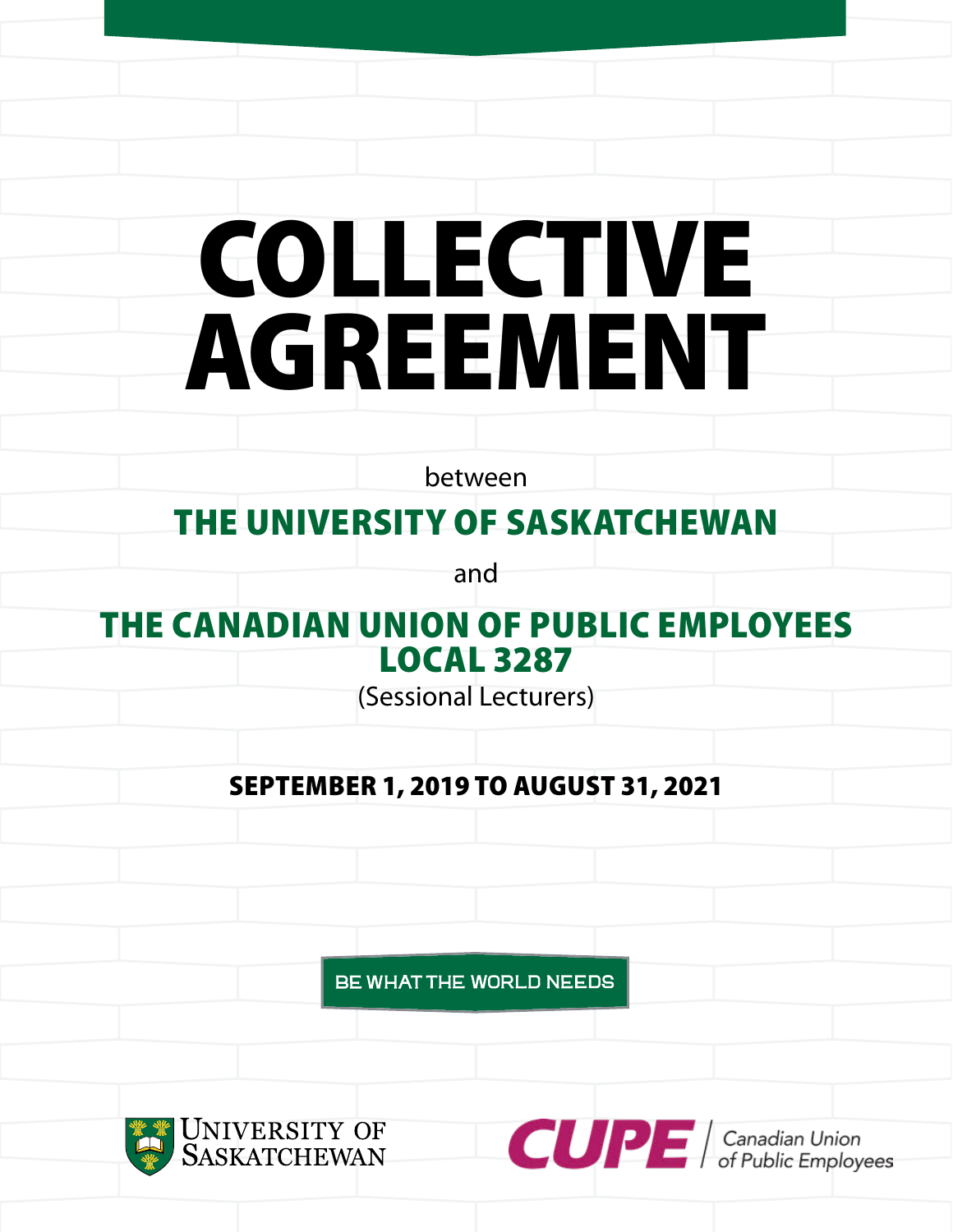# TABLE OF CONTENTS

| <b>Contents</b>     |  |  |
|---------------------|--|--|
| <b>BEEILIEIALIA</b> |  |  |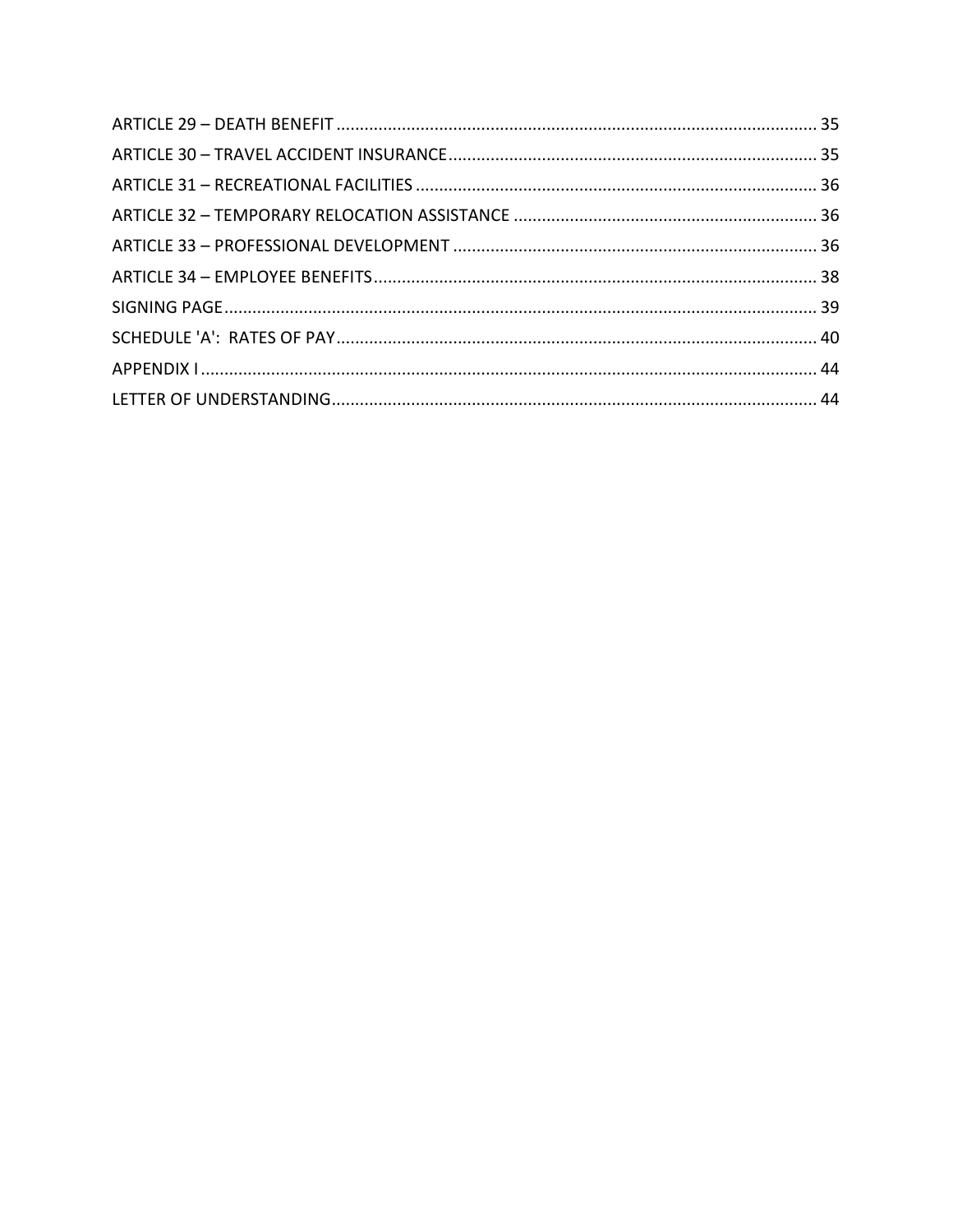**THIS AGREEMENT IS BETWEEN**

# **THE UNIVERSITY OF SASKATCHEWAN**

**hereinafter called the Employer,**

**PARTY OF THE FIRST PART**

**AND**

# **THE CANADIAN UNION OF PUBLIC EMPLOYEES LOCAL 3287**

**hereinafter called the Union,**

**PARTY OF THE SECOND PART**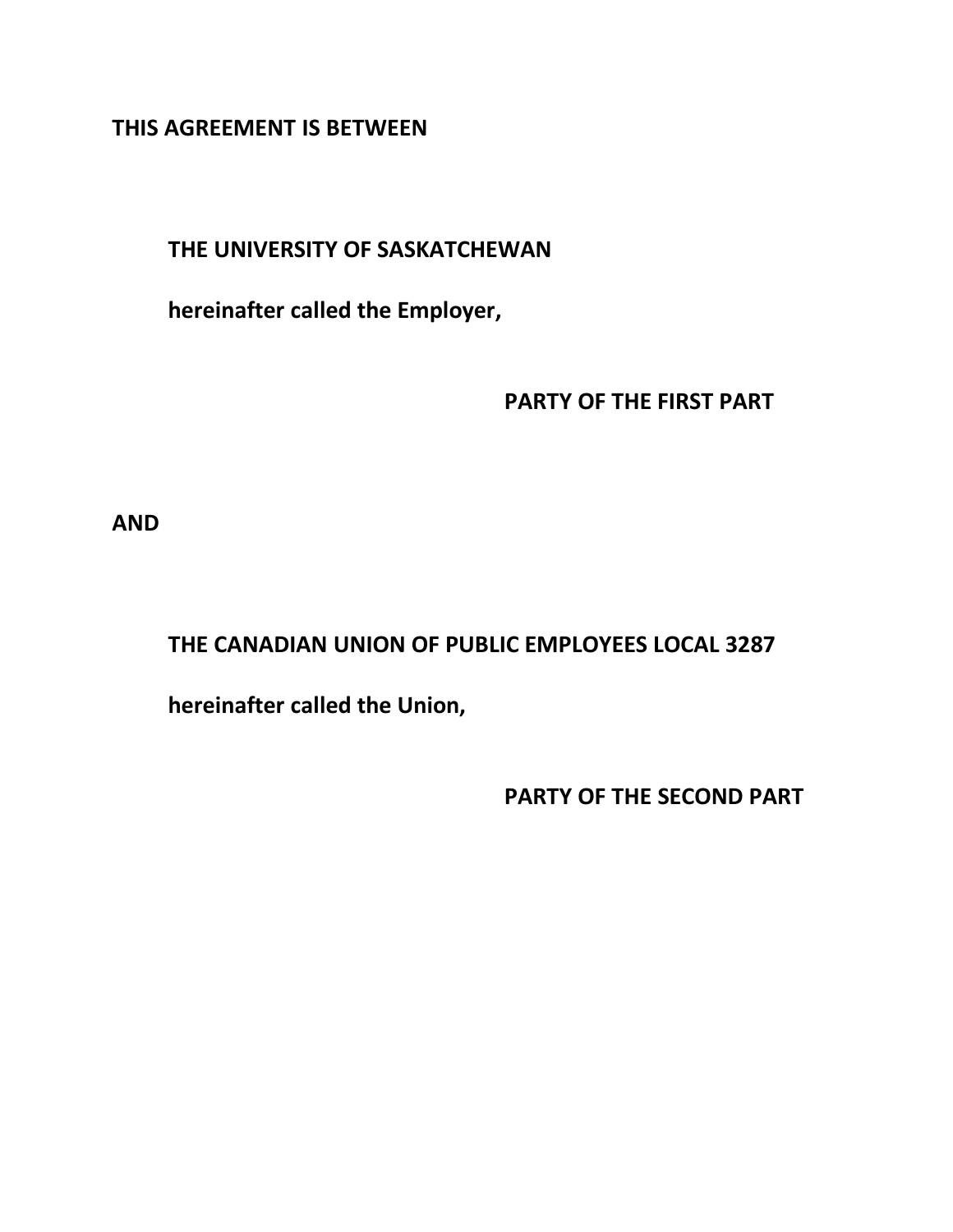#### <span id="page-4-0"></span>**DEFINITIONS**

- **ACADEMIC YEAR** means the twelve-month period commencing on July 1 each year.
- **AGREEMENT** means the Collective Agreement between the Employer and the Union contained herein.
- **COLLEGE** means an academic sub-unit of the University headed by a Dean. For the purposes of this agreement, college shall also mean the Centre for continuing and Distance Education.
- **DEAN** means the head of a college or the person designated to act on behalf of a Dean.
- **DEPARTMENT** means an administrative subdivision of a college, including a school, as established by the University Council and Senate.
- **DEPARTMENT HEAD** means the head of a department or the director of a school or the person designated to act on behalf of a department head or director.
- **EMPLOYEE** means those persons within the scope of the Certification Order of the Saskatchewan Labour Relations Board dated July 26, 1995, including persons holding appointments as sessional lecturers, applied music instructors, and teaching associates (subject to the terms and conditions contained in the Memorandum of Agreement signed November 4, 1996 and amended on December 11, 1996). Effective January 1995, *employee* shall also mean persons teaching as University of Saskatchewan sessional lecturers for SUNTEP.
- **EMPLOYER** means the University of Saskatchewan in the same sense used in the Certification Order of the Saskatchewan Labour Relations Board as amended July 26, 1995.
- **FISCAL YEAR** means the twelve (12) month period commencing May 1 each year.
- **GRIEVANCE** means any dispute that arises between the Employer and the Union respecting the interpretation, application or alleged violation of any provisions of the Agreement.
- **PLURAL REFERENCES** in this Agreement shall be considered to refer to any member of the bargaining unit where the context so requires.
- **PRIORITY POINTS** means the total service points the sessional lecturer has earned in the department or non-departmentalized college since August 31, 1981, when the sessional lecturer has the right of first refusal on at least one course in the department or nondepartmentalized college. Priority points determine priority of appointment as set out in Article 16.02.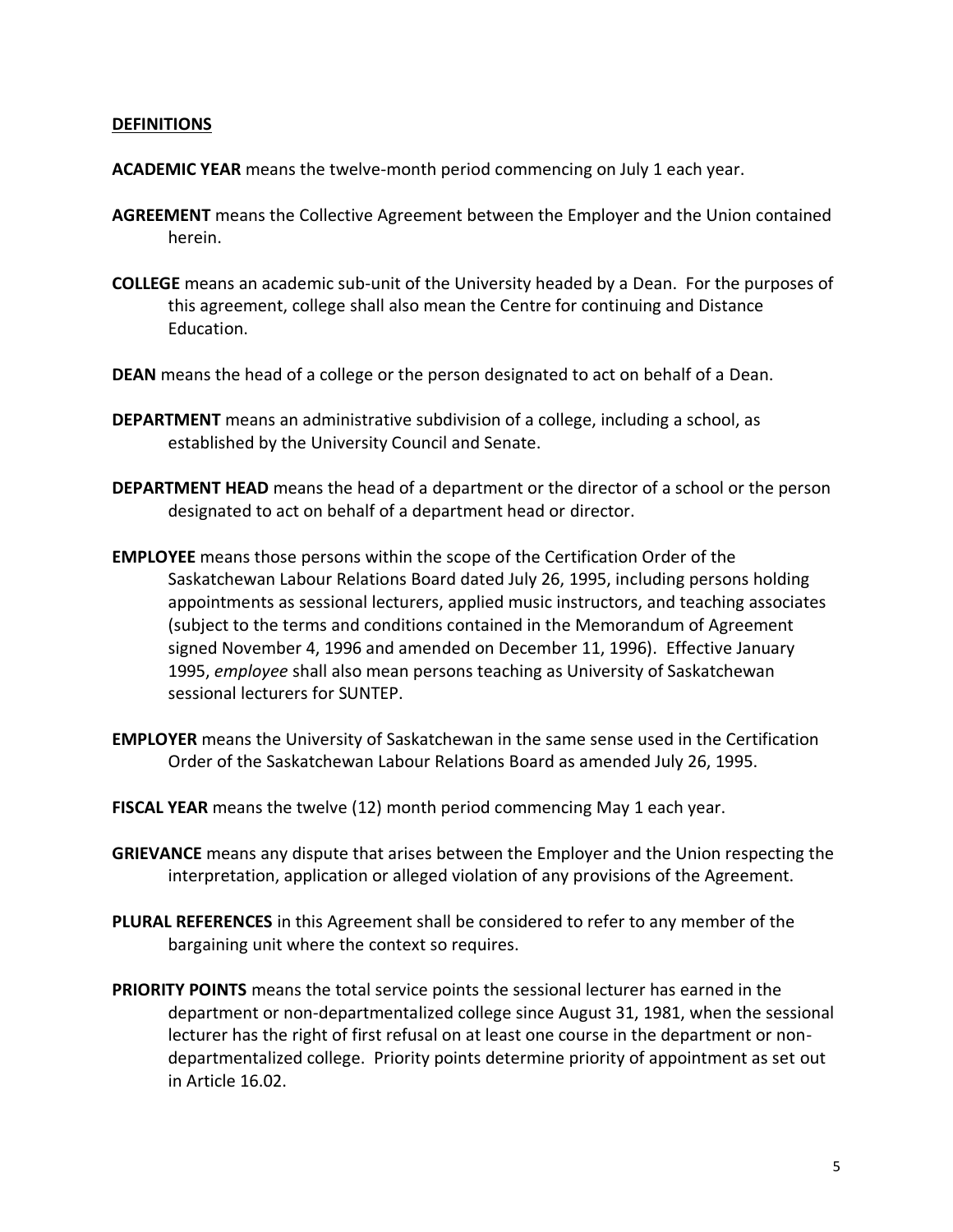**REGULAR SESSION** means the session that runs from September through April, consisting of two thirteen-week terms (Fall Term 1 and Winter Term 2).

**REPRESENTATIVE** means a departmental or college representative of the Union.

- **SERVICE POINTS** provide a measure of the teaching performed as an employee at the University of Saskatchewan and are used to determine the appropriate basic stipend. Each service point represents six (6) credit units of teaching as the principal instructor of a credit course or courses and may include, but is not limited to, teaching as:
	- 1. a sessional lecturer,
	- 2. an applied music instructor (See Article 16.04),
	- 3. a member of faculty in a term position as set out in Article 14.01, or,
	- 4. an administrative or professional staff member at the University of Saskatchewan.
	- 5. At the discretion of the department head and approval of the Dean, sessional lecturers with prior experience at other tertiary institutions may be granted five (5) service points upon initial hire; the granting of service points allows for the provision of compensation at the Level II Stipend in accordance with Schedule 'A' Rates of Pay, and shall not be unreasonably denied.

Sessional lecturers who have accumulated up to five (but not equal to five) service points will be paid at a Level I rate; sessional lecturers who have accumulated five and up to ten (but not equal to ten) service points will be paid at a Level ll rate; and sessional lecturers who have accumulated ten or more service points, and retired faculty members appointed as sessional lecturers, will be paid at a Level III rate.

- **SESSIONAL LECTURER** means an employee of the University of Saskatchewan within the scope of the Certification Order of the Saskatchewan Labour Relations Board as amended July 26, 1995 and includes all employees of the University of Saskatchewan who are responsible for teaching a credit course and remunerated on a per course basis:
	- (a) Excluding all holders of Graduate Teaching Fellowships, adjunct professors, professors without term, clinicians and clinical appointments in the Departments of Medicine, Nursing, Veterinary Medicine and Dentistry, all academic student assistants and all employees represented for the purpose of collective bargaining by the University of Saskatchewan Faculty Association;
	- (b) Including persons employed as applied music instructors;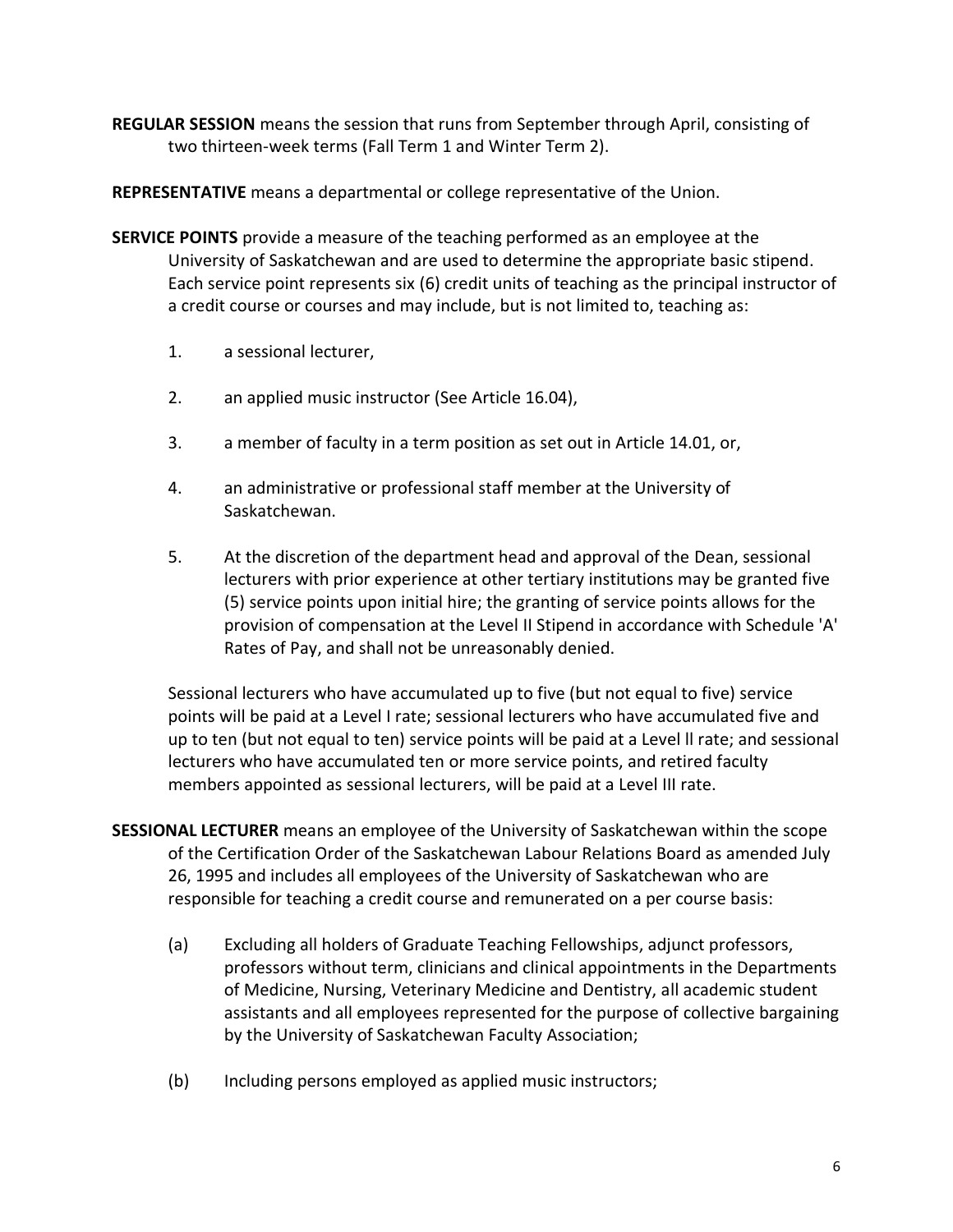- (c) Including persons employed to teach courses for ITEP;
- (d) Excluding persons employed to teach courses for NORTEP, NORPAC, and the Northwest Territories Education Program (amended January 1995);
- (e) Including persons employed as University of Saskatchewan sessional lecturers for SUNTEP (amended January 1995);
- (f) Excluding persons employed as teaching associates in the Department of Obstetrics and Gynecology;
- (g) Excluding doctoral students and holders of Post-Doctoral Fellowships who are employed in the following exempt course assignments:
	- Up to a maximum of fifteen (15) courses per academic year (five (5) three (3) credit unit courses during each term of Regular Session, and five (5) three (3) credit unit courses during Spring and Summer Session).
	- The College of Graduate Studies and Research will determine the complement and distribution of these courses. In all cases, the Employer shall provide in writing, to the Union, courses and section numbers exempted in each term.
	- No more than one exemption shall be applied to a graduate program in any academic year.
	- The exemptions will not apply to any program in any year in which a total of five (5) sessional courses or less are available.
- (h) If new programs are identified, the Employer and the Union will hold discussions before adding them to this article.
- **SPRING AND SUMMER SESSION** means the session that runs from May through August, consisting of two seven-week terms (Spring Term 1 and Summer Term 2).
- **TERM** means the normal academic period in which a three (3) credit unit course is taken and completed. The Regular Session consists of two 13-week terms, from September to April. The Spring and Summer Session consists of two 7-week terms, from May to August.

**UNION** means Canadian Union of Public Employees Local #3287.

**UNIVERSITY** means the University of Saskatchewan as defined in the *University of Saskatchewan Act,* 1974, as amended up to and including the date of the execution of this Agreement.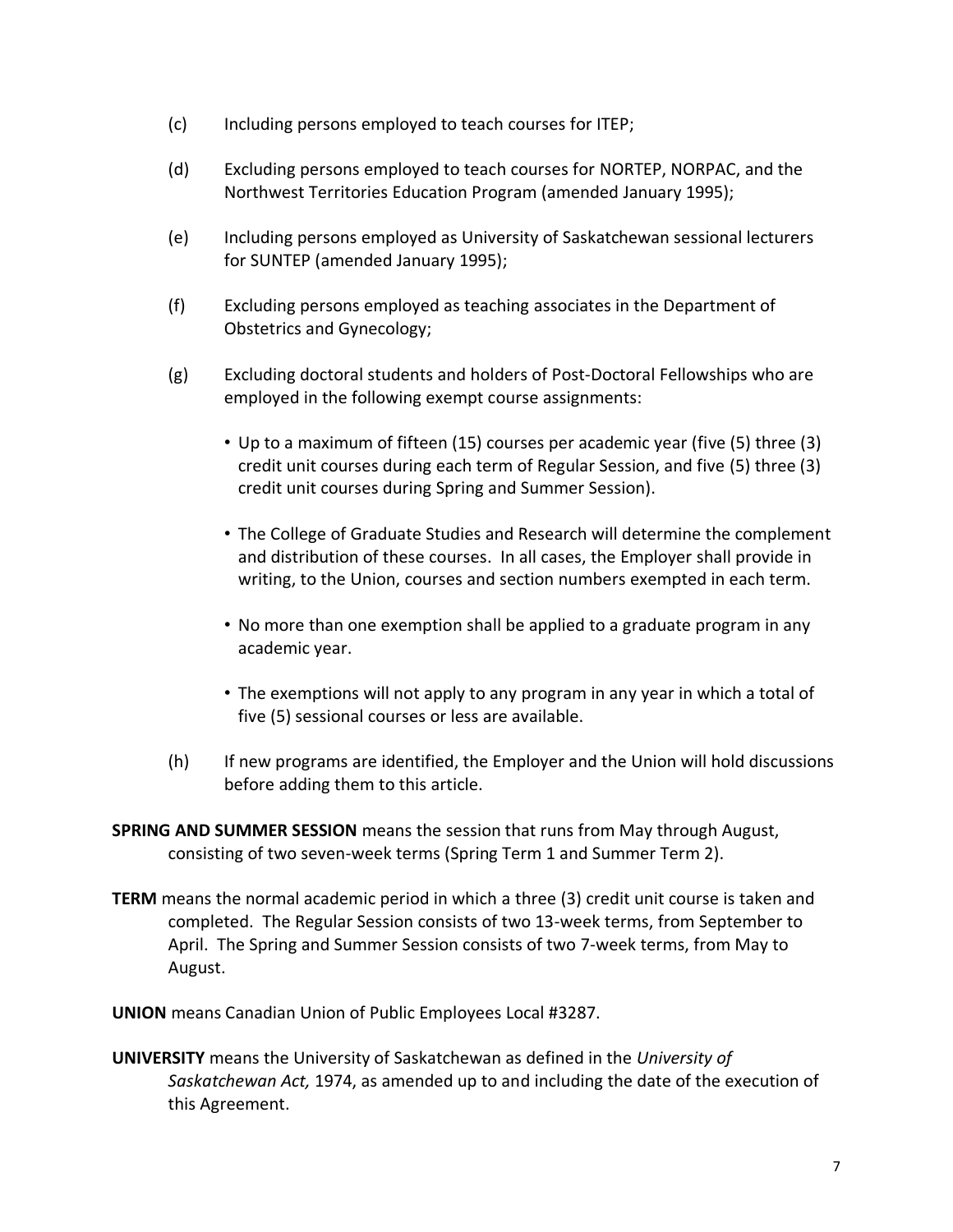#### <span id="page-7-0"></span>**PREAMBLE**

The parties recognize the need for the successful operation of the University as a public institution of higher learning and pledge to cooperate in accordance with the purpose of this Agreement to encourage a climate of freedom, responsibility and mutual respect. The parties also acknowledge their joint responsibility to promote teaching excellence and to work towards recognition of the contributions of employees to the University.

# <span id="page-7-1"></span>**ARTICLE 1 – PURPOSE**

**1.01** The purposes of the Collective Agreement are to promote harmonious relations between the Employer and employees, to establish an orderly collective bargaining relationship between the Employer and employees, to ensure the peaceful settlement of disputes and grievances, and to set forth an Agreement covering rates of pay and other working conditions.

# <span id="page-7-2"></span>**ARTICLE 2 – MANAGEMENT RIGHTS**

**2.01** The parties recognize the right of the Employer to plan, coordinate and direct its resources, assign duties and manage the affairs of the University, except as limited by the provisions of this Agreement.

# <span id="page-7-3"></span>**ARTICLE 3 – THE AGREEMENT**

#### **3.01 Duration**

This Agreement shall be effective from **September 1, 2019** and shall remain in force and effect up to **August 31, 2021,** and from year to year thereafter. Either party may, not less than sixty (60) days nor more than one-hundred and twenty (120) days prior to the termination date hereof, give notice in writing to the other party to terminate this Agreement or to negotiate a revision thereof.

#### **3.02 Previous Provisions**

Nothing in this Agreement shall affect any provisions or concessions already in existence which are more favourable to employees than those contained in this Agreement.

#### **3.03 Conflicting Laws**

If any provision of this Agreement is found to be contrary to the provisions of any law, now or hereafter enacted, this Agreement will not be abrogated, but it is subject to such amendments as may be necessary to bring it into conformity with the law.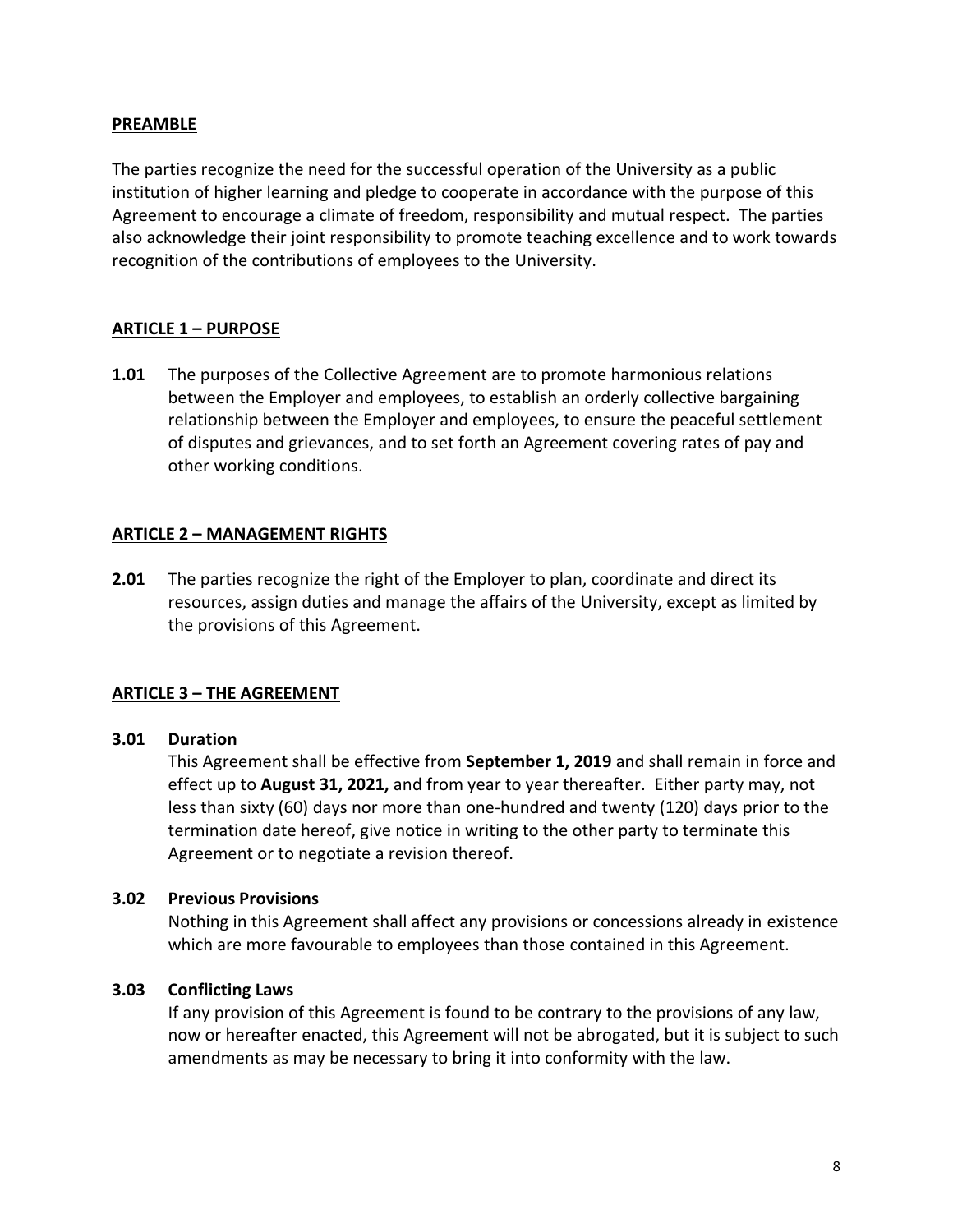#### **3.04 No Other Agreements**

No employee(s) shall be required or permitted to make a written or verbal agreement with the Employer or the Employer's representatives which may conflict with the terms of this Collective Agreement. To facilitate this process, the Union will supply the names of its officers and representatives and, each October, the Employer will supply the Union with a list of deans, department heads and appropriate officers of the Centre for Continuing and Distance Education.

# <span id="page-8-0"></span>**ARTICLE 4 – BARGAINING AGENT**

**4.01** The Employer recognizes the Canadian Union of Public Employees Local #3287 as the sole and exclusive collective bargaining agent for all employees covered by this Agreement, and hereby agrees to negotiate with the Union and any of its authorized committees, on all matters affecting relations between the parties to this Agreement, aiming towards a peaceful and amicable settlement of any difference that may arise.

## <span id="page-8-1"></span>**ARTICLE 5 – UNION MEMBERSHIP**

- **5.01** All employees who are now, or hereafter become, members of the Union shall maintain their membership in the Union as a condition of their employment, and all new employees whose employment commences hereafter shall, within thirty (30) days after the commencement of their employment, apply for and maintain membership in the Union as a condition of their employment, provided that any employees in the appropriate bargaining unit who are not required to maintain their membership in the Union shall, as a condition of employment, tender to the Union the periodic dues uniformly required to be paid by members of the Union.
- **5.02** It is agreed between the parties that Human Resources will distribute an information memorandum, prepared by the Union and approved by the Employer, to all new appointees falling under the jurisdiction of the Union.

#### <span id="page-8-2"></span>**ARTICLE 6 – REPRESENTATIVE(S) OF CUPE**

**6.01** The Union shall have the right to have the assistance of representative(s) of the Canadian Union of Public Employees when dealing or negotiating with the Employer. Such representative(s) shall also have access to University premises in order to investigate and assist in the settlement of grievances.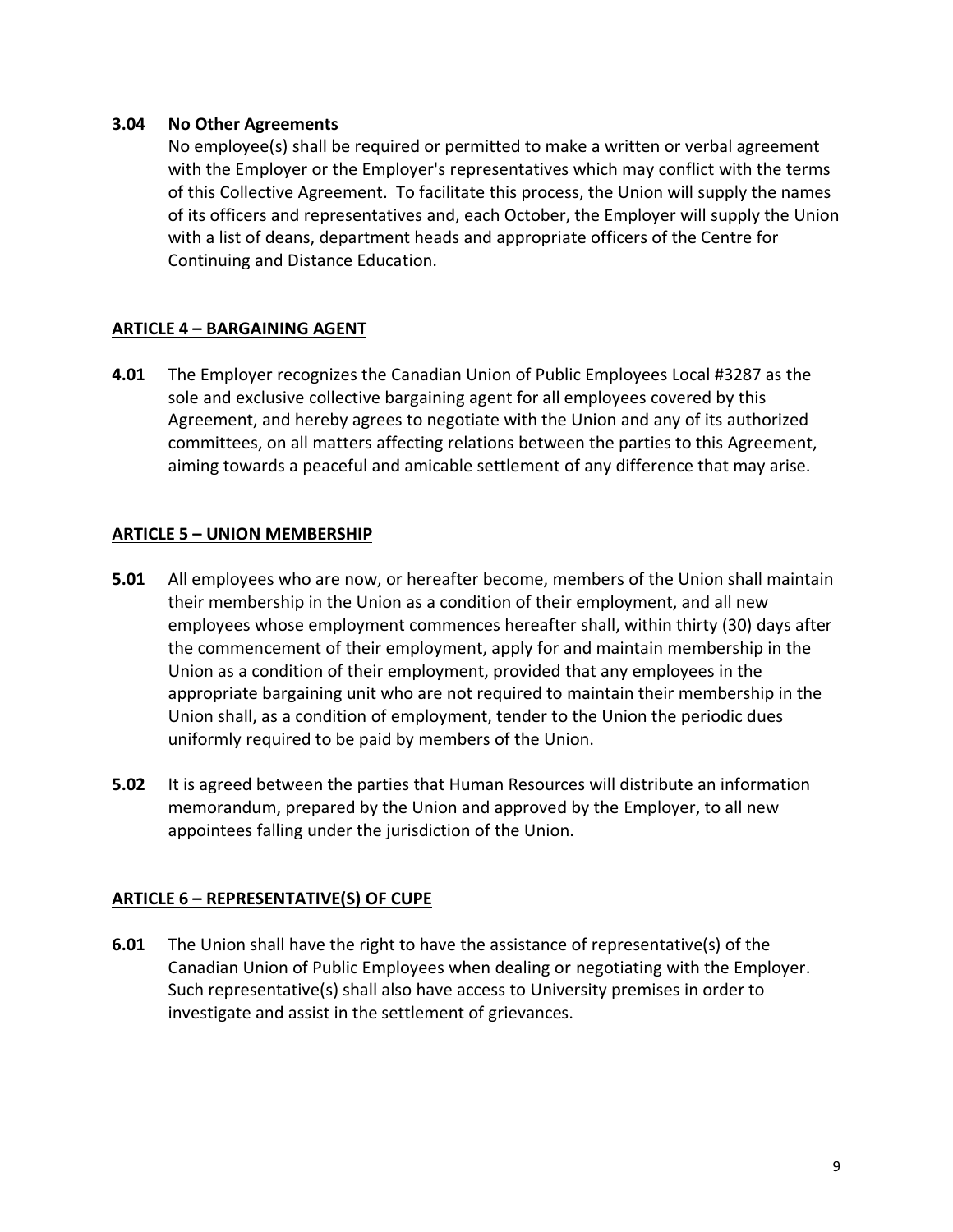## <span id="page-9-0"></span>**ARTICLE 7 – UNION RIGHTS AND PRIVILEGES**

- **7.01** The Employer agrees to provide the Union with reasonable office space on the premises. However, the Employer reserves the right, in the event of a work stoppage, to require the Union to vacate such premises on campus within twenty-four hours. In that event, the Employer agrees to provide the Union with reasonable access to the University premises to provide appropriate representation to those working pursuant to any Essential Services Agreement. The Union shall return to its former premises immediately after the work stoppage is over. The privacy of Union information will be closely maintained, and the Union will be able to arrange access to its former premises for the purpose of removing its property by contacting Human Resources.
- **7.02** The Employer agrees to provide the Union with adequate telephone service and use of the internal postal service of the University. A charge will be levied by the Employer for telephone and external postal services that are not otherwise paid for by the Union.
- **7.03** The Employer will allow the Union to use University Printing Services and such other service facilities and equipment as may be required on the same basis as for the University's other certified bargaining units.
- **7.04** The Employer agrees to allow the Union to hold meetings and educational functions and to conduct Union business at the University. The Employer will make space available for such functions subject to normal scheduling restrictions.
- **7.05** The Employer agrees to allow the Union to use existing Union bulletin boards to post notices of meetings and other such notices as may be of interest to the employees.

# <span id="page-9-1"></span>**ARTICLE 8 – PICKET LINES DURING A STRIKE**

**8.01** Employees may refuse to cross a picket line arising out of a labour dispute. Employees shall not be subject to disciplinary action but will have pay deducted for the period of employment for which they refused to cross the picket line or failed to perform their assigned duties in the normal way unless alternate arrangements are approved in advance by the Dean of the college in consultation with the Executive Director of the Centre for Continuing and Distance Education (for regular session) or the Associate Vice-President of Student and Enrolment Services Division (for spring & summer session) or designate where appropriate. Employees will not be required to perform duties beyond their normal responsibilities as a result of a labour dispute.

#### <span id="page-9-2"></span>**ARTICLE 9 – INFORMATION**

**9.01** The Employer agrees to provide the Union with a list of employees for each term by the following dates: October 15 for Term 1 of Regular Session; February 15 for Term 2 of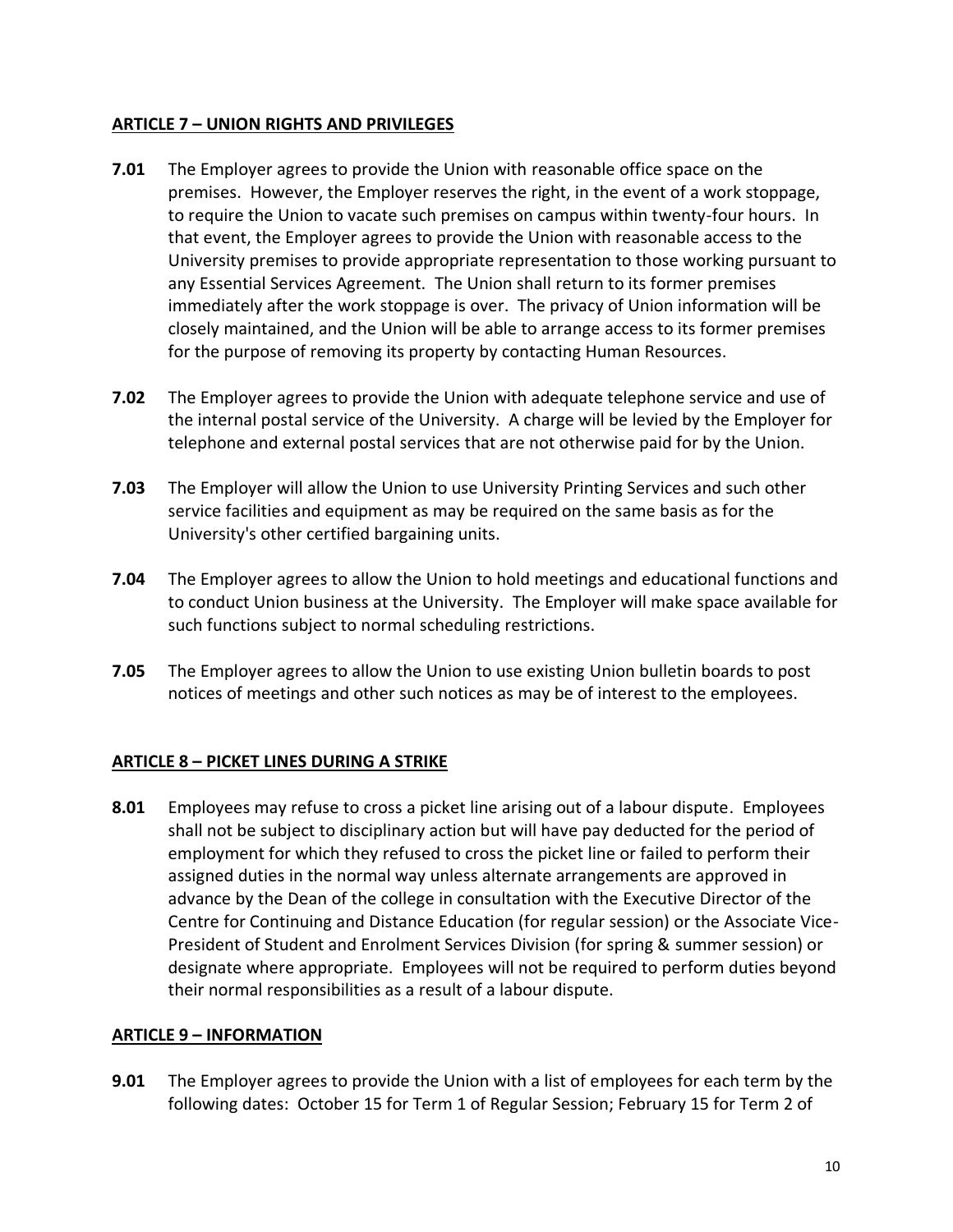Regular Session; and the third week of Term 1 and of Term 2 of Spring and Summer Session.

## **9.02 Exchange of Information**

The Employer and the Union agree to exchange, at the request of either party, information which is not confidential, is readily available, and pertains to a subject under discussion between the parties. Exchange of information shall occur within thirty (30) days of the request, unless a mutual agreement for extension is made. The Employer agrees to provide assistance or training to the Union on the Human Resources information system.

## <span id="page-10-0"></span>**ARTICLE 10 – DEDUCTION OF UNION DUES**

#### **10.01 Deductions**

The Employer shall deduct, as a condition of employment of employees, initiation fees, dues and such other assessments as the Union may direct in writing through its Secretary-Treasurer, from the pay cheque due in each pay period from each such employee and remit the same prior to the fifteenth  $(15<sup>th</sup>)$  day of the month following the calendar month in which such deduction is made to the Secretary-Treasurer of the Union, accompanied by a list of names of all employees for and on behalf of whom such deductions, whether initiation fees, dues or assessments were made, and for what months the individual deductions were made.

#### **10.02 Monthly Statements**

Monthly statements shall be forwarded to the Secretary-Treasurer of the Union showing the names of all new employees covered by this Agreement and not reported in accordance with 10.01 – Deductions. The statements shall also include the names of all employees who terminated prior to their normal termination dates from their appointments in the bargaining unit. This information will be provided each month and will include the date of appointment or severance.

#### **10.03 Dues Receipts**

The Employer shall also include on Income Tax (T4) slips the amount of union dues paid by each employee in the previous year.

# <span id="page-10-1"></span>**ARTICLE 11 – LABOUR/MANAGEMENT**

#### **11.01 Union-Management Committee**

There shall be a Union-Management Committee consisting of representatives from the Union and representatives from the Employer, for the purpose of resolving difficulties and promoting harmonious relations.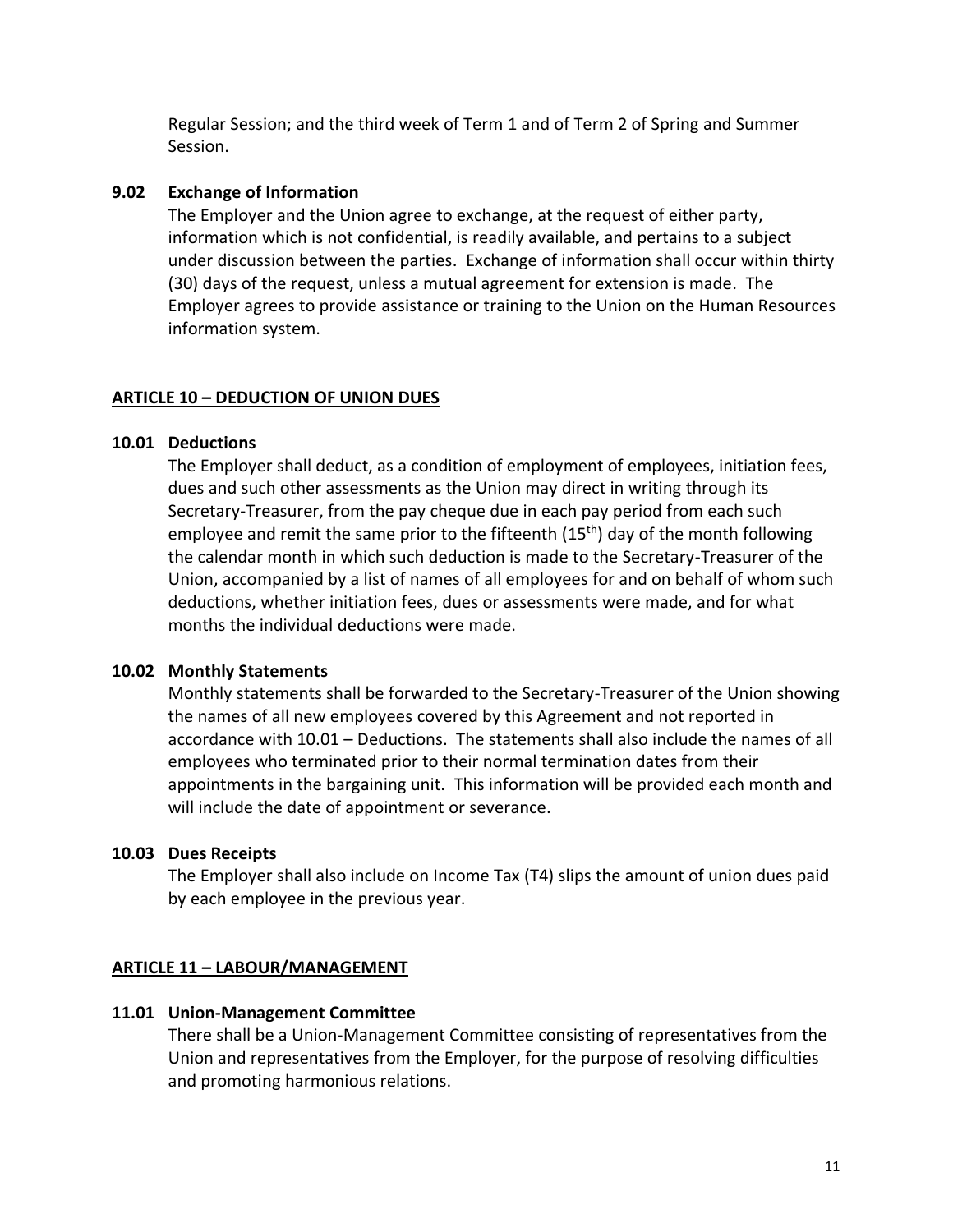#### **11.02 Meetings**

In the event either party wishes to call a committee meeting, the meeting shall be held at a time and place fixed by mutual agreement. All items proposed by either party and consistent with the purposes of the Union-Management Committee shall be included in the agenda.

#### **11.03 Compensation for Meetings**

The Employer will provide annually to the Union the equivalent of a Level III stipend for nine (9) credit units to compensate members of the Union for attendance at joint or university committees. The allocation of these funds will be at the discretion of the Union.

#### <span id="page-11-0"></span>**ARTICLE 12 – GRIEVANCES**

#### **12.01 Preamble**

The parties confirm their mutual desire that every grievance shall be resolved promptly with the object of arriving at a fair and proper settlement.

The Union is entitled to initiate a grievance in its own right or on behalf of an employee at any stage of the grievance procedure.

## **12.02 Informal Procedure**

It is the right of employees, with the assistance of a Union representative if they so wish, to seek to resolve disputes through informal discussion with the academic and administrative colleagues, including the department head, provided that such informal discussion shall not in any way prejudice any dispute resolution procedures set out in this Agreement.

#### **12.03 Stage 1**

If a dispute is not resolved informally, the Union may submit to the Associate Vice-President, Human Resources, with a copy to the appropriate Dean, a written grievance signed by a duly authorized official of the Union within thirty (30) days of the discovery of the incident which is the subject of the grievance.

The Union or Human Resources shall request a meeting with the appropriate Dean or designate at which both parties shall be present.

The Dean, or designate, in consultation with Human Resources, will render a written decision within fourteen (14) days of receiving the grievance.

#### **12.04 Stage 2**

Failing resolution at Stage 1, the Union may, within thirty (30) days of receipt of the written decision at Stage 1, refer the written grievance to the Associate Vice-President,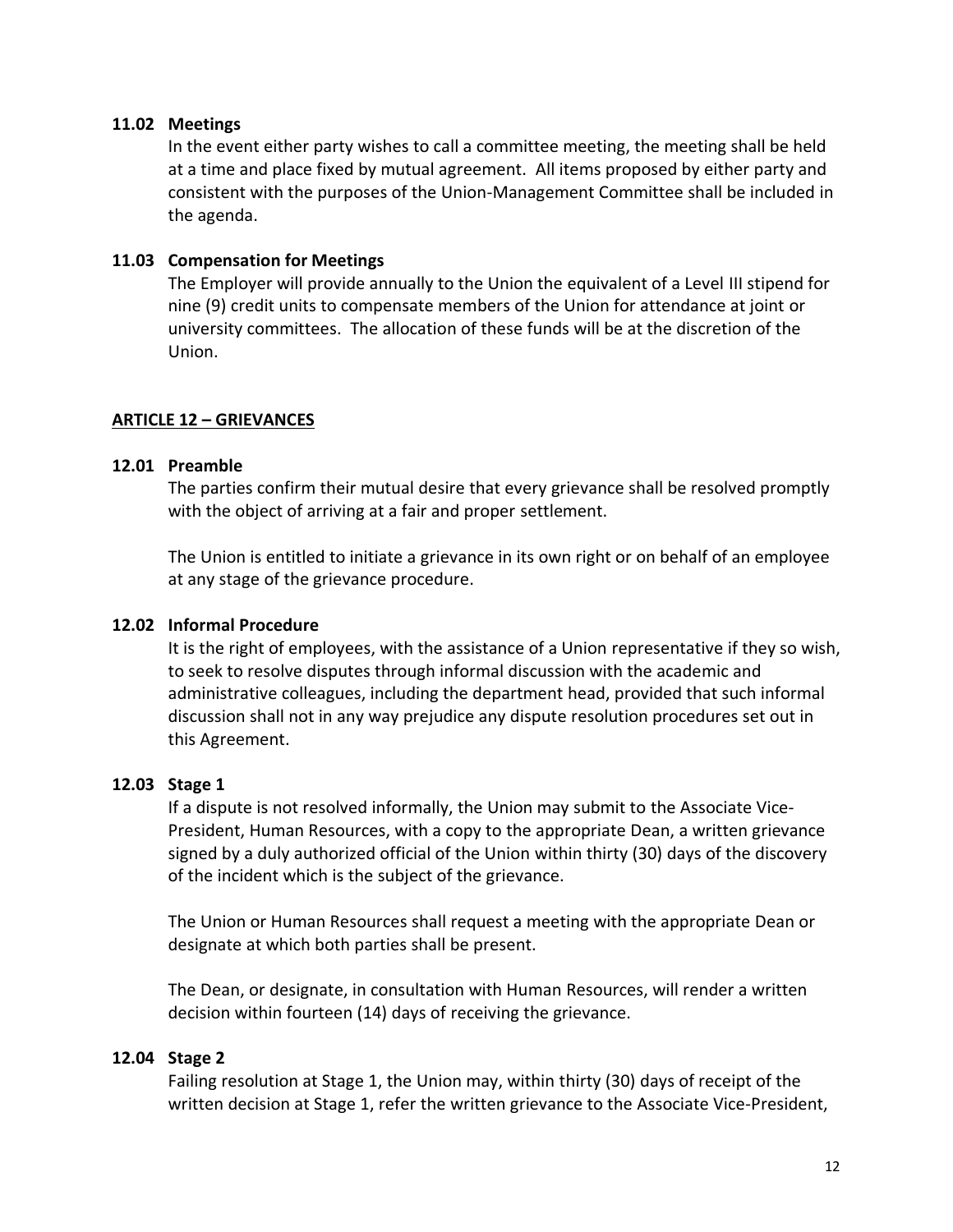Human Resources, with a copy to the Vice-President (Academic) or designate. The parties shall meet to discuss the grievance at Stage 2 within thirty (30) days of the referral and the Vice-President (Academic) or designate, in consultation with Human Resources, shall render a written decision within thirty (30) days of the meeting.

#### **12.05 Policy Grievance**

Grievances involving interpretation or administration of the Collective Agreement signed by a duly authorized Union official and not involving a specific individual, and grievance by a group of employees shall be taken directly to Stage 2.

#### **12.06 Time Limits**

The time limits specified in the foregoing provisions may be waived by the parties upon agreement, and special consideration will be given when a case involves Union or Employer participants in more than one geographic location.

#### <span id="page-12-0"></span>**ARTICLE 13 – ARBITRATION**

#### **13.01 Time Limit**

In the event that any grievance or matter in dispute has not been settled through the process outlined in Article 12, either party may, within thirty (30) days of receipt of the written decision, submit the grievance or matter in dispute to Arbitration. The time limits imposed by the subsequent provisions may be waived by the parties upon agreement.

#### **13.02 Arbitration Process**

In the event that either part to this agreement decides that a grievance should proceed to the arbitration stage, the appointment of an Arbitrator will be made by mutual agreement.

In the event that the agreed to Arbitrator is unable to hear the grievance within a reasonable period of time or declares a conflict of interest, the parties will reconvene to determine another Arbitrator to hear the grievance.

#### **13.03 Hearing**

The Arbitrator shall hear the evidence of both parties and render a written decision within thirty (30) days from the completion of taking evidence. The Arbitrator's decision on the matter at issue shall be final and binding on both parties, but the Arbitrator shall not be empowered to add to, subtract from, alter or amend the Collective Agreement in any way.

#### **13.04 Time Deficiencies**

The Arbitrator shall have the power to hear any arguments as to whether, in order to avoid consideration of substantive issues, time limits set forth in the grievance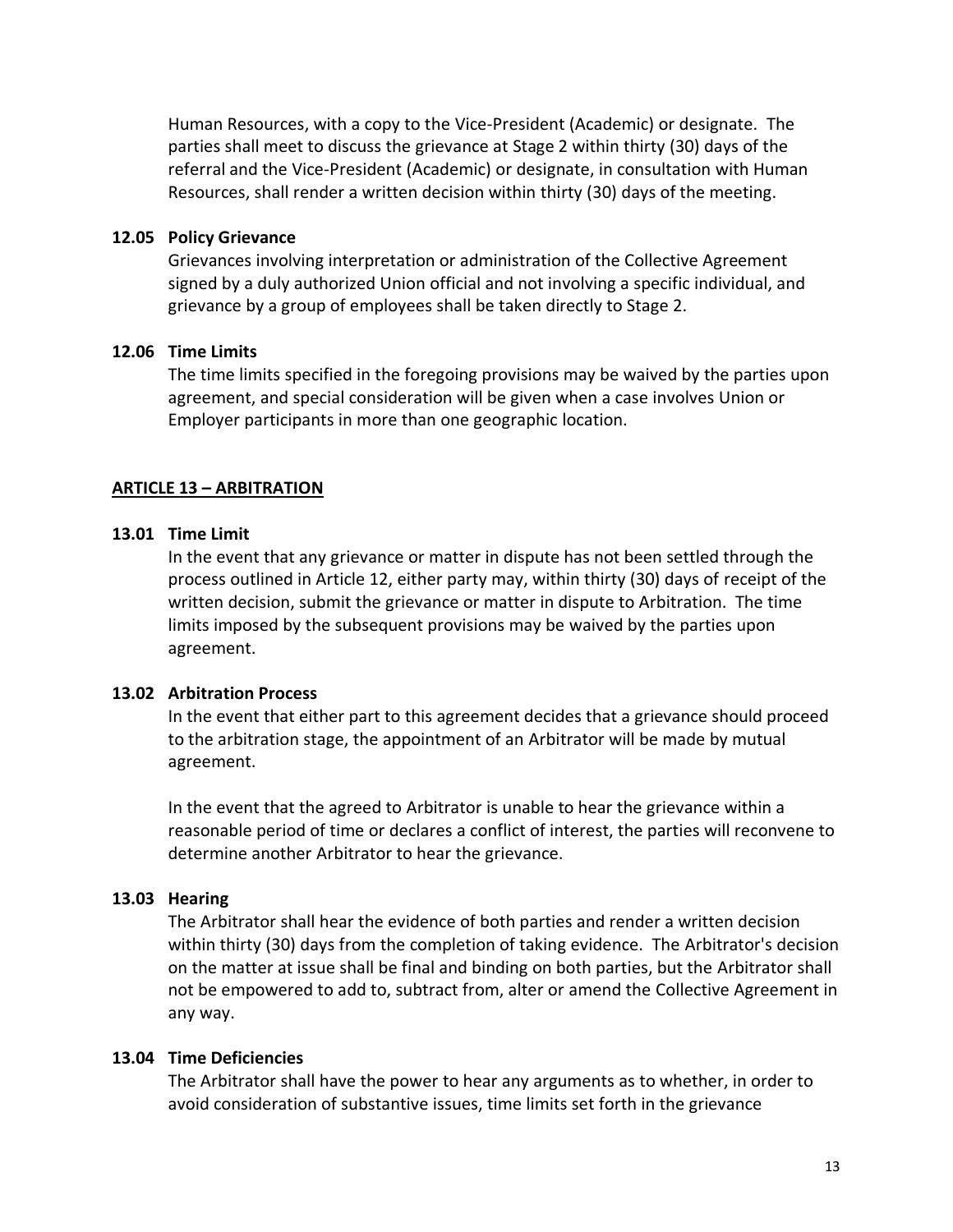procedure have been unreasonably enforced. The Arbitrator may decide to deal with the case placed before it, despite such minor deficiencies.

#### **13.05 Disciplinary Action**

The Arbitrator shall have the power to dispose of any grievance involving dismissal or disciplinary action by any arrangement which it deems just and equitable.

## **13.06 Expenses**

The fees and expenses of the Arbitrator shall be shared equally between the parties. Each party shall be responsible for the costs, fees and expenses of its witnesses.

## <span id="page-13-0"></span>**ARTICLE 14 – RIGHT OF FIRST REFUSAL**

## **14.01 Establishing the Right of First Refusal**

Where the Employer has determined that a particular credit course is to be taught on a sessional basis, an applicant who applies for the position within the official posting period shall enjoy a right of first refusal in connection with it, provided:

## (a) i. (for three (3) credit unit courses)

The applicant has taught the same three (3) credit unit course or a closely related three (3) credit unit course a minimum of three times in any three terms or four times in any two terms during the past four (4) year period. For the purpose of this provision, the four (4) year period is defined as starting on September 1 and ending forty-eight (48) months later on August 31. (NOTE: Teaching in the current term does not count until the course is completed in accordance with Article 14.05.);

# ii. (for six (6) credit unit courses)

The applicant has taught the same six (6) credit unit course or a closely related six (6) credit unit course a minimum of three times during the past four-year period. (NOTE: Teaching in the current term does not count until the course is completed in accordance with Article 14.05.);

# iii. (for a combination of closely related six (six) and three (3) credit unit courses)

The applicant has taught from a set of closely related six and three (3) credit unit courses a minimum of three times in at least three different terms during the past four-year period. However, an applicant may qualify by teaching one (1) six (6) credit unit course and two (2) three (3) credit unit courses in any two (2) terms, providing the three (3) credit unit courses were taught in two (2) different terms. (NOTE: Teaching in the current term does not count until the course is completed in accordance with Article 14.05.);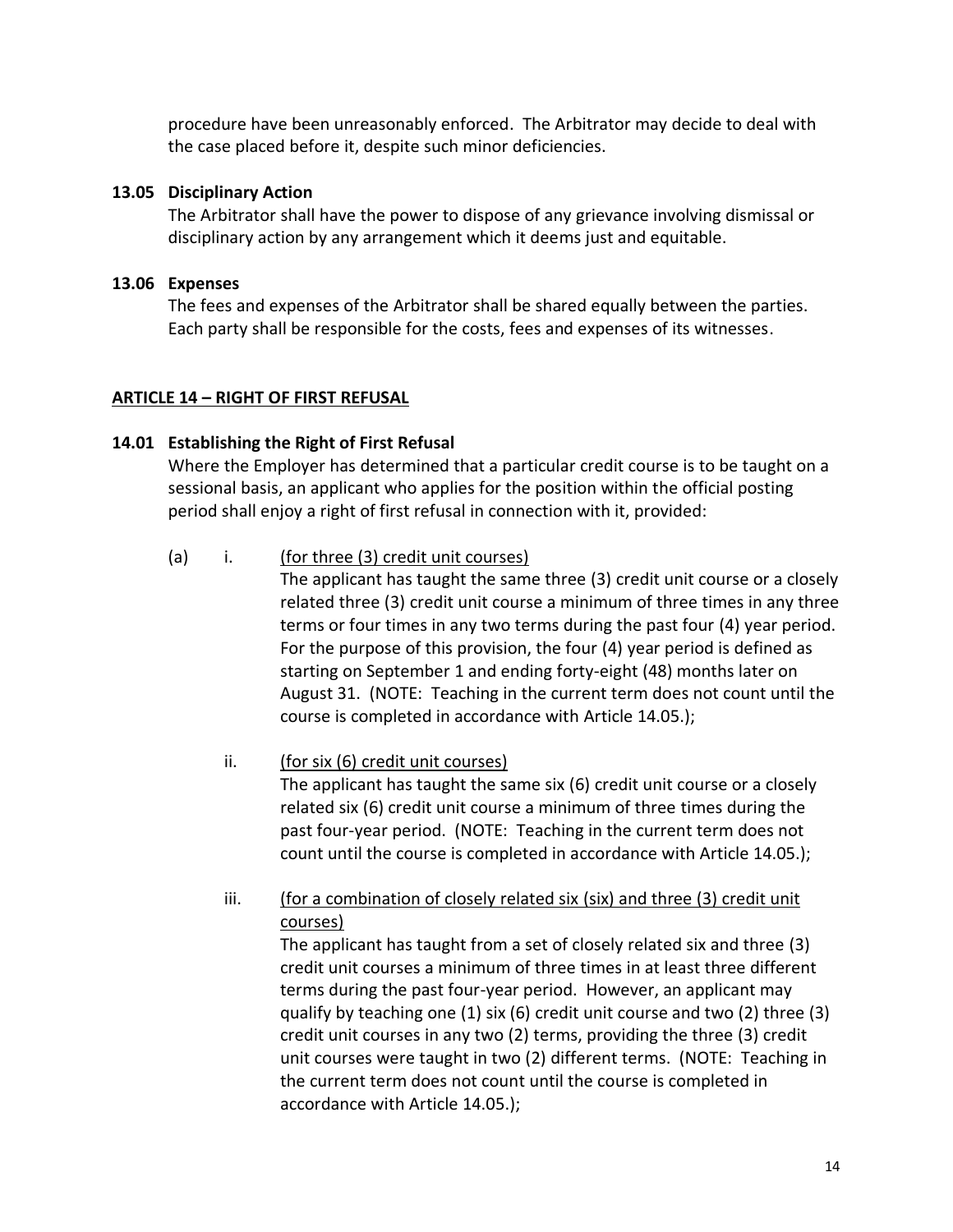iv. (for courses with fewer than three (3) credit units) The provisions of Article 14.01 (a) i. will apply.

#### and

(b) The previous teaching was in relation to the same course or a closely related course in the same department (or in the same college in the case of a nondepartmentalized college);

#### and

(c) There has been a positive evaluation of the candidate's ability and performance following the final qualifying course specified in (a), and the right of first refusal has been granted. In the event the candidate does not meet the qualifications posted at the time of appointment, the evaluation may also include a review of the candidate's qualifications. Denial of the right of first refusal because of teaching performance must be based on one or more formal teaching assessments. Absence of a regular review as described in Article 18 may be interpreted as a positive assessment of a candidate's performance. If the right of first refusal is denied, the sessional lecturer may file a grievance.

The right of first refusal will apply only to courses offered directly by the University of Saskatchewan, and a credit toward the right of first refusal will be earned when the instructor teaches the course as a member of this bargaining unit or subsequently teaches the course as a member of faculty in a term position at the University of Saskatchewan.

#### **14.02 Establishing Second or Subsequent Right of First Refusal**

Where the Employer has determined that a particular credit course is to be taught on a sessional basis, an applicant who applies for the position within the official posting period shall be granted a right of first refusal in connection with it, provided:

(a) The applicant currently holds right of first refusal for one or more courses in the department offering the course (or in the same college in the case of a nondepartmentalized college).

and

(b) The applicant has taught the same course or closely related course a minimum of two times in any two terms during the past four-year period. For the purpose of this provision, the four-year period is defined as starting on September 1 and ending forty-eight (48) months later on August 31. (NOTE: Teaching in the current term does not count until the course is completed in accordance with Article 14.05.) In cases where the applicant has met the minimum requirement, the Employer may either grant the right immediately or require the applicant to teach the course one additional time.

Applicants for subsequent right of first refusal who are required to teach the course an additional time will be provided with an explanation in writing, and a copy will be sent to the Union. The applicant will be offered the opportunity to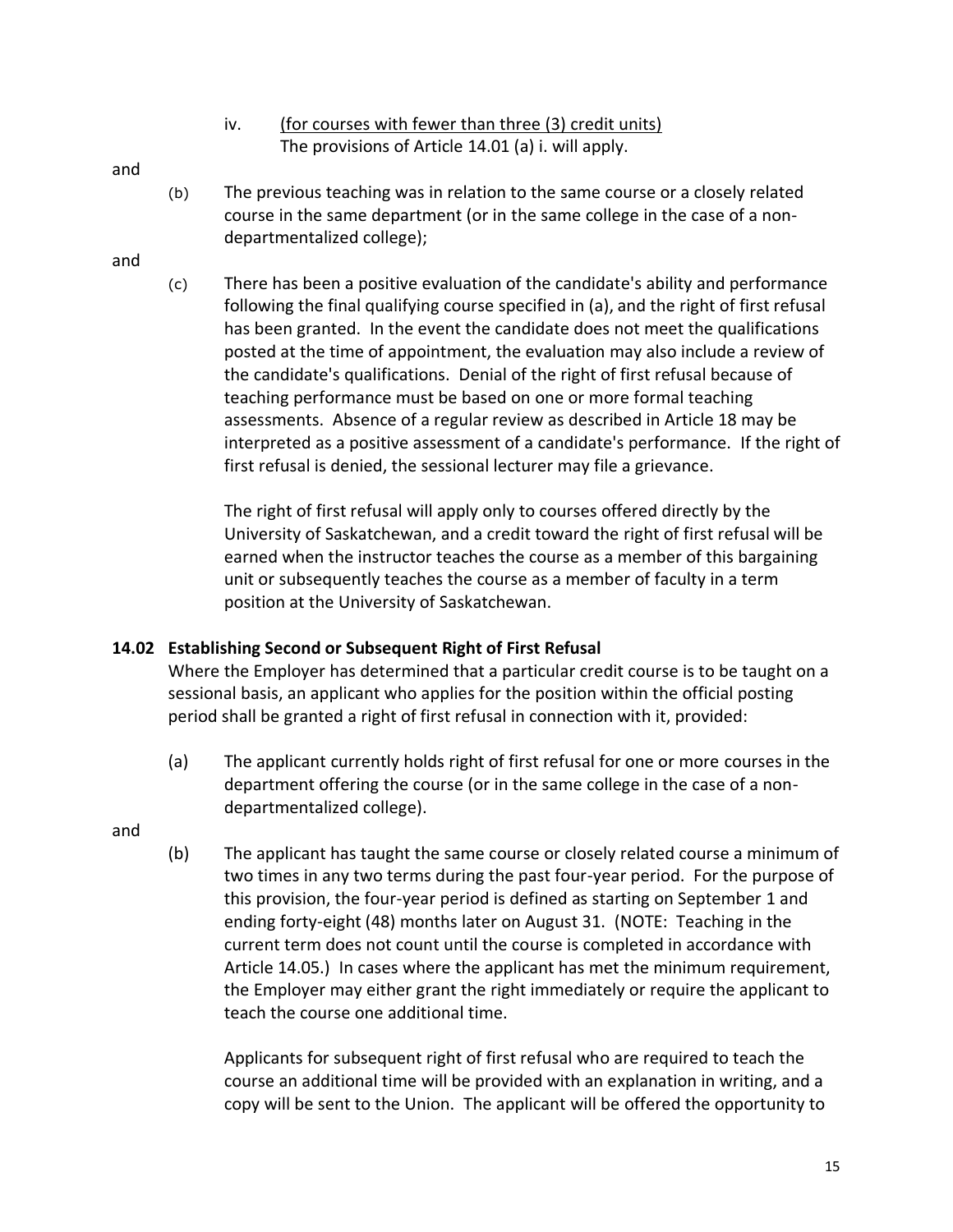teach the course again, providing it is being taught on a sessional basis and providing there is no other person to whom it should be offered by reason of the right of first refusal or place of residence (as provided in Article 16.05).

- and
- (c) Following the completion of the final qualifying course, there will be an evaluation of the applicant's suitability and performance in relation to the course. In the event the candidate does not meet the qualifications posted at the time of appointment, the evaluation may also include a review of the candidate's qualifications. Denial of the right of first refusal because of teaching performance must be based on one or more formal teaching assessments. Absence of a formal teaching assessment as described in Article 18 may be interpreted as a positive assessment of a candidate's performance. If the right of first refusal is denied, the sessional lecturer may file a grievance.

If the evaluation is positive, the right of first refusal for this course will be granted. In the event the evaluation is not positive, the right of first refusal will be denied.

The right of first refusal will apply only to courses offered directly by the University of Saskatchewan, and a credit toward the right of first refusal will be earned when the instructor teaches the course as a member of this bargaining unit or subsequently teaches the course as a member of faculty in a term position at the University of Saskatchewan.

#### **14.03 Course in Part**

For courses covered in Article 14.03 Course in Part, where an employee with right of first refusal for one half of a course does not meet the posted qualification requirements for the entire course, another applicant who does meet the posted qualification requirements, may be appointed to teach the entire course. Where such an applicant is appointed, the Employer shall forward to the Union the name of the successful applicant and the rationale for the appointment.

Right of first refusal may be conferred for a part course when the course has distinct parts each requiring a different area of expertise.

# **14.04 Determination of "Closely Related" Courses**

The Union and the Employer agree that new or existing courses may encompass subject materials and topics which are closely related in nature allowing sessional lecturers the ability to teach multiple courses.

Sessional lecturers may make individual application to have their ability to teach closely related courses determined during their teaching review or assessment. The Union may direct requests to determine whether courses are "closely related" to the department head (or Dean of non-departmentalized college).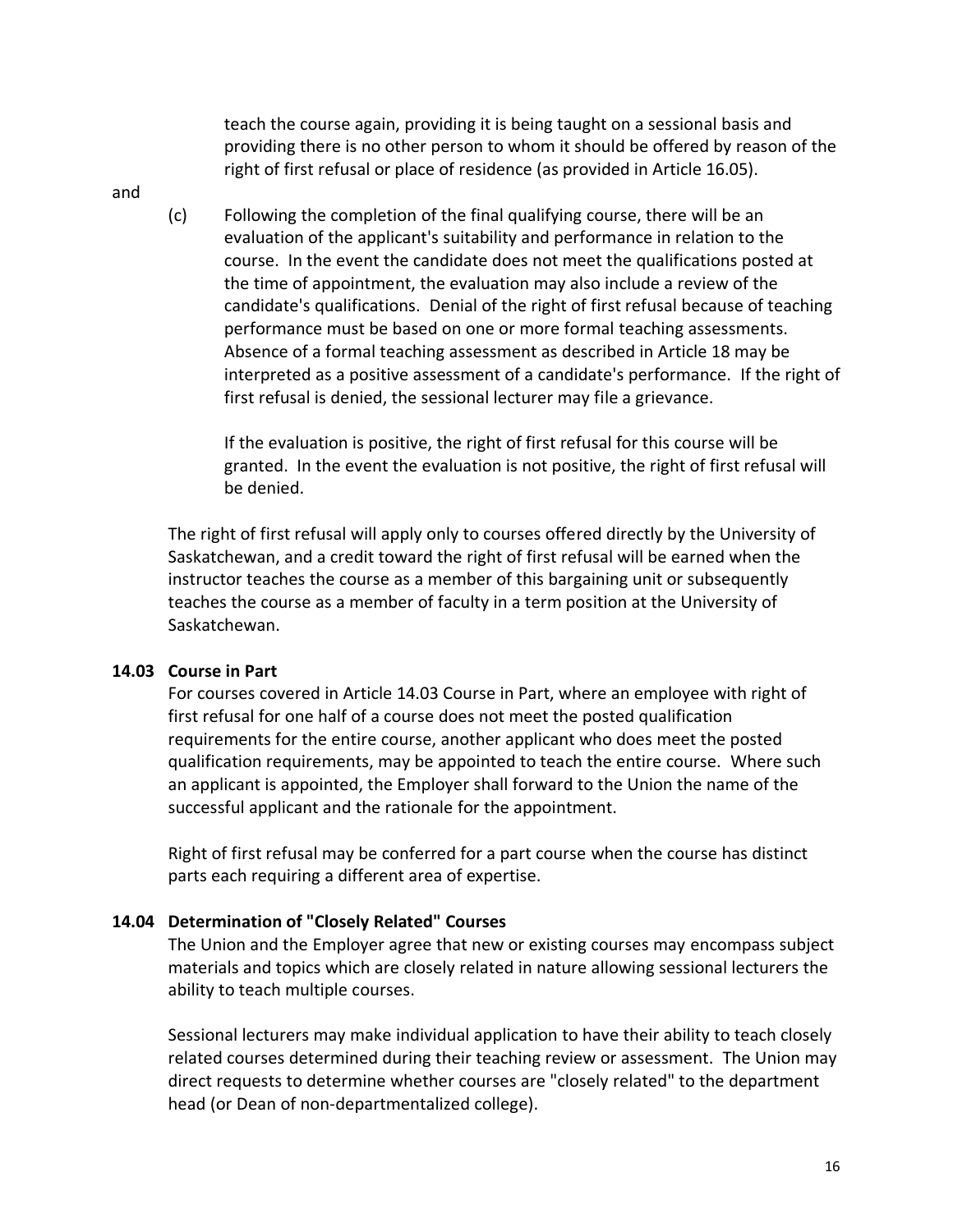If an applicant disagrees with a department head's decision as to whether courses are "closely related," the decision may be appealed to the Dean of the college. If the applicant disagrees with the Dean's decision, a written appeal may be filed with the Joint Appeals Committee in care of Human Resources. The written appeal must be submitted no later than two (2) weeks from receipt of notice of the Dean's decision.

The Joint Appeals Committee shall consist of two (2) members appointed by the Union and two (2) members by the Employer. The Committee shall determine its own procedures, consider the appeal, and render a decision. Decisions of the Committee shall be binding on both parties and not subject to further appeal unless the Committee's decision results in a tie vote. In the event of a tie vote, the employee may initiate a grievance at Step 2 of the grievance procedure within thirty (30) days of receiving notification of the decision.

These provisions shall also recognize any previous determination of courses to be closely related and right of first refusal previously granted.

## **14.05 Application for the Right of First Refusal**

- (a) In order to increase employee awareness of the application procedure for attaining right of first refusal, the Employer shall, on an annual basis, advise employees who have satisfied the teaching requirements for the right of first refusal in the previous twelve (12) months who have not applied, that they are eligible to do so. However, should an employee not be notified by reason of a clerical error or oversight, the omission shall not be grievable and in no case shall it be used as an argument to confer rights under the Collective Agreement.
- (b) An applicant who seeks the right of first refusal shall apply to the Dean of the college that has jurisdiction over the course. Where conditions (a) and (b) in Article 14.01 or 14.02 have been met, and following the submission of marks for the final qualifying course specified in (a), there will be an assessment of the candidate's overall suitability and performance in relation to the course (See Article 18.). If the application is made prior to the submission of marks, the candidate and the Union will be notified in writing of the outcome of the assessment no later than one (1) month following the submission of marks. If the application is made subsequent to the submission of marks, the assessment will occur no later than one (1) month following the application. If it is positive, the candidate will be granted the right of first refusal in relation to that course when it is taught on a sessional basis. In the event the evaluation is not positive, the right of first refusal will not be granted.

Persons applying for the right of first refusal must submit to the Dean's office a complete history of their teaching experience with the University of Saskatchewan relating to the course(s) for which they are requesting the right of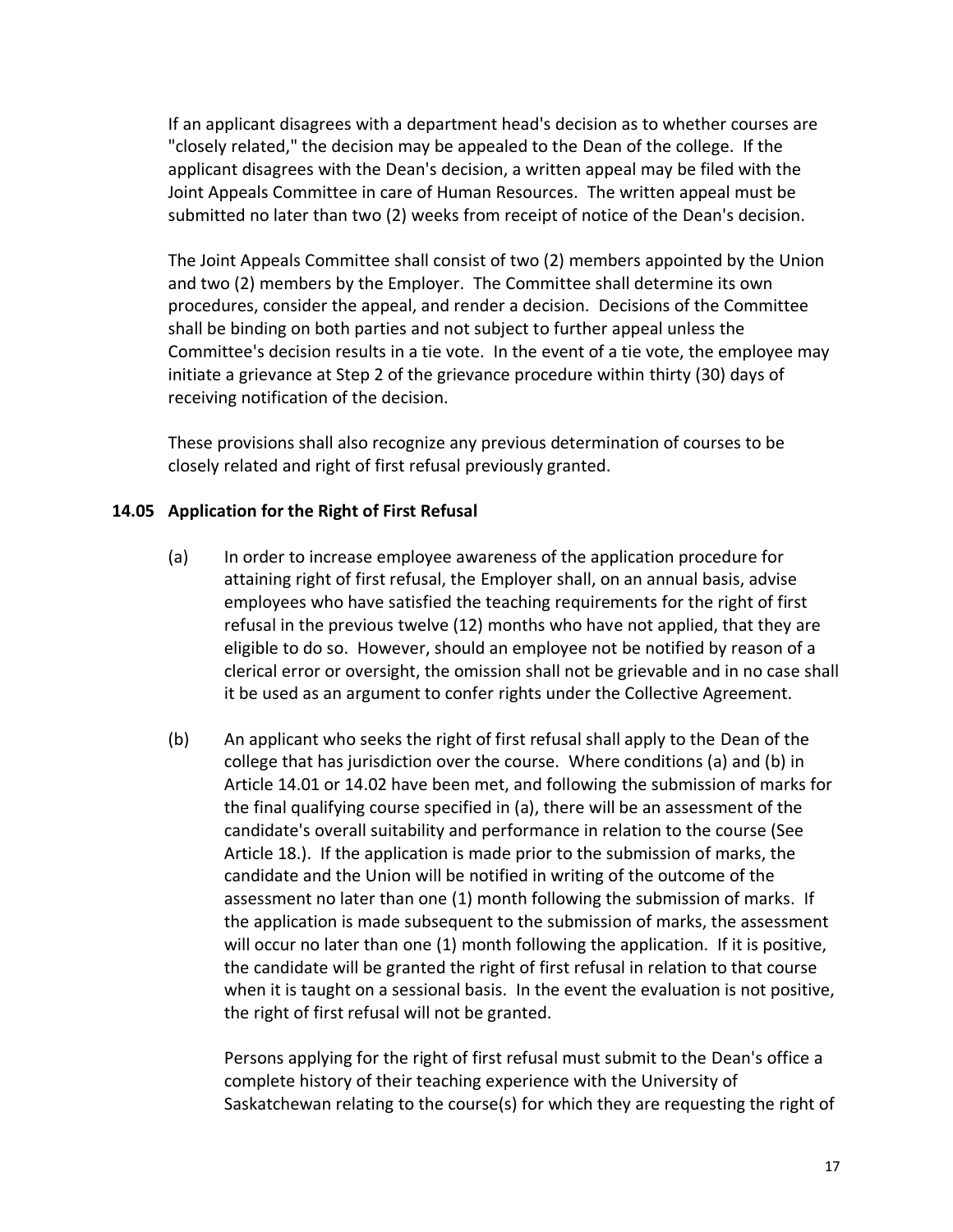first refusal. Individuals who wish to determine in advance if they have sufficient qualifying credits may submit information concerning their teaching history to Human Resources for verification of their eligibility.

# **14.06 Maintenance of the Right of First Refusal**

Once the right of first refusal is achieved, the individual must teach the same course or a closely related course at least once during every two (2) years in order to maintain the right. For the purpose of this provision, the two (2) year period is defined as starting on September 1 and ending twenty-four (24) months later on August 31. The individual may apply to the Dean to extend this maintenance period for a maximum of one (1) additional year (from September 1 to August 31) in the following circumstances:

- 1. Appointment to a faculty position at the University of Saskatchewan or another postsecondary institution;
- 2. The course is not offered on a sessional basis during the September 1 to August 31 year in question or another person with the right of first refusal was appointed to teach the course;
- 3. Absence to upgrade academic qualifications;
- 4. Absence for maternity purposes;
- 5. Absence to assume a full-time union appointment external to CUPE 3287;
- 6. Extended illness;
- 7. Other approved absences; and
- 8. Appointment(s) within the two (2) year maintenance period to teach another course in the department.

#### **14.07 Reinstatement of the Right of First Refusal**

In the event the right of first refusal is not maintained, the individual may apply to the Dean for reinstatement of the right. In such cases, the Employer may either grant the right of first refusal immediately or require the applicant to teach the course one additional time. The applicant will be offered the opportunity to teach the next available section of the course, providing it is being taught on a sessional basis and providing there is no other person to whom it should be offered by reason of the right of first refusal or place of residence (as provided in Article 16.05). Following the completion of the course, there will be an evaluation of the applicant's suitability and performance in relation to the course. If the evaluation is positive, the right of first refusal for this course when it is taught on a sessional basis will be reinstated. In the event the evaluation is not positive, the right of first refusal will not be reinstated.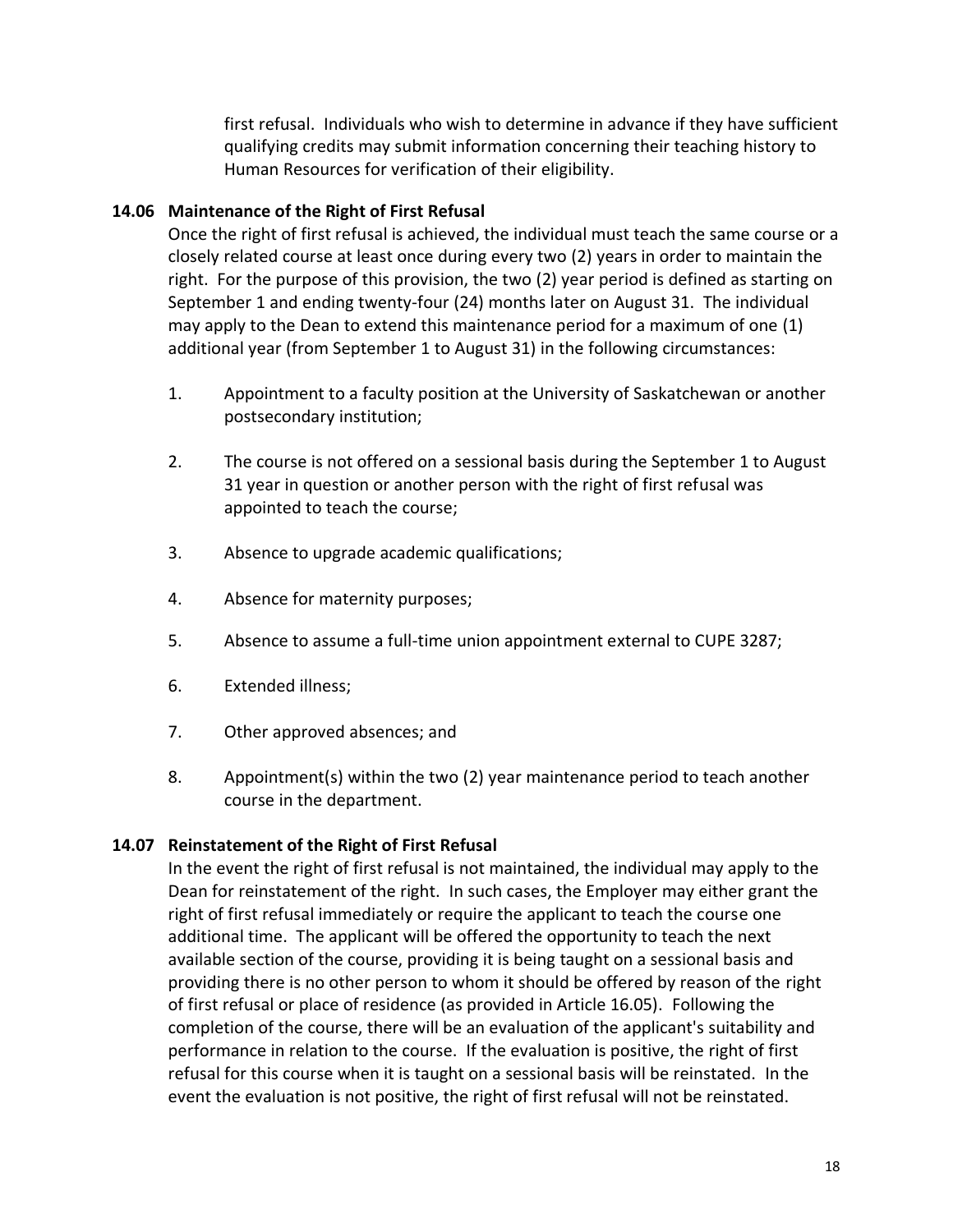Note: See Article 19.02 for loss of the right of first refusal as a result of disciplinary action.

#### **14.08 SUNTEP Courses**

The right of first refusal for a course taught in SUNTEP will be distinct from the right of first refusal when the same course is taught in the regular program. Under certain conditions, courses taught on a sessional basis either for SUNTEP or as part of the regular program, may qualify as credits toward establishing, maintaining or reinstating the right of first refusal for both the SUNTEP course and the corresponding course in the regular program. These conditions are as follows:

#### **14.08.01 Establishing the Right of First Refusal for SUNTEP Courses**

Where all of the conditions set out in sections (a) and (b) in Article 14.01 or 14.02 have been met, except that some or all of the qualifying credit units were earned while teaching the course in the regular program, the individual may apply for the right of first refusal for the SUNTEP course, but special provisions will apply. In such cases, the Employer may either grant the right immediately or require the applicant to teach the course one (1) additional time as a SUNTEP course. Applicants for the right of first refusal who are required to teach a course an additional time will be provided with an explanation in writing, and a copy will be sent to the Union.

# **14.08.02 Establishing the Right of First Refusal for Regular Program Courses** Where all of the conditions set out in sections (a) and (b) in Article 14.01 or 14.02 have been met, except that some or all of the qualifying credit units were earned while teaching the course as part of SUNTEP, the individual may apply for the right of first refusal for the regular program course, but special provisions will apply. In such cases, the Employer may either grant the right immediately or require the applicant to teach the course one additional time as a regular program course. Applicants for the right of first refusal who are required to teach a course an additional time will be provided with an explanation in writing, and a copy will be sent to the Union.

#### **14.08.03 Evaluation**

Applicants who have been asked to teach the course one (1) additional time in accordance with section 1 or 2 above will be offered the opportunity to teach the course, provided it is being taught on a sessional basis as a SUNTEP course or as a regular program course and provided there is no other person to whom it should be offered by reason of the right of first refusal, place of residence (as set out in Article 16.05), or affirmative action placement (as set out in Article 16.06). Following the completion of the course, there will be an evaluation of the applicant's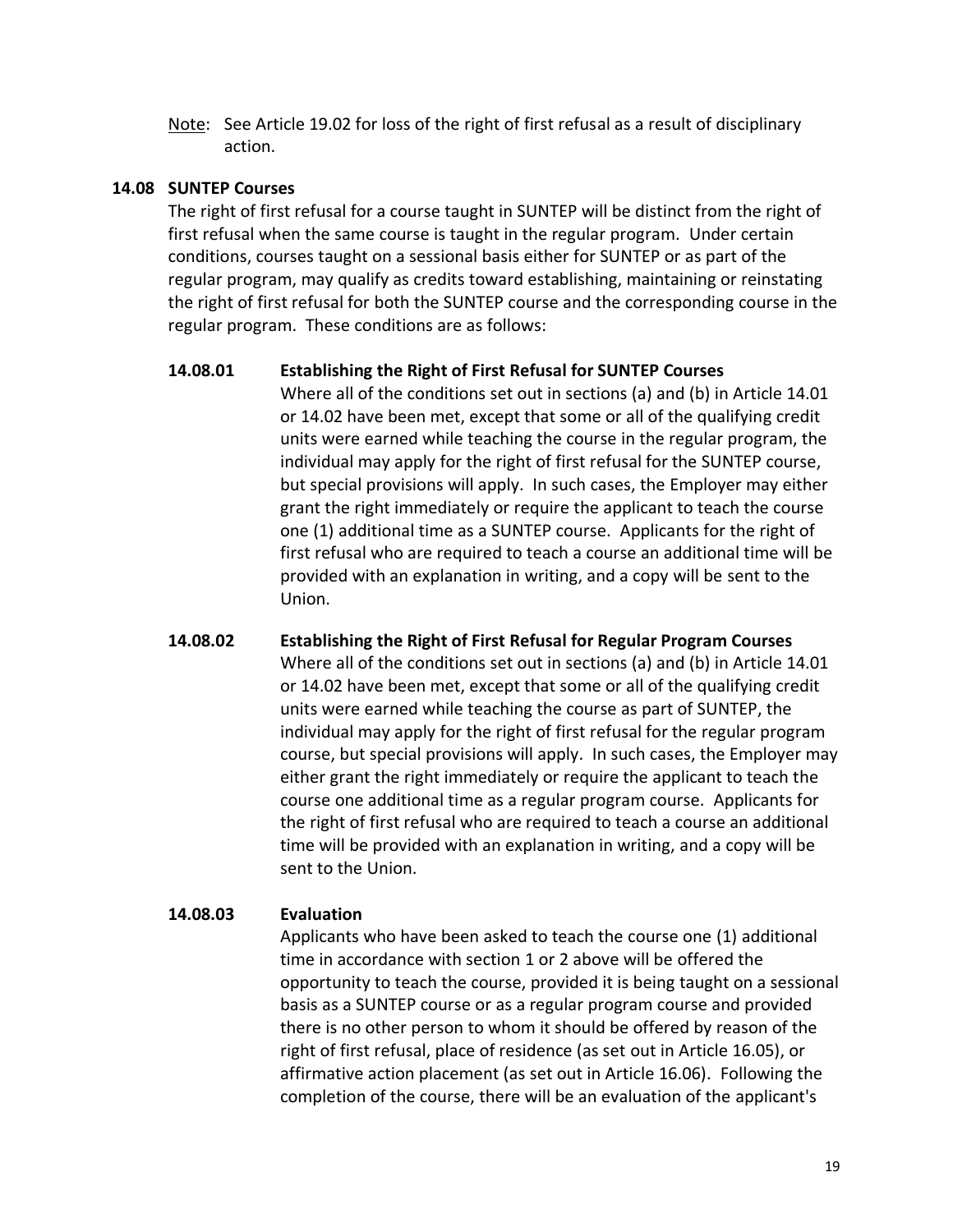suitability and performance in relation to the course as it is taught in that program. If the evaluation is positive, the right of first refusal will be granted for the course that was specified in the application and evaluated (that is, for the SUNTEP course or for the regular program course). In the event the evaluation is not positive, the right of first refusal will not be granted.

**14.08.04 Maintaining and Reinstating the Right of First Refusal** Once the right of first refusal has been granted for a SUNTEP course or for the corresponding regular program course, that right of first refusal may be maintained or reinstated by teaching the course either for SUNTEP or as part of the regular program.

#### **14.09 Review of Right of First Refusal**

It is expected that sessional lecturers will remain current with developments in their disciplines and on a regular basis will update the subject matter of courses they teach. Departments and colleges will be encouraged to conduct regular reviews of all aspects of the course delivery. In the event there is an individual who has the right of first refusal for a course and it is determined through a formal teaching evaluation process that students are not receiving the quality of instruction expected for the course, the Dean may require the individual to participate in a mentoring program. If, following the completion of the mentoring program, the level of instruction has not improved to an acceptable level, the Dean may revoke the individual's right of first refusal with respect to that course.

#### <span id="page-19-0"></span>**ARTICLE 15 – POSTING**

#### **15.01 Posting Notice**

Wherever possible, the Employer agrees that all vacancies shall be posted as soon as reasonably possible for a minimum of seven (7) days, and will be posted in blocks of classes. Term One and Term Two shall be posted starting on the first Wednesday in May and weekly thereafter, and Term Three on the first Wednesday in February and weekly thereafter. All vacancies will be filled by a process which includes the posting of job vacancy notices on the website used for posting purposes. To the extent possible, postings shall identify the department or college, course name, course number and number of credit units, term and length of course, day(s) and time of day of course, location, expected enrolment limit, qualifications required, stipend, and where to apply. Expected enrolment limits will be provided for information only and may be subject to change. The Employer will notify the appointee as soon as possible of any substantial changes in enrolment. Whenever possible, postings should be made to allow for appointments to be made at least twenty-one (21) days prior to the commencement of the first class. Exceptions to this shall follow the Urgency Provisions as outlined in Article 15.05. A copy of each notice will be forwarded to the Union.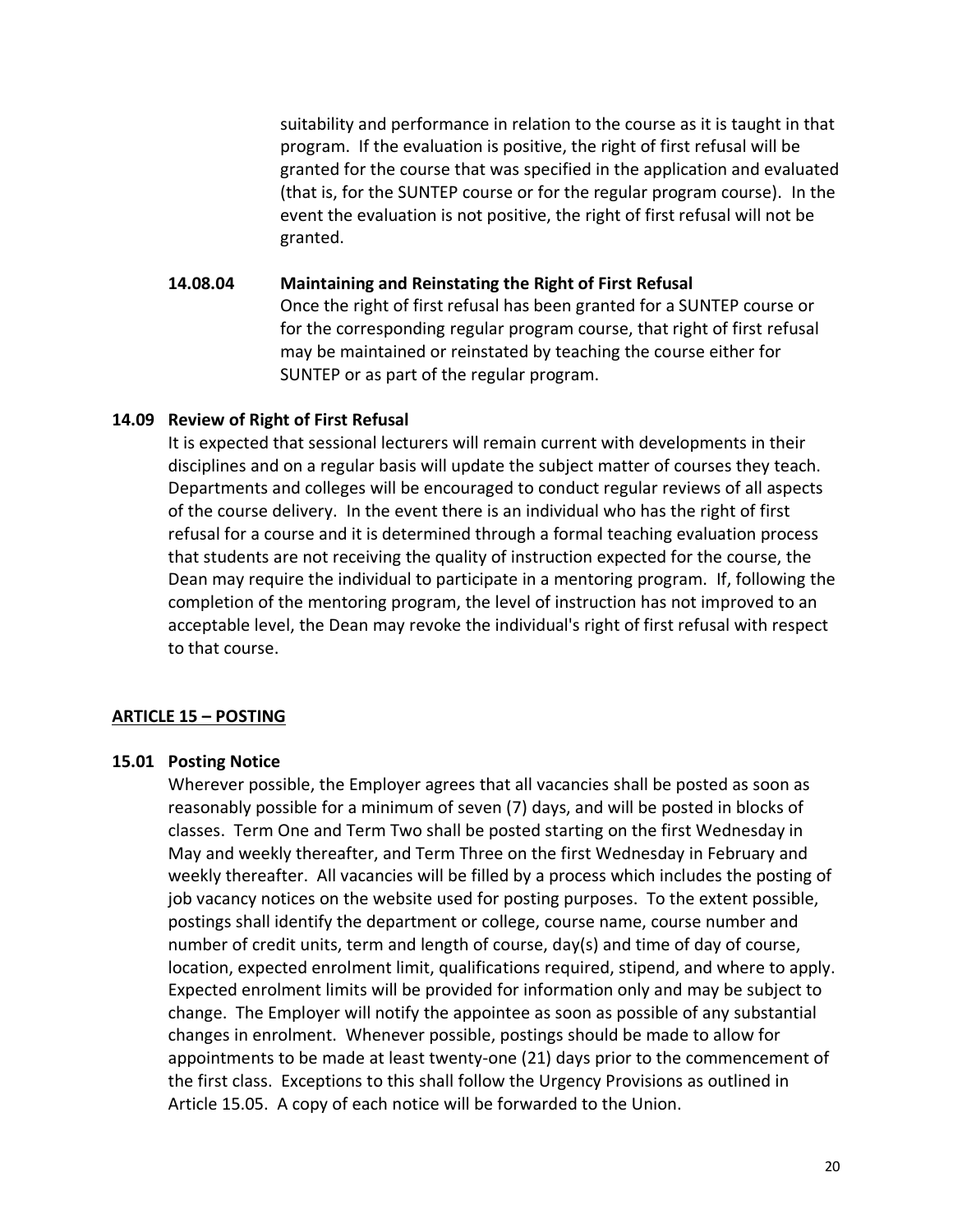#### **15.02 Posting Locations**

Job vacancy notices will be posted on the official University's electronic postings website. In addition, each department or non-departmentalized college may display its own postings on its own bulletin boards or in another place designated for that purpose.

#### **15.03 Posting Cancellation**

Postings may be cancelled at the discretion of the department (or college in the case of non-departmentalized colleges) prior to the appointment of an applicant.

Applicants with Right of First Refusal will be notified by the department as soon as possible in the event of a cancellation of posting.

Should a candidate be appointed prior to cancellation, the provisions of Article 17 will apply.

#### **15.04 Early Applications**

Candidates may make application in advance of the posting. Early applications shall be forwarded to the department head (or Dean of a non-departmentalized college). Early applications will be accepted for the Regular Session starting thirty (30) days prior to the first Wednesday in May. Early applications for Term 3 will be accepted starting thirty (30) days prior to the first Wednesday in February. They will be given full consideration and will be subject to the provisions for the right of first refusal set out in Articles 14 and 16.

#### **15.05 Urgency Provisions**

Where for *bona fide* reasons it is not possible to post the vacancy in advance of the appointment, the provisions of Articles 15.01, 15.02 and 15.03 shall be waived, and the Employer shall inform the Union of the rationale for the waiver. The Employer may fill such positions without posting but will make reasonable attempts to give first priority to any current applications from persons holding the right of first refusal for this course, beginning with the applicant who has taught the most credit units in the department, proceeding to the applicant who has taught the second most credit units, and so on down the list in decreasing order of credit units.

#### <span id="page-20-0"></span>**ARTICLE 16 – APPOINTMENT**

#### **16.01 Appointment with Right of First Refusal**

Consistent with the provisions of Article 14, the applicant for a vacancy who possesses the right of first refusal in relation to a particular course and priority (see 16.02) shall be offered an appointment to teach the course when it is offered on a sessional basis. A qualified applicant with priority may apply for and be assigned up to twelve (12) credit units in the Regular Session. Such applicants are entitled to be appointed for up to twelve (12) credit units before another applicant is appointed.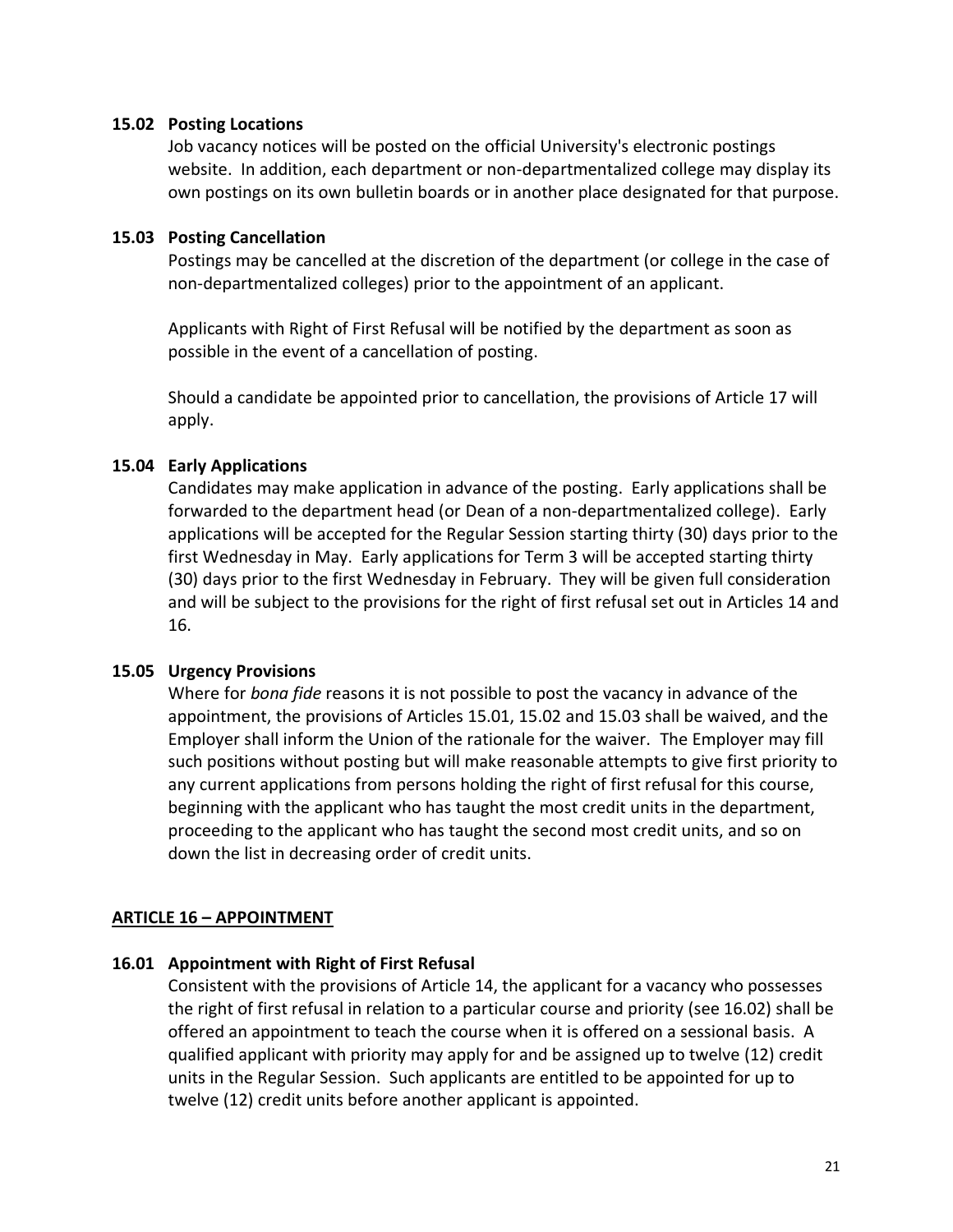#### **16.02 Determining Priority for Appointment**

If more than one applicant has a right of first refusal in relation to the same course, priority shall be given to the applicant who has the most priority points in the department. In the case of a non-departmentalized college, priority shall be given to the applicant who has the most priority points in the college. Where possible, location and time preferences will be respected. If two or more applicants have accumulated the same number of priority points, priority will be given to the applicant who has accumulated the most priority points in the department or non-departmentalized college within the past four (4) years. Credit units for determining priority will include courses that are currently being taught.

Updated priority lists will be made available to departments in the months of August, October and February. The priority list for a department or non-departmentalized college will show the accumulated priority points for each sessional lecturer who has the right of first refusal for a course offered by that department or non-departmentalized college. Each priority point represents six (6) credit units taught for the department or non-departmentalized college or the equivalent amount of teaching as an applied music instructor. (See Article 16.04.) It does not include courses taught for another department or non-departmentalized college.

#### **16.03 Notification**

All applicants will receive written notification of the decision within twenty-one (21) days of the closing of the seven (7) day posting period. If there are no applications from persons who have the right of first refusal, the Employer may decide to repost the vacancy prior to notifying applicants. It is the responsibility of the applicant to ensure their contact information is updated regularly on PAWS and with their department.

Candidates will inform the Employer, in writing, within one (1) week of receipt of the offer whether or not they accept the offer.

#### **16.04 Maximum Teaching Assignment**

No individual shall, through right of first refusal or otherwise, secure more than twelve (12) credit units in the Regular Session unless the Vice-President (Academic) has approved the teaching assignment and the Employer has provided notification to the Union, confirming that no applicant with right of first refusal, nor any applicant who has applied and taught the course previously as a sessional, is being displaced. (Agreed June 20, 2007.)

An employee who has been assigned eighteen (18) credit units within the twelve (12) month period between September 1 and August 31 shall not be appointed to teach an additional course during the same twelve (12) month period if there is any other applicant possessing the right of first refusal for that course or failing that, any other applicant who has previously taught the course as a sessional lecturer and whom the University wishes to hire. The exception to this provision would be in the case of a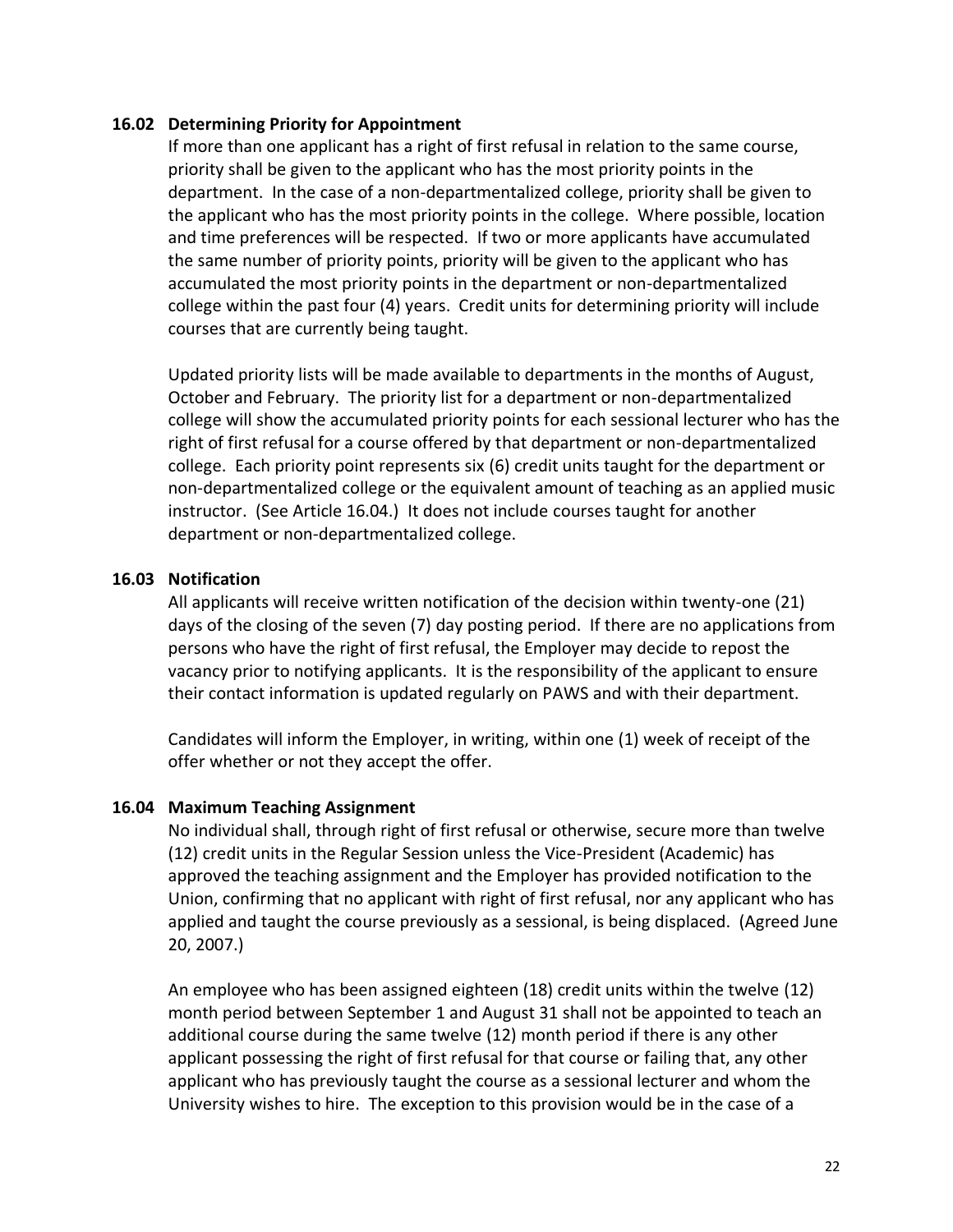course cancellation as described in Article 17.04.

For the purpose of determining the maximum teaching assignment for an Applied Music Instructor, two (2) hours of instruction per week will be considered comparable to a one (1) credit unit assigned to a sessional lecturer. Thus, the maximum teaching assignment during the Regular Session will be twenty-four (24) hours of applied music instruction per week for the period from September to April.

# **16.05 Geographic Location**

Recognizing there may be situations outside of Saskatoon in which it would be beneficial to appoint a person who resides in the location where a course will be taught, the Union and Employer agree that the normal provisions of right of first refusal may be superseded to give preference to a person residing in the location where the course will be taught, provided the location is outside of Saskatoon and the person appointed has taught the course as a member of the bargaining unit within the past three (3) years.

## **16.06 SUNTEP Program**

In accordance with the objectives of SUNTEP as set out in the Agreement between the Gabriel Dumont Institute, the Province of Saskatchewan, and the University of Saskatchewan and the affirmative action initiatives of the Gabriel Dumont Institute, the parties agree that there may be special considerations in selecting sessional lecturers to teach courses for SUNTEP providing the applicants selected have qualifications comparable to those required to teach the same courses as part of the regular program or special qualifications required to teach the courses in that program. Accordingly, the Employer shall retain the right to override the normal right of first refusal provisions in order to appoint aboriginal persons to teach courses for SUNTEP. The Employer will advise the Union any time an appointment is made under this affirmative action program.

#### **16.07 Specialist Qualifications**

In exceptional cases when a highly acclaimed scholar in an area of specialization or an individual publicly renowned in a particular field of endeavour is available for a brief period of time, right of first refusal of an applicant may be set aside once in order to appoint the scholar or celebrity. The Employer shall forward to the Union at least thirty (30) days before the course begins the applicant's name, an outline of those qualifications which render that person a specialist and the rationale for the appointment. Appointment of the specialist shall not exceed one (1) course. The applicant with right of first refusal who would otherwise have taught the course will receive a priority point at the appropriate rates.

# **16.08 Education Equity**

In the case where a course is directed specifically to a target group identified by the Saskatchewan Human Rights Code and the sessional lecturer appointment requires special background or training to teach the course effectively, the Employer may ask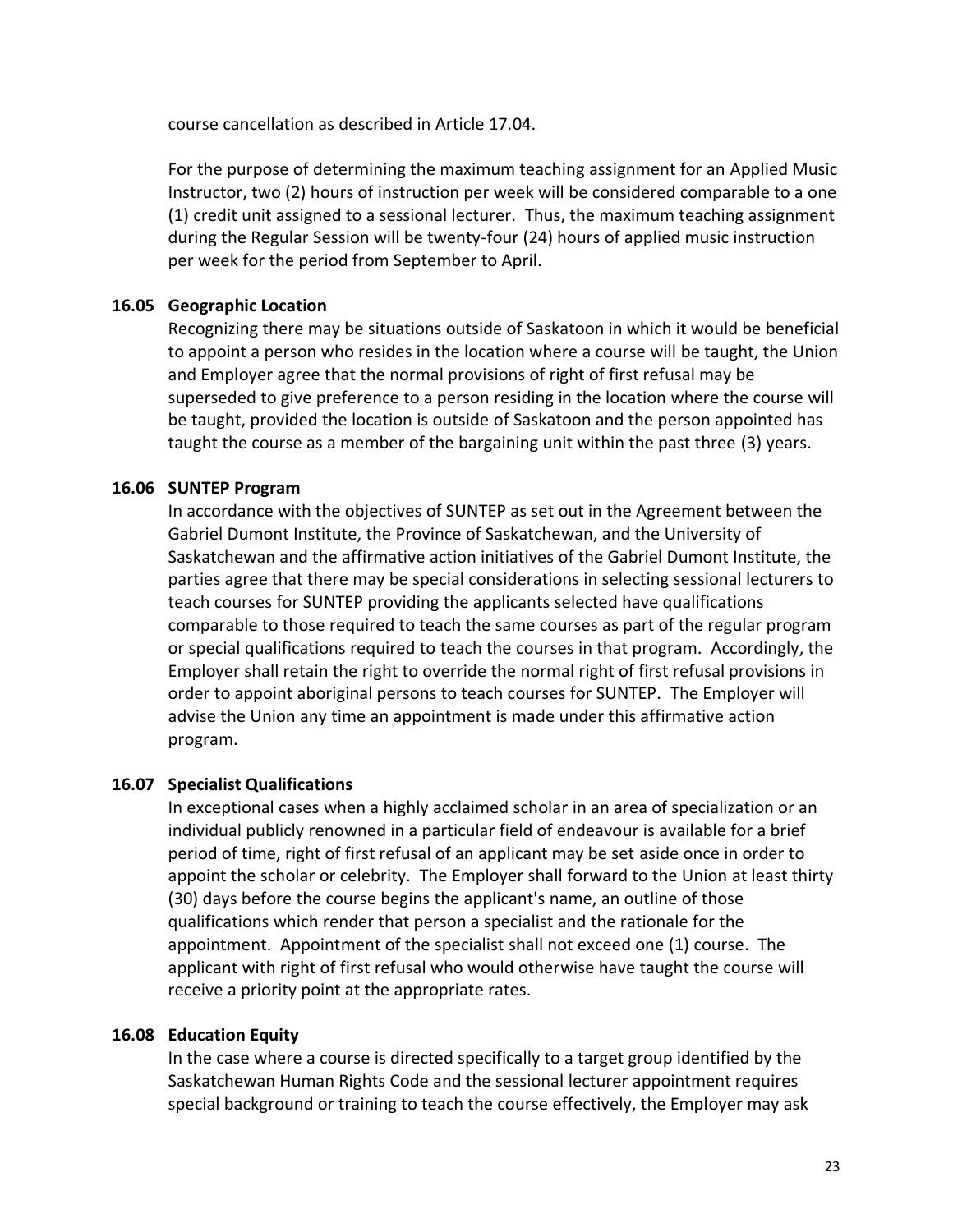that the normal provisions of right of first refusal be superseded to give preference to a person who has the special background or training deemed necessary. The request will include an explanation of the special background or training required. Such request will be made as soon as possible and may be made before the course offering is finalized. Renewal of the request must be made annually to continue the arrangement. The Union will respond within one (1) month of the request for new requests, and within two (2) weeks for continuation or renewal of previously agreed to instances.

## **16.09 Teaching Courses Concurrently**

Occasionally, very similar courses are taught concurrently. Sessional lecturers appointed to teach more than one course at the same time and in the same location will be remunerated for teaching a single course if the posting has specified that this will be a concurrent teaching assignment. When a second course is added to a sessional lecturer's teaching assignment following the acceptance of any appointment to teach a single course, supplementary remuneration may be appropriate under certain circumstances. For example, if the addition of the second course requires more than minimal further preparation on the part of the sessional lecturer or if the combined enrolment of the concurrent courses exceeds the limit posted for the single course. Supplementary remuneration will be arranged through Human Resources and will be subject to the agreement of the Union.

## **16.10 Continuing Sessional Lecturer**

Per the terms and conditions of Article 15 and Article 16, should a department (or college in non-departmentalized colleges) deem it beneficial to utilize a Continuing Sessional Lecturer, the following terms and conditions would apply:

- 1. Continuing Sessional Lecturers are term appointments made within academic departments (or in colleges in the case of non-departmentalized colleges). A Continuing Sessional Lecturer appointment is one in which a sessional lecturer is appointed to and responsible for a specific course for up to a three (3) year term renewable upon agreement by the parties.
- 2. Appointees are remunerated on a per course basis.
- 3. Candidates must possess the appropriate academic and or professional qualifications.
- 4. Formal teaching assessments shall be conducted as per Article 18.
- 5. Renewal of a Continuing Sessional Lecturer term position shall be determined in the last year of the term position, and by departmental needs, and recommended by the department head to the Dean for approval.
- 6. If a Continuing Sessional Lecturer term position is to be discontinued prior to the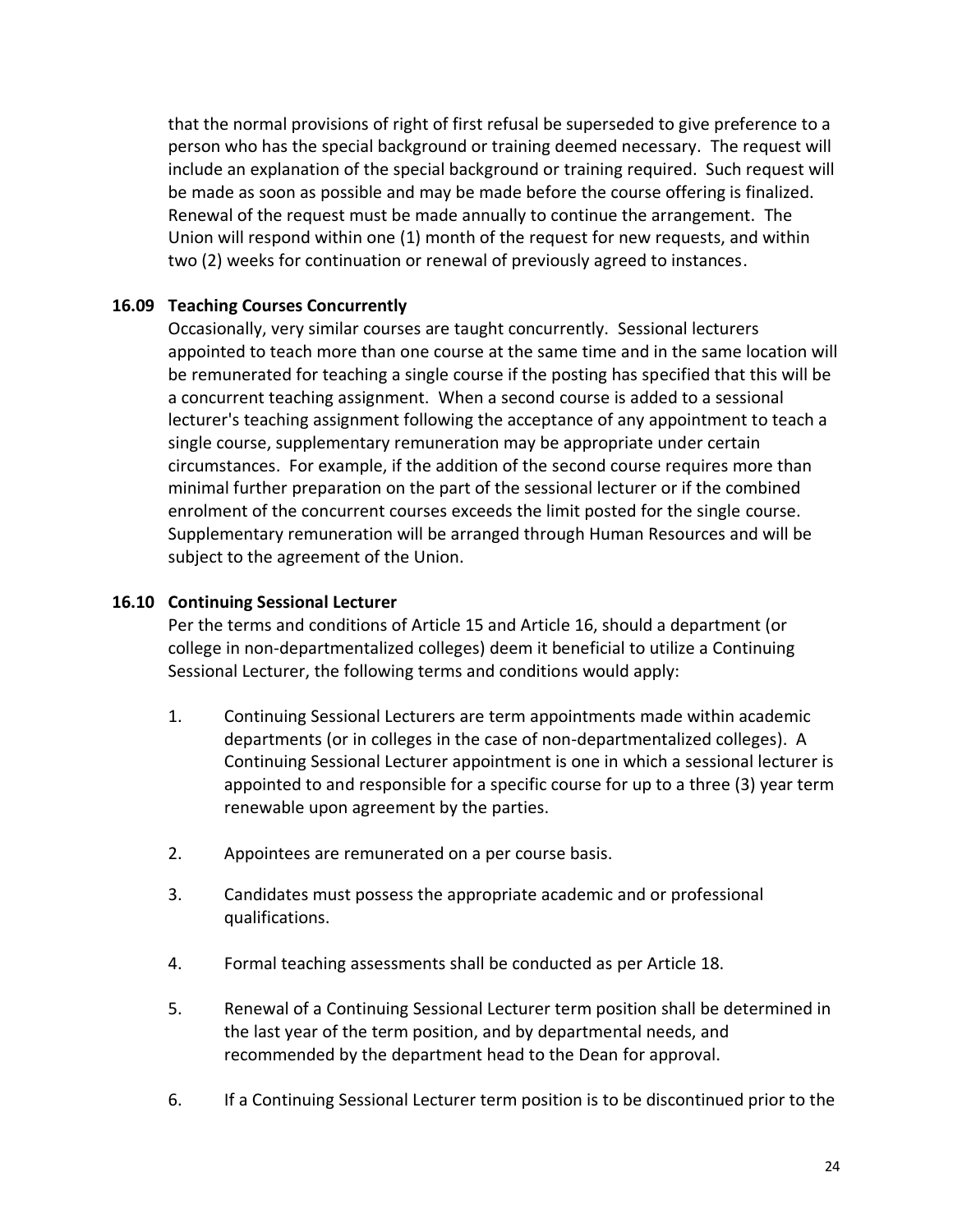end of the stated term, written notice must be given three (3) months in advance. The appointees are required to give three (3) months' notice in the event of resignation from the position.

7. If at any time during this appointment the course offering is to be cancelled for that academic term, the Course Cancellation Clause as per Article 17.01 will apply.

## <span id="page-24-0"></span>**ARTICLE 17 – CANCELLATION OF A COURSE OFFERING**

- **17.01** When a course scheduled to be taught on a sessional basis is cancelled because of insufficient enrollment or for other just cause, and the cancellation occurs within the twenty-one (21) day period prior to, but not including, the first scheduled class, the person who was appointed to teach the course will receive twenty-five percent (25%) of the stipend for the course that has been cancelled.
- **17.02** If the course is cancelled on or after the first scheduled class, the employee will receive the greater of (a) twenty-five percent (25%) of the course stipend or (b) the proportion of the course stipend corresponding with the proportion of teaching duties completed.
- **17.03** The cancellation fee will not be paid if the individual accepts an offer to teach an alternate course in the same term with an equivalent stipend. An individual shall receive a prorated cancellation fee if offered an alternate course with a smaller stipend.

#### **17.04 Special Rights as a Result of Course Cancellations**

This special right exists in addition to the cancellation fee, if any, as specified in Articles 17.01 and 17.02.

If a course offered to an individual with the right of first refusal is cancelled and no alternate course is assigned, the individual shall be offered the course at the next opportunity, provided it is available on a sessional basis within one (1) year of the cancellation. If the individual is unable to accept this substitute course assignment, another substitute will be offered the next time the course is offered on a sessional basis, provided it is still within the one (1) year period. For the purposes of Article 16.04 only, a substitute course will be considered as an appointment in the twelve (12) month period in which the course is cancelled and not the twelve (12) month period in which the course is actually taught. If more than one individual has a course cancelled, priority in assigning substitute courses shall be given based on the accumulated teaching credits of the individual. This special right will continue for one (1) year following the cancellation of the original course assignment or until the individual accepts a substitute course assignment to replace the cancelled course, whichever occurs earlier.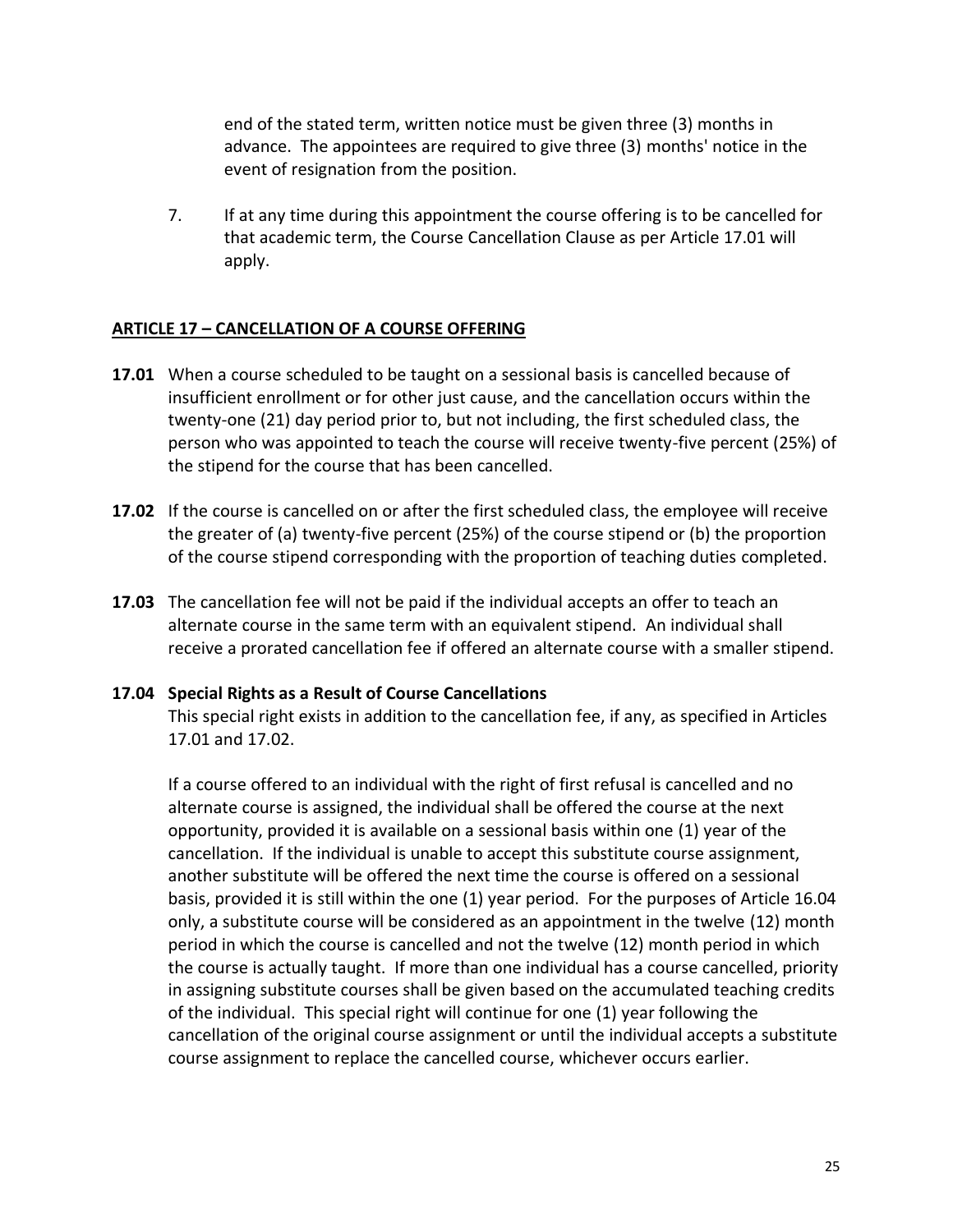# <span id="page-25-0"></span>**ARTICLE 18 – TEACHING REVIEWS AND ASSESSMENTS**

All regular reviews and teaching assessments are to allow for an opportunity for the department head, Dean or designate to meet and discuss the performance of duties with each member. The department head, Dean or designate will then complete a performance feedback and development plan. A copy will be provided to the member and Human Resources. The member may attach a personal statement in response to the feedback with a copy submitted to Human Resources. Members who do not receive timely performance feedback may apply to Human Resources or the Union for assistance.

Both regular reviews and teaching assessments shall use reasonable methods and criteria of evaluation that are appropriate to the department or non-departmentalized college and to the course in question.

It is expected that sessional lecturers will remain current with developments in their disciplines and will regularly update the subject matter of courses they teach.

#### **18.01 Regular Review**

The department head, Dean, or designate shall conduct a regular review of an employee's teaching performance for the purpose of providing feedback on their course instruction and plans for future professional development.

During a sessional lecturer's first nine (9) credit units of instruction, the department head, Dean or designate shall conduct a regular review.

Following the initial nine (9) credit units of instruction, the department head, Dean or designate shall conduct regular reviews once per every two (2) years of instruction in which the sessional has taught more than fifteen (15) credit units.

In order to transition to the model as outlined above, regular reviews must be conducted by August 31, 2012 for all applicable sessionals who meet the above criteria.

#### **18.01.01 Procedures for Regular Review**

A regular review will normally include a review of the following:

- 1. Subject matter, mode of delivery and teaching materials considered relevant to teaching performance; and
- 2. Signed evaluations from students.

The department head, Dean or designate shall meet with the sessional within thirty (30) days of gathering the information indicated above to discuss the review, identify areas of strength and/or plans for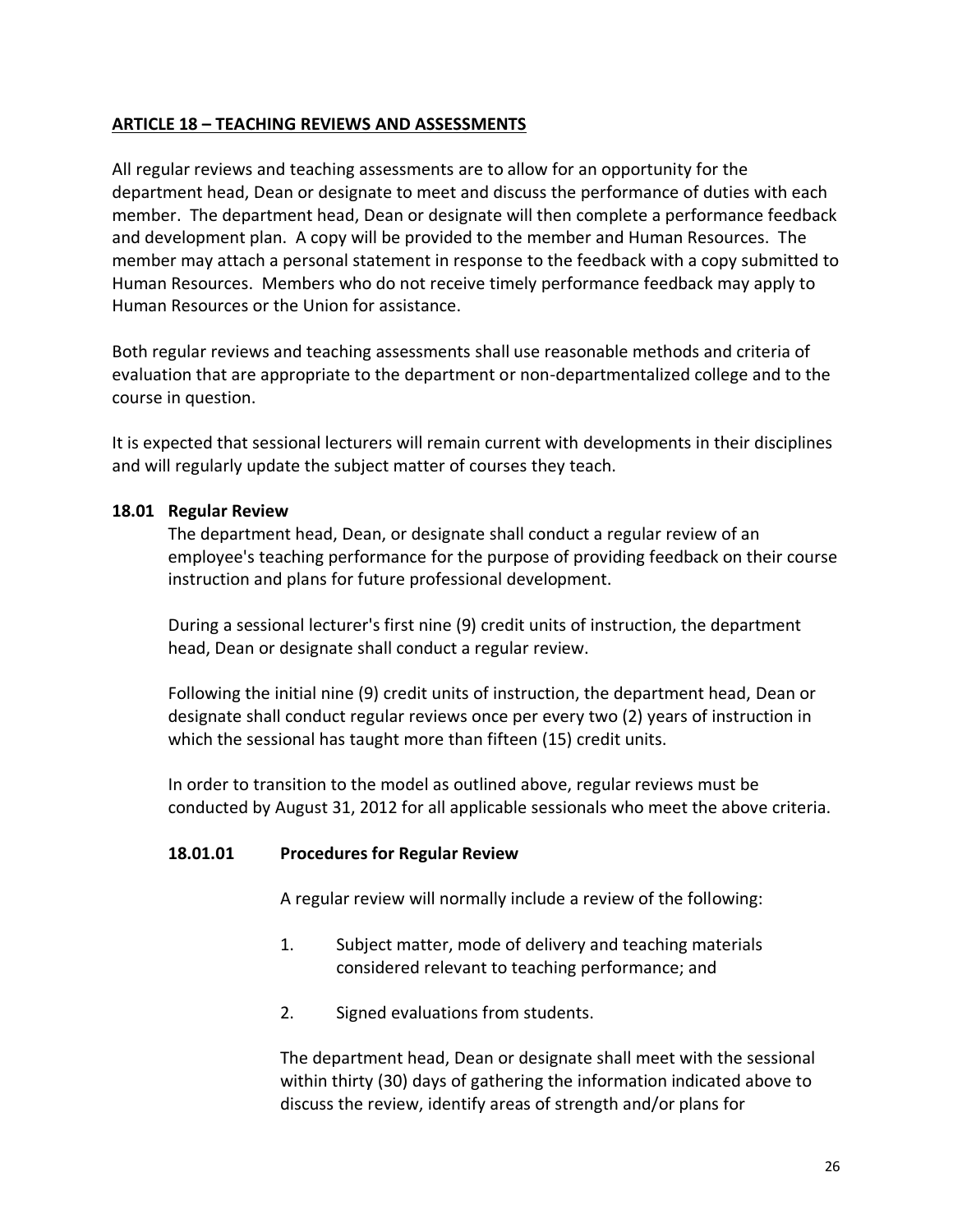development, and, if necessary, make recommendations for the member to utilize available resources.

To provide a more detailed review, the Employer or employee may request a teaching assessment as outlined in Article 18.02.

# **18.02 Teaching Assessment**

Wherever possible, procedures will be compatible with those used to evaluate other teaching staff in the same department (or in the same college in the case of a nondepartmentalized college).

A teaching assessment will normally include a review of the following:

- 1. Subject matter, mode of delivery and teaching materials considered relevant to teaching performance; and
- 2. Signed evaluations from students;

And may also include:

- 3. Statements, reports, or other information such as a teaching dossier submitted by the sessional lecturer for consideration;
- 4. One or more in-class observations of teaching;
- 5. Letters of discipline as described in Article 19.

The department head, Dean, or designate shall meet with the sessional within thirty (30) days of gathering the information indicated above to discuss the assessment and identify areas of strength and/or plans for development. If it is determined through the teaching assessment process that students are not receiving the quality of instruction expected for the course(s) in question, the department head, Dean or designate may require the member to participate in a mentoring program or make recommendations for the member to utilize available resources.

Unfavourable outcomes of the teaching assessment may be subject to Article 19.

# **18.02.01 Observers**

When in-class observations are included in the teaching assessment, department heads, Deans or designates shall determine who will conduct the in-class observations. Sessional lecturers will normally be given notice at least two (2) classes before the date and time the observations will take place. They shall also be entitled to invite a University colleague, who is either a sessional lecturer or a faculty member, to attend in-class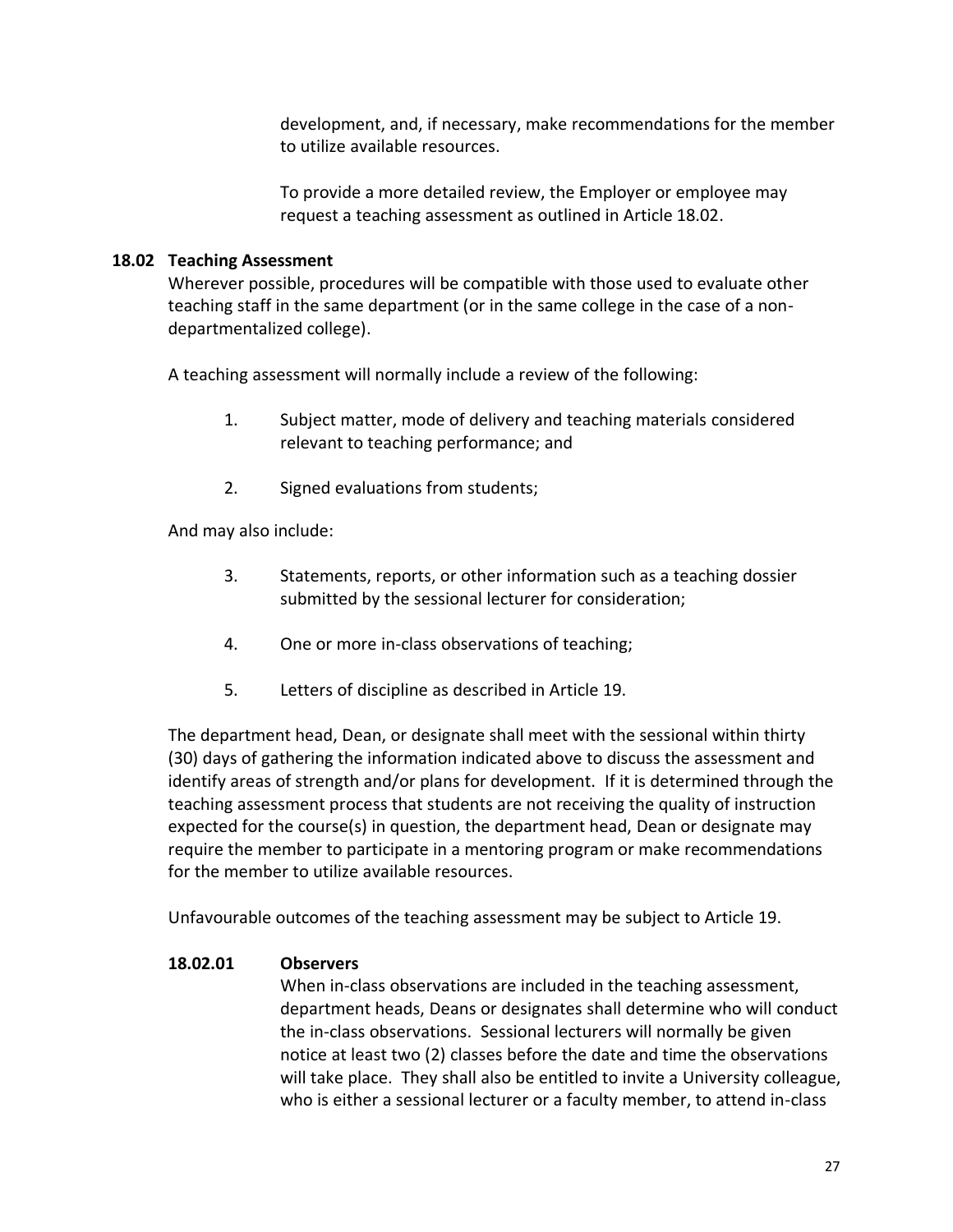observations on a voluntary basis. This colleague may also file a report or provide written comment on the class.

#### **18.02.02 Observers' Report**

Observers will give the employee the opportunity to discuss their reports prior to submitting them to the department head or Dean. The department head or Dean will provide the employee with copies of the final written reports. The employee will be asked to sign each report to acknowledge that it has been read. Should the employee wish, the employee will be entitled to file a written comment which will be appended to the record.

#### **18.02.03 Conflict of Interest**

The parties recognize that avoidance of conflicts of interest is essential to the preservation of the integrity and credibility of the teaching assessment process.

The responsibility for identifying conflict of interest rests with the Employer and individual employees. Anyone perceiving such a conflict for the purpose of performing or receiving teaching assessments should raise the issue to the Dean or designate; or may request the Union raise the issue.

#### <span id="page-27-0"></span>**ARTICLE 19 – DISCIPLINE**

#### **19.01 Non-disciplinary Coaching**

Coaching will be given verbally and/or in writing to clarify expectations and provide guidance to assist the employee in addressing performance concerns. A reasonable timeframe will be given to the employee to correct the poor performance and appropriate follow up on progress will be provided. Written coaching will be removed from the employee's file after twelve (12) credit units or eighteen (18) months, whichever comes first.

#### **19.02 Progressive Discipline**

As a matter of practice and general principle, the Employer endorses the concept of progressive discipline.

It is understood that the Employer retains the sole right to determine, in any particular case, whether the matter is sufficiently serious to warrant immediate disciplinary action.

The Employer shall not discipline or dismiss any employee except for just cause.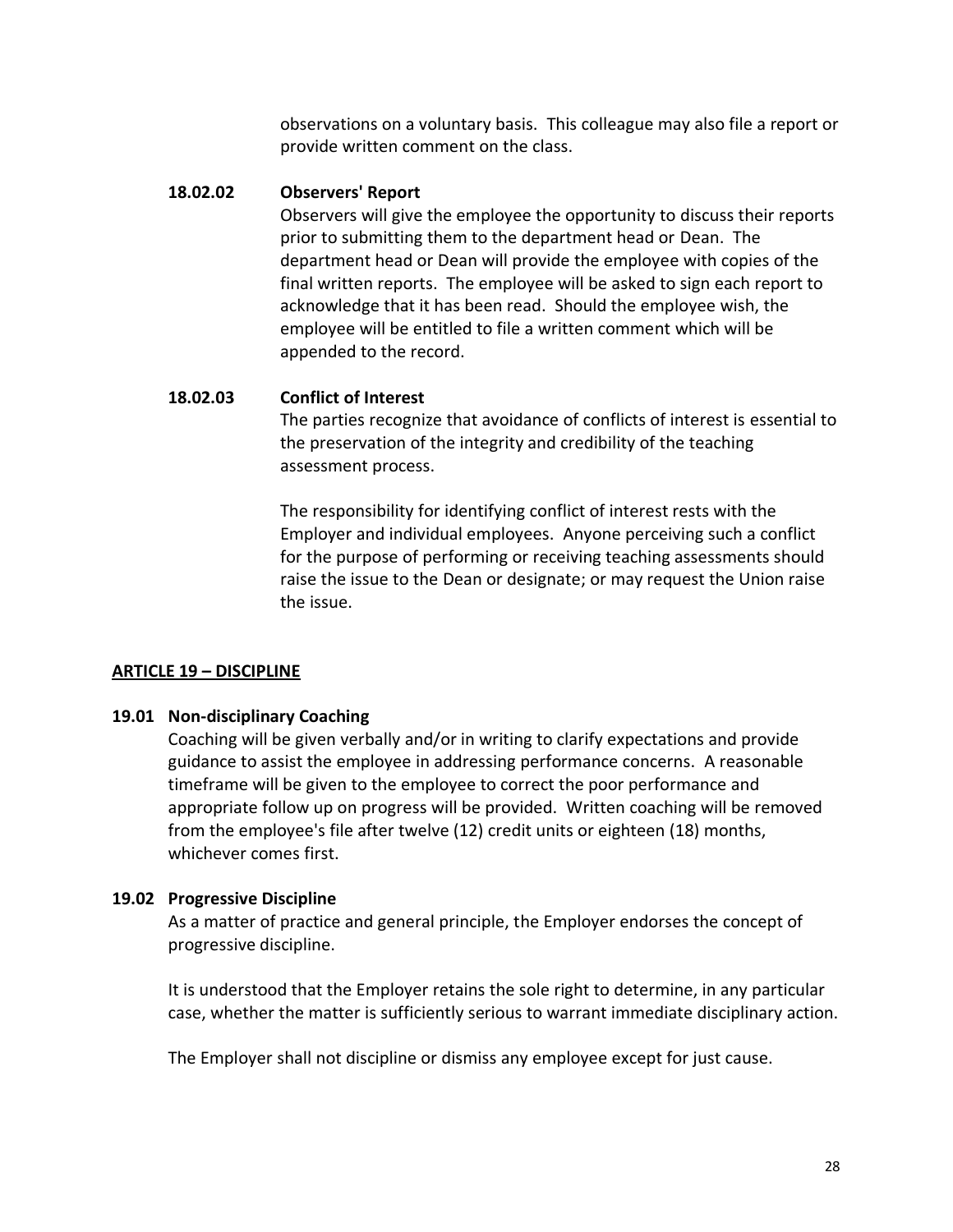#### **19.02.01 Written Reprimand**

The Employer will advise an employee, in writing, that termination of their contract may follow the repetition of the act or omission complained of or the failure to bring work up to a specified standard by a given date. It is to be expected in the setting of such a date that the employee will be provided with a reasonable opportunity to correct the problem(s).

The letter will specify the reasons for the warning, expectations for future performance and consequences of progressive discipline, with copies forwarded to Human Resources and the Union.

In cases of discipline specifically related to teaching, the written reprimand will include notice of a mandatory teaching assessment under Article 18.

Where no further disciplinary action against an employee has been taken for twelve (12) credit units or twenty-four (24) months, whichever comes first, all records of discipline shall be removed from the employee's file.

#### **19.02.02 Dismissal**

Where an employee is dismissed, the employee's contract will be terminated and any ROFR held will be revoked at the discretion of the Employer.

The Employer will provide reasons to the employee in writing, with copies forwarded to Human Resources and the Union.

#### **19.03 Procedure**

If an employee who has been disciplined wishes to request a reconsideration of the decision, the Union shall contact Human Resources, who shall arrange for a meeting to be held with the Employer's representative, the Union and the employee.

#### **19.04 Right to Grieve**

Any action taken in accordance with this Article shall be subject to the grievance procedure.

#### <span id="page-28-0"></span>**ARTICLE 20 – ACADEMIC FREEDOM**

**20.01** Sessional lecturers have the right to academic freedom, that is, the right to examine, to question, to teach, to learn, to investigate, to speculate, to comment, and to criticize without deference to prescribed doctrines, insofar as it is consistent with the achievement of the University's legitimate educational objectives.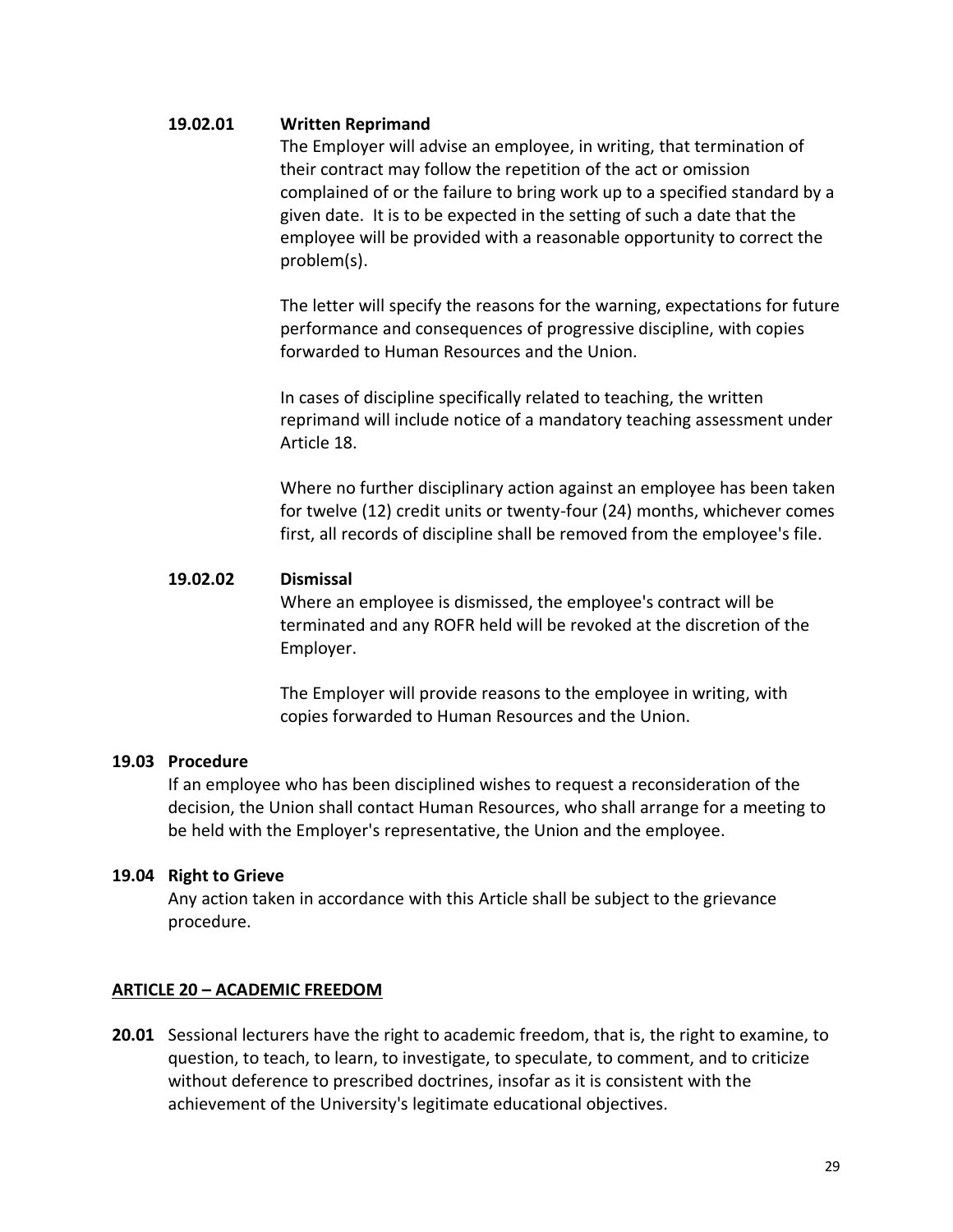**20.02** Notwithstanding the provisions of Article 20.01, the Employer reserves the right to specify the curriculum and assigned teaching materials for a course in order to ensure conformity with course descriptions, to match parallel sections of a course, to meet prerequisites required to other courses, or to meet academic objectives of the academic unit.

#### <span id="page-29-0"></span>**ARTICLE 21 – TECHNOLOGICAL CHANGE**

#### **21.01 Technological Change and Transfer of Work**

From time to time, the University may decide there is a need to deliver a course through another Employer or through another bargaining unit. In some circumstances, this may involve a transfer of work previously performed by the Union, and it may fall within the definition of *technological change* as set out in *The Saskatchewan Employment Act.* If that is the case, the Employer is bound by provisions of *The Saskatchewan Employment Act* to meet with the Union for the purpose of bargaining collectively with respect to a workplace adjustment plan.

In the interest of providing as much advance notice as possible to the Union about any developing situations and to minimize the adverse impact of this type of change on members of the bargaining unit, the parties agree to take the following steps:

- 1. Colleges will be encouraged to report to the Union-Management Committee future developments or initiatives that might have an impact on members of the bargaining unit. To facilitate this communication, the Dean or designate of the College of Arts and Science will be a member of the Union-Management Committee. In addition, other colleges that employ sessional lecturers will be invited to attend meetings of the Committee or to file reports outlining possible developments that could affect members of the bargaining unit.
- 2. If it is determined that the situation constitutes technological change as defined in *The Saskatchewan Employment Act,* the parties agree to discuss ways that the impact can be minimized for employees in the bargaining unit. Two areas that should be explored in these cases would be asking the new organization to consider appointments of the existing employees or, where appropriate, looking for alternate appointments in cognate disciplines.
- 3. Other situations involving a transfer of work out of the bargaining unit shall be discussed at the Union-Management Committee at the request of either party. The purpose of these discussions will be to explore ways to minimize the impact for the members of the bargaining unit who are affected. Where appropriate, the parties agree to look for alternate appointments in cognate disciplines or initiate discussions with the new unit to consider appointments of the existing employees.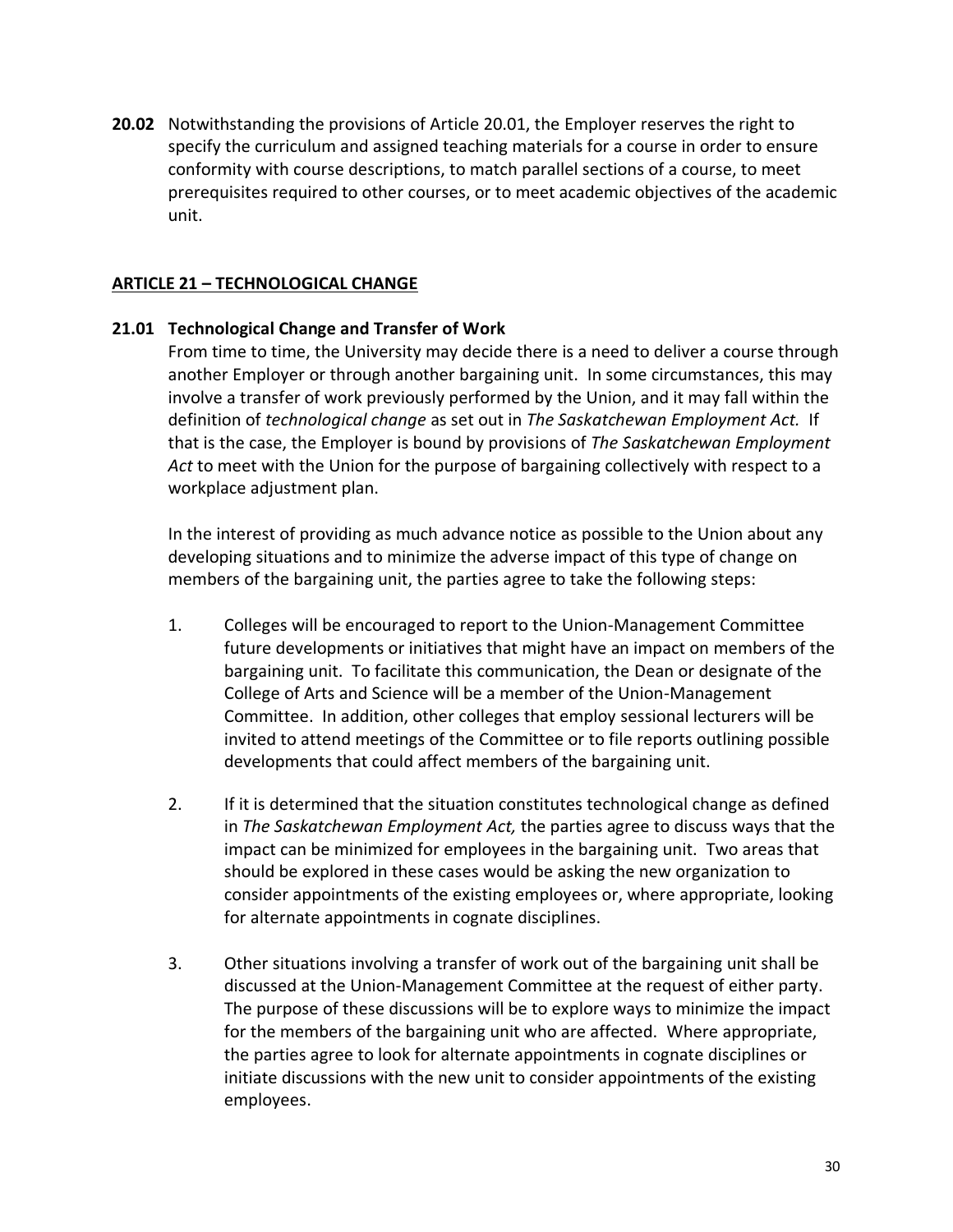## <span id="page-30-0"></span>**ARTICLE 22 – NO DISCRIMINATION**

**22.01** The Employer and the Union agree that there shall be no discrimination or harassment with respect to any employee by reasons provided in *The Saskatchewan Human Rights Code* or *The Saskatchewan Employment Act,* nor by reason of gender identity or gender expression; nor by reason of membership or activity in the Union.

#### <span id="page-30-1"></span>**ARTICLE 23 – RESPECTFUL WORKPLACES**

**23.01** The Employer and the Union do not condone harassment and are committed to a respectful workplace.

#### **23.02 Definition of Harassment**

Harassment is defined consistent with *The Saskatchewan Employment Act*.

#### **23.03 Procedure**

The University has a discrimination and harassment prevention policy covering all members of the campus community. An employee who believes he or she has been harassed shall have access to the policy and the grievance procedure.

The employee making a complaint may choose to register it under the Employer's policy as well as via the grievance procedure. However, the policy process will proceed first where there will be an objective investigation including the nature and context of the incident(s).

In the event the policy process does not address the complaint to the employee's satisfaction, the complaint is grievable at Step 1. Both parties agree that all proceedings and the results thereof will be dealt with in the strictest confidence.

Employee complaints of harassment by students will be handled in accordance with Council and Senate regulations.

# <span id="page-30-2"></span>**ARTICLE 24 – PATENTS**

- **24.01** The Employer has no claim in respect of rights in any invention developed without the use of University facilities, support personnel or services and on the employee's own time.
- **24.02** Each employee is required to give the Employer notice of any patent application made by the employee together with a statement as to whether, in the employee's opinion, University facilities, personnel or services have been used in the development of the patent.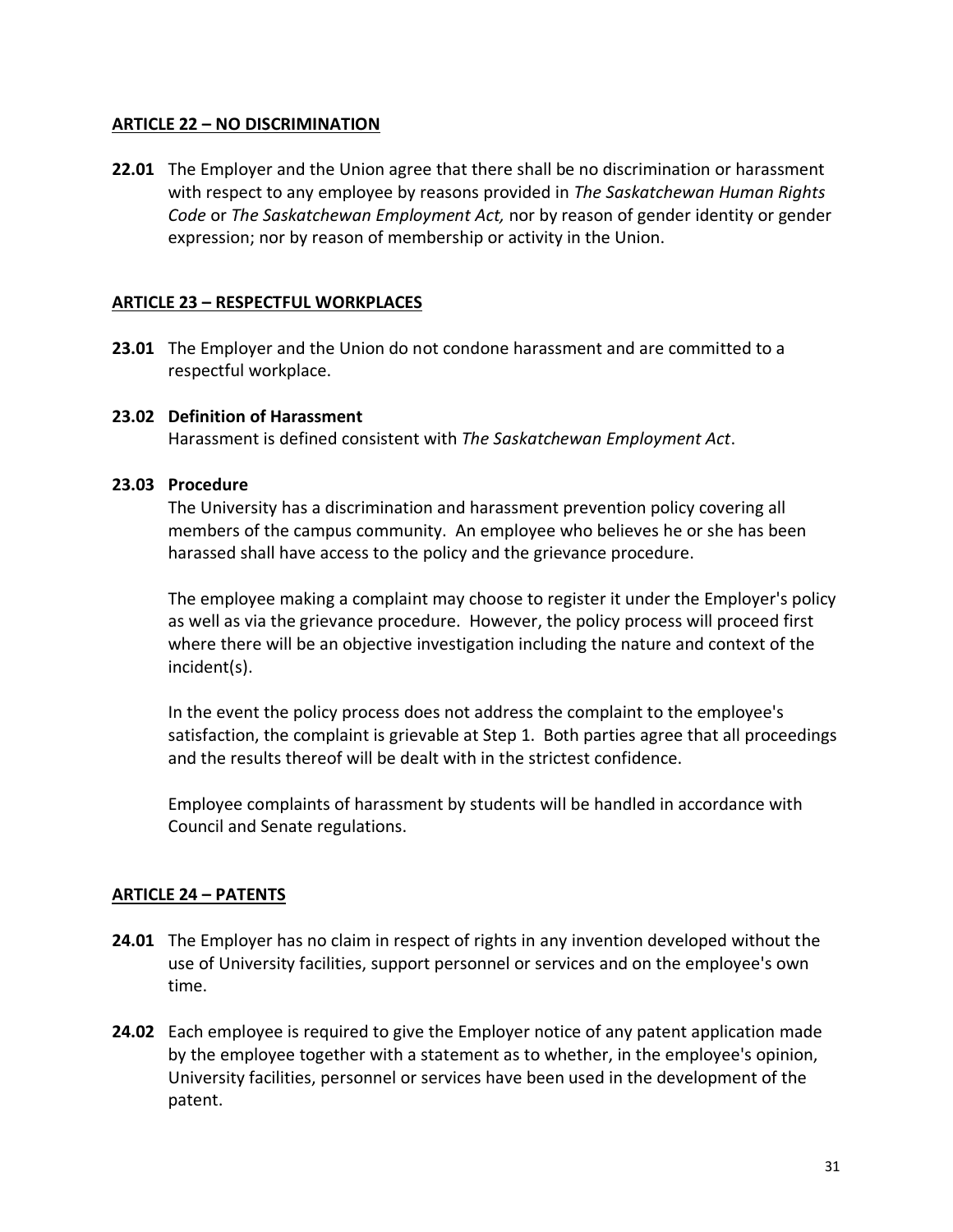- **24.03** The Employer and employees shall be bound by the terms of the "Memorandum of Agreement" that is currently in use at the University concerning their respective rights in any invention produced by an employee as a consequence of activity that was part of the employee's assigned duties. By mutual agreement, the Union and the Employer may amend the "Memorandum of Agreement" that is currently in use.
- **24.04** By mutual agreement, an employee and the Employer may enter into an individual agreement concerning their respective rights in any invention produced by an employee as a consequence of activity that was not part of the employee's assigned duties, according to the "Memorandum of Agreement" presently in use at the University or amended by agreement between the Union and the Employer.

# <span id="page-31-0"></span>**ARTICLE 25 – COPYRIGHT**

#### **25.01 Copyright Ownership**

The Employer recognizes that the employee is the sole copyright holder of the following:

- 1. Lectures delivered by the employee;
- 2. Printed works (books, articles and similar material) written by the employee, except for editorial work that is part of the employee's assigned duties;
- 3. Artistic works (paintings, sculptures, musical compositions and the like) created by the employee;
- 4. Computer programs developed by the employee, except for work that is part of the employee's assigned administrative duties;
- 5. Recorded works (films, videotapes, audio recordings, etc.) created by the employee, except for work that is part of an employee's assigned duties.

#### **25.02 Royalties**

An employee is entitled to receive any and all royalties on copyrighted works of which the individual is the exclusive owner. Royalties on copyrighted works that are produced as part of an employee's assigned duties shall be shared half-and-half between the employee and the Employer or by such other arrangements as the Union may approve on behalf of the employee.

**25.03** Any work produced by an employee and copyrighted by the Employer shall be withdrawn from educational or public use at the request of the employee if the individual can demonstrate that the content is in error or outdated, that the quality is unjustifiably poor, or that the work reflects badly on his reputation. No copyrighted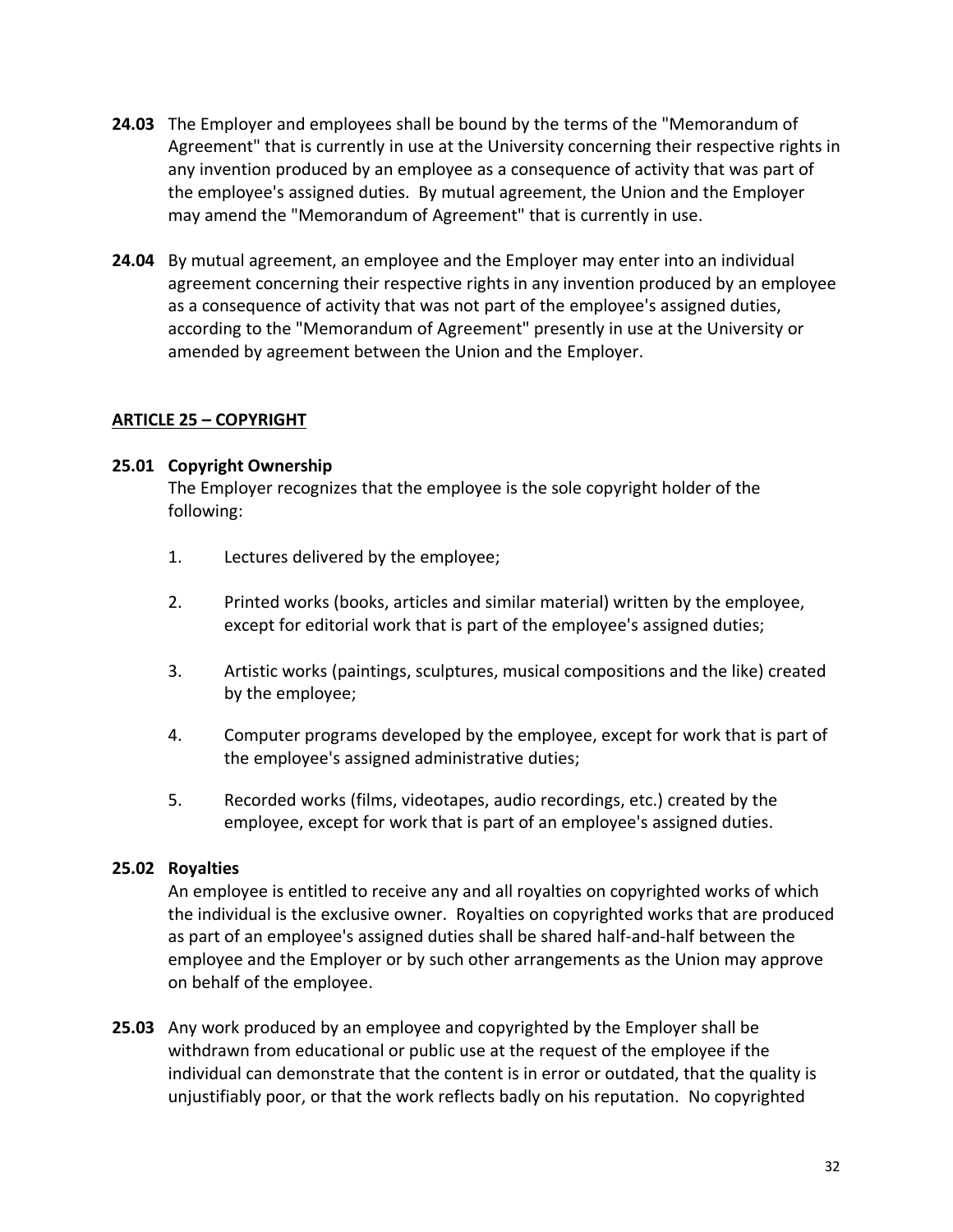work produced by an employee shall be used by the Employer in a manner not approved by the employee.

#### <span id="page-32-0"></span>**ARTICLE 26 – OCCUPATIONAL HEALTH AND SAFETY**

#### **26.01 Cooperation on Safety**

It is agreed that the Employer, the Union, the employees and all levels of supervision will cooperate fully to promote safe work practices, healthy working conditions and compliance with *The Saskatchewan Employment Act.*

The Union, through the participation of its members in the Joint Occupational Health and Safety Committee(s), will provide input into issues of occupational health and safety and will assist, wherever possible, in the furtherance of safe conditions and practices.

#### **26.02 Safety Committee Pay Provisions**

The Occupational Health and Safety Committees shall hold meetings and regular inspections to deal with all unsafe, hazardous or dangerous conditions. Committee representatives shall suffer no loss of pay for attending such meetings or inspections. Minutes of committee meetings and inspection reports shall be provided to the Union.

#### **26.03 Safety Measures**

All employees either working with or in close proximity to any hazardous product or dangerous material will be supplied with adequate and sufficient training, education, tools and safety equipment so as not to be exposed to unacceptable risks of the hazardous product or dangerous material. The training, tools and equipment to be used will be determined by a representative of the Department of Health, Safety and Environment in consultation with the relevant Occupational Health and Safety Committee consistent with pertinent legislation and accepted protocols.

#### **26.04 Educational and Training Programs**

With the prior consent of the department head or Dean, a Union member of a Health and Safety Committee shall be entitled to time off from work with no loss of pay to attend educational courses and seminars sponsored by government agencies or the University for instruction and upgrading on health and safety matters.

#### **26.05 No Disciplinary Action**

No employee shall be disciplined for refusal to work on a job or to operate any equipment which, in the opinion of the employee or any member of the Safety Committee, is unsafe, until an Occupational Health and Safety Officer or an Occupational Health Committee established under *The Saskatchewan Employment Act*  has investigated the matter or situation, or until sufficient steps have been taken so that the employee has reasonable grounds for believing that the duty or duties are no longer unusually dangerous.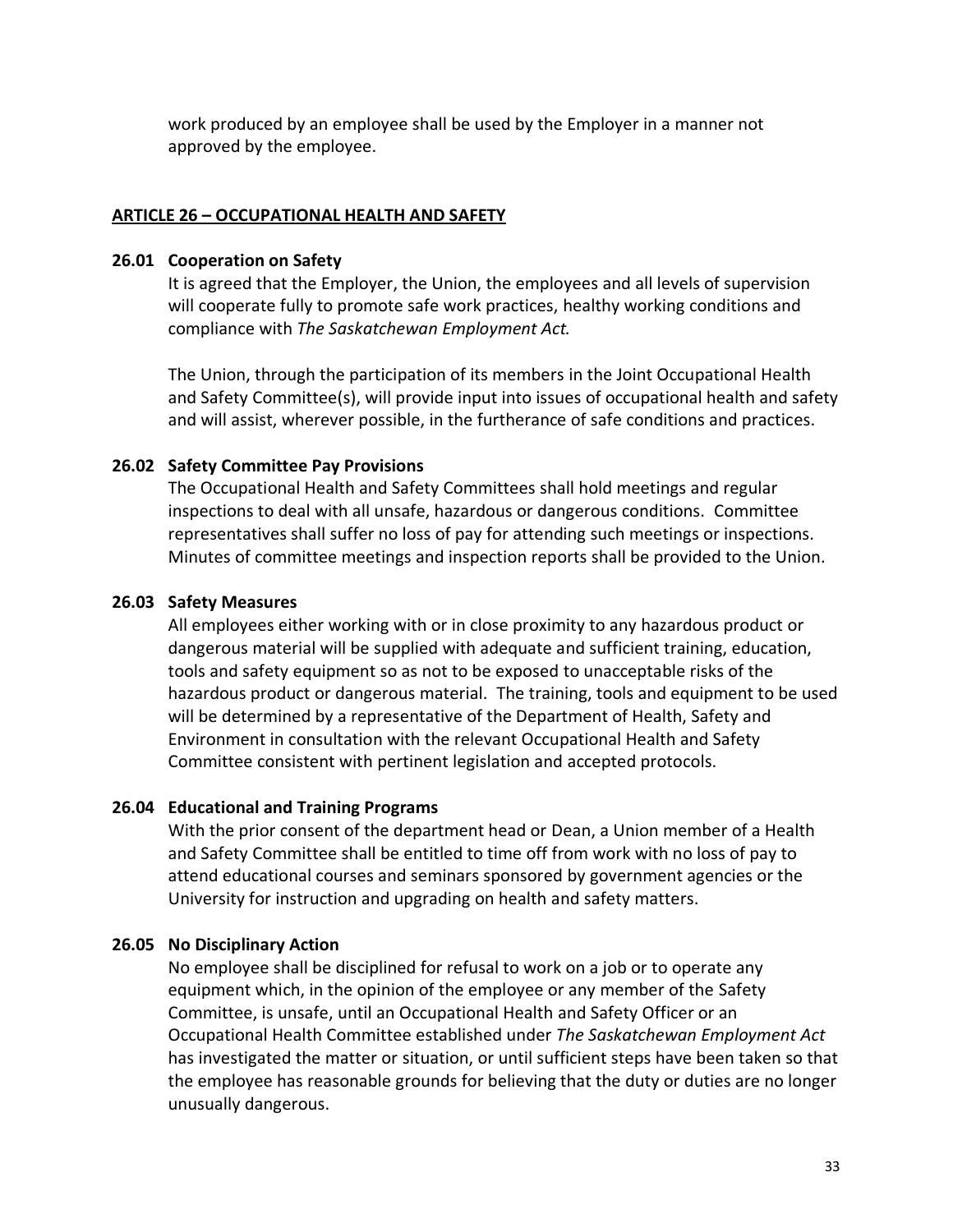#### <span id="page-33-0"></span>**ARTICLE 27 – JURY DUTY**

**27.01** When employees are summoned for jury duty or as court witnesses, they shall not suffer any loss of salary or wages while so serving, except in situations where they are testifying on their own behalf. Remuneration paid to employees by the court must be turned over to the Employer. However, this will not include expenses paid by the court.

#### <span id="page-33-1"></span>**ARTICLE 28 – LEAVE OF ABSENCE**

#### **28.01 Family and Bereavement Leave**

Leave with pay for urgent personal reasons (bereavement, family illness, etc.) shall be granted for short periods of time. Where possible, an employee shall provide notification to the department head or Dean before taking such leave to ensure adequate arrangements during the period of absence.

#### **28.02 Planned Absences**

Employees will obtain prior approval from their department heads or Deans for planned absences. If approved, the department head or Dean will determine whether the absence will be with pay or without pay. In the case of planned absences with pay, employees will normally make alternate arrangements to fulfill their assigned duties. These arrangements must be approved by the department head or Dean, or executive director of the Centre for Continuing and Distance Education or their designate.

#### **28.03 Sick Leave**

Leave with pay for illness or injury shall be granted for short periods of time when employees are unable to perform assigned duties. If a woman is not able to perform her duties as a result of pregnancy or childbirth, she will be entitled to sick leave in accordance with the provisions of this article. Where possible, an employee shall provide notification to the department head or Dean before taking such leave to ensure adequate arrangements during the period of absence.

In the case of absences of more than a week, employees shall keep their department head or Dean informed, weekly or at some other mutually agreeable interval, of the anticipated date for the resumption of duties. The Dean's office may require a medical certificate if the absence extends for more than one (1) week. Paid sick leave will not extend beyond the last day of the current academic term or the termination date of the employee's current appointment, whichever is earlier. In the event that an employee is absent from duties for more than half of a course, that course will not be counted as part of the teaching required to qualify for the right of first refusal.

For the purpose of accumulating priority points and service points, the parties agree that sessional lecturers may earn both priority points and service points while on paid sick leave. These points, earned on the basis of one (1) priority point and one (1) service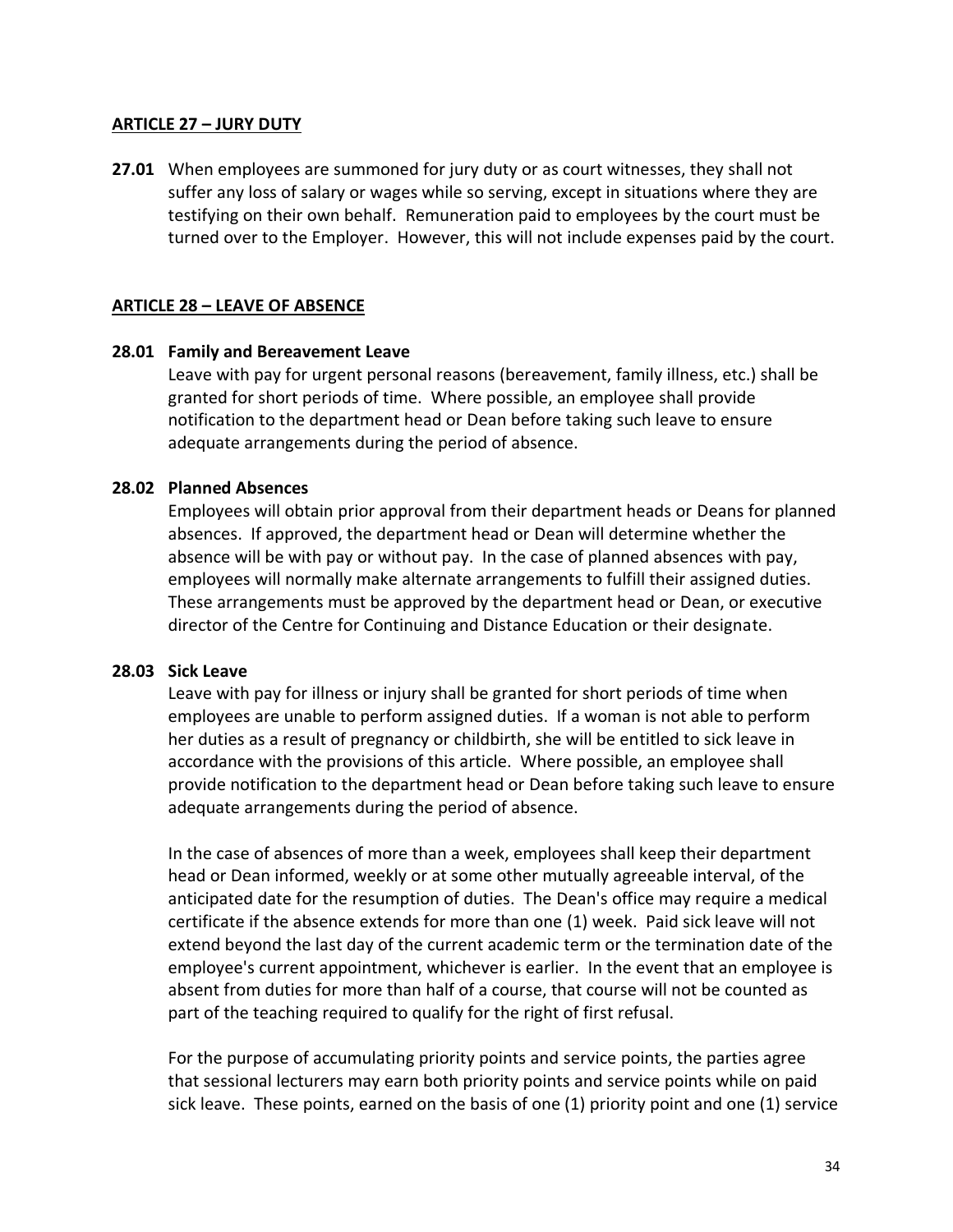point per six (6) credit unit class, will be tied to the compensation received.

# **28.04 Maternity/Parental Leave**

Maternity/parental leave without pay shall cover a combined period of up to fifty-two (52) weeks or until the termination of the appointment, whichever is earlier, and may be taken at the employee's discretion before and/or after the birth or adoption of a child.

Under the provisions of Article 14.06, an individual who is absent for maternity/parental purposes may apply for an extension of the maintenance period for the right of first refusal.

An employee on maternity/parental leave who maintains the right of first refusal shall be credited with teaching experience equivalent to the teaching credit accumulated in the same period in the previous year.

**28.04.01 Return from Maternity/Parental Leave**

When an employee decides to return from a maternity/parental leave, she shall provide the Employer with at least two weeks' notice.

**28.04.02 Parental Leave** Parental leave is available as defined and provided for in *The Saskatchewan Employment Act.* A parental leave shall not exceed the termination date of the employee's appointment.

# <span id="page-34-0"></span>**ARTICLE 29 – DEATH BENEFIT**

**29.01** In the event of the death of an employee during the Regular Session, the Employer shall pay the employee's relict or dependent two (2) months' salary as a death benefit in addition to payment to the estate for that portion of the employee's monthly salary that has elapsed up to and including the date of death. If the death occurs during Spring and Summer Session, the Employer shall pay the balance of the stipend for the course or courses that the employee was teaching at the time of death.

#### <span id="page-34-1"></span>**ARTICLE 30 – TRAVEL ACCIDENT INSURANCE**

**30.01** The Employer shall maintain travel accident insurance covering employees who are travelling on University business with the authorization of the University. Members are eligible for \$100,000 for accidental loss of life and provided up to \$200,000 for specified types of injuries while travelling, per the terms and conditions of the policy.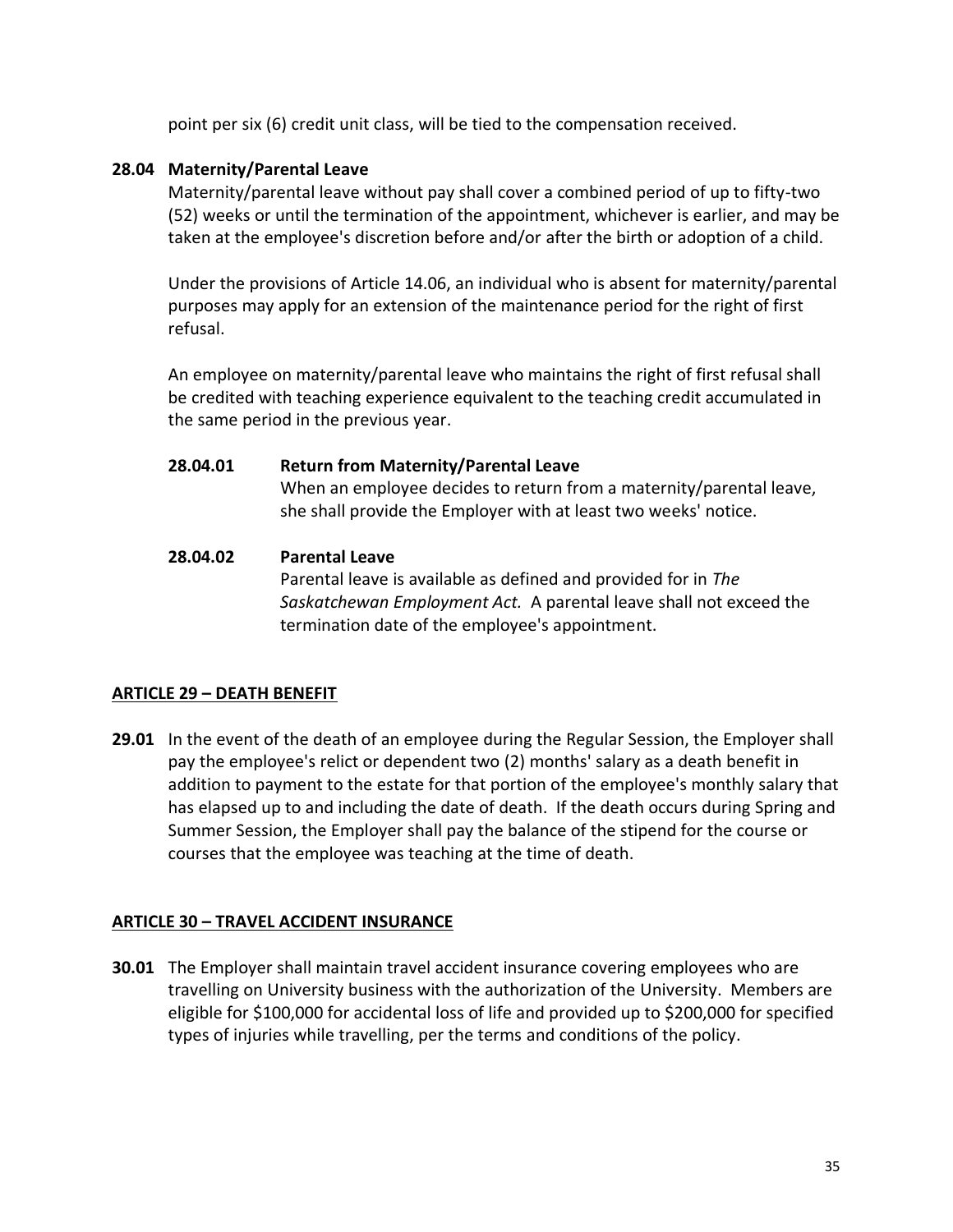## <span id="page-35-0"></span>**ARTICLE 31 – RECREATIONAL FACILITIES**

**31.01** The Employer agrees that all employees shall have access to the University's physical education facilities for recreational use, subject to the priorities of teaching, research and intramural and intercollegiate sports as established by the College of Kinesiology. Charges to employees will be the same as those charged to other employee groups.

The extent to which employees have access to the University's physical education facilities for recreational use shall be guided by past practice and will not be significantly reduced without agreement between the Employer and the Union unless the College of Kinesiology changes the accessibility of employees, in general.

The Employer agrees that employees are entitled to participate in appropriate fitness and recreation programs sponsored by the College of Kinesiology.

#### <span id="page-35-1"></span>**ARTICLE 32 – TEMPORARY RELOCATION ASSISTANCE**

- **32.01** When agreed to in advance by the Employer, the following temporary relocation assistance will be available to visiting sessional lecturers appointed to teach at Spring and Summer Session:
	- (a) Visiting sessional lecturers residing within Saskatchewan may receive assistance equivalent to the return mileage to Saskatoon.
	- (b) Visiting sessional lecturers residing outside of Saskatchewan, but within Canada, may receive assistance to a maximum amount equivalent to the return economy airfare to Saskatoon.
	- (c) Visiting sessional lecturers residing outside of Canada may receive assistance to a maximum amount equivalent to the return economy airfare from St. John's, Newfoundland to Saskatoon.

Candidates who reside outside of Saskatoon will be advised at the time an offer of appointment is made that they may apply for this assistance.

#### <span id="page-35-2"></span>**ARTICLE 33 – PROFESSIONAL DEVELOPMENT**

#### **33.01 Professional Allowance**

A non-accountable professional allowance will be provided. This will be added to the stipend for the course and paid at the rate outlined in Schedule 'A'.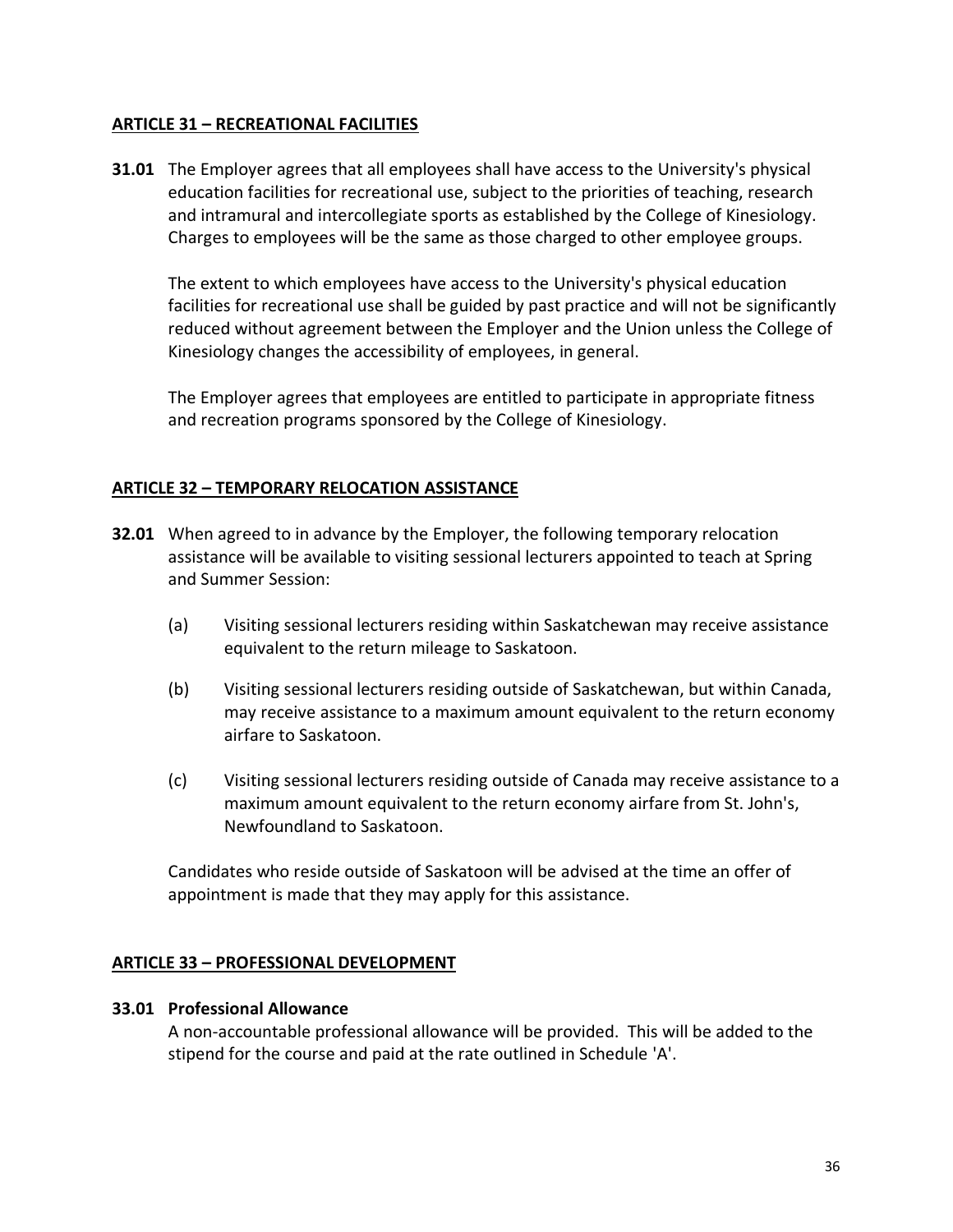#### **33.02 Teaching Materials**

The Employer agrees to provide the necessary resources to sessional lecturers so they may fulfill their teaching duties effectively and with support equivalent to that provided to faculty. Such support includes, but is not limited to:

- Copies of educational materials essential to the course (i.e. textbooks, manuals, software programs, etc.);
- Access to library resources;
- Access to reasonable office space in which to meet with students;
- Telephone access;
- Access to a computer with internet capabilities;
- Access to electronic mail;
- Use of printers and photocopiers for course-related material(s);
- Marking assistance for large classes; and
- Clerical assistance when necessary.

In addition, sessional lecturers may apply through the Academic Participation/Professional Development Fund for financial assistance to purchase necessary teaching materials that support or enhance delivery of course content.

#### **33.03 Academic Participation/Professional Development Fund**

The Employer will make available a fund of \$20,000 per year to enable the academic participation of and to support the professional development of sessional lecturers. Unused portions of the fund will be returned to the fund for reallocation.

Information governing the eligibility and administration of the fund will be available on the Human Resources website and from the Union.

The Sessional Joint Union-Management Committee (SJUMC) will administer the fund in accordance with the established guidelines. The SJUMC will evaluate and make changes to the guidelines as necessary.

#### **33.04 Tuition Waiver Fund**

The Employer will make available the equivalent of thirty-six (36) three (3) credit unit tuition waivers per academic year to help enable educational upgrading for sessional lecturers. The maximum size of waiver available to any applicant in any academic year shall be equivalent to the Canadian student course-based tuition for a six (6) credit unit undergraduate class in Tuition Category 3 which is current at the time the course is taken. No applicant who has been awarded the maximum waiver in one year can receive an additional waiver in the succeeding year unless one month has lapsed following the start of the application period. Applicants will list their previous awards on their application.

Unused waivers can be carried over to the fund for reallocation for the next year. The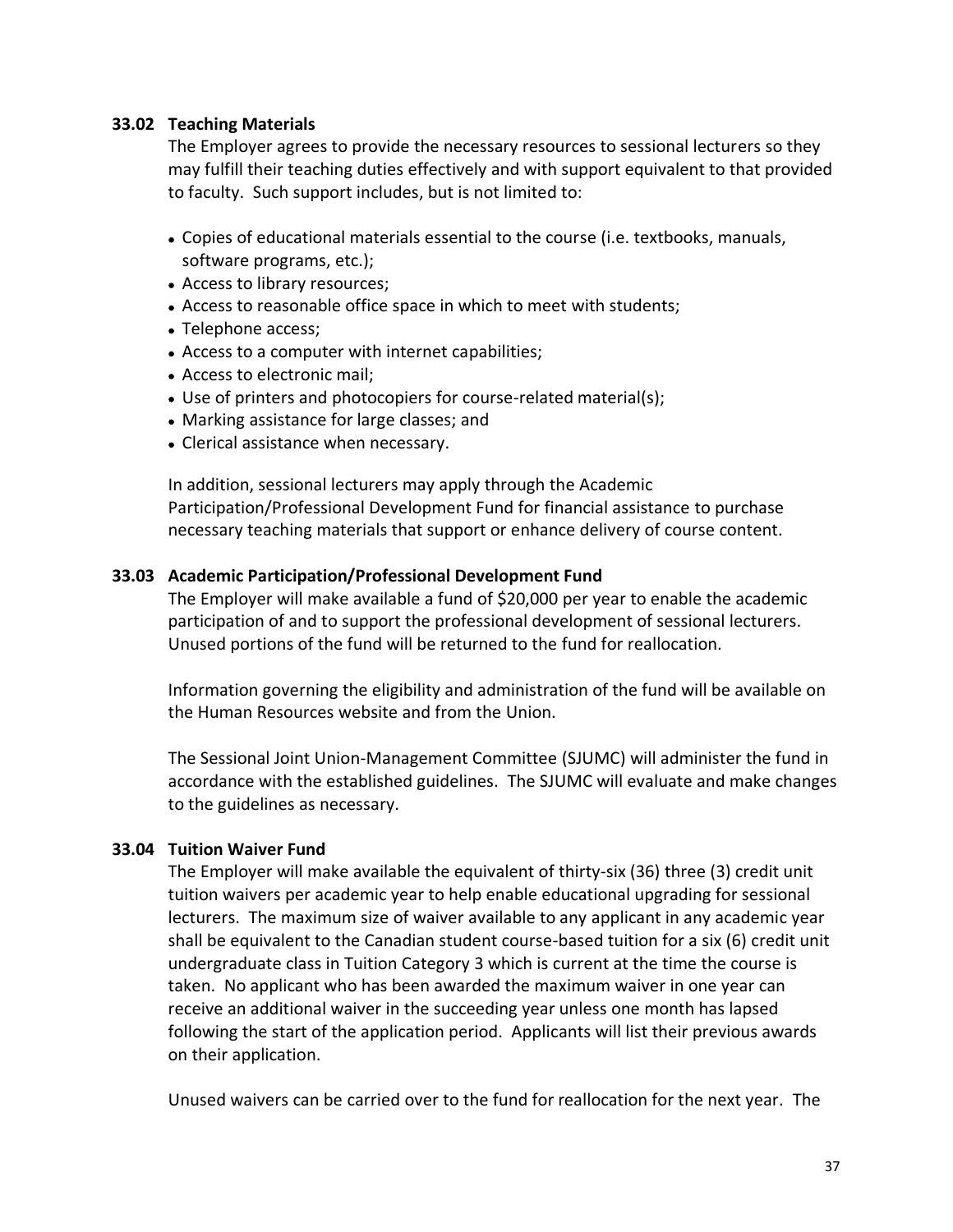maximum fund balance will be the equivalent of forty (40) three (3) credit unit waivers.

The Sessional Joint Union-Management Committee (SJUMC) will administer the fund in accordance with the established guidelines. The SJUMC will evaluate and may make changes to the guidelines as necessary. Information governing the eligibility and administration of the fund will be available on the Human Resources website and from the Union.

# <span id="page-37-0"></span>**ARTICLE 34 – EMPLOYEE BENEFITS**

# **34.01 Benefit Plan**

The Employer shall provide a group benefits plan for sessional lecturers.

Effective September 1, 2016, all sessional lecturers will be enrolled in the sessional benefit plan which includes Life, Health and Dental, effective the first date of appointment through the last date of appointment as set out in the letter of offer, unless they are already a member of another university benefit plan.

Premiums will be paid by the Employer.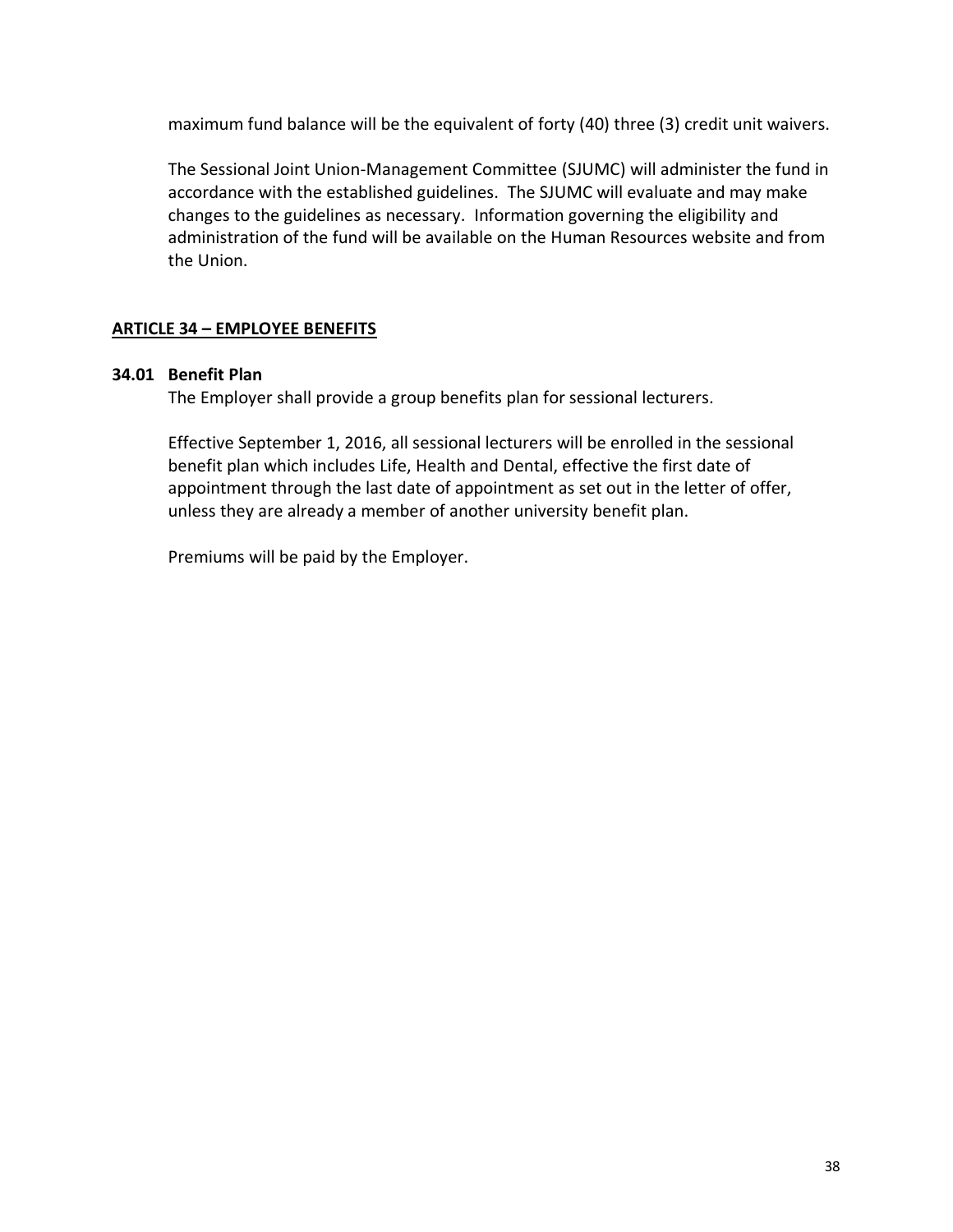#### <span id="page-38-0"></span>**SIGNING PAGE**

SIGNED this 17th day of November , 2020

On behalf of the Canadian Union of Public Employees and its Local 3287 (The Sessional Lecturers' Union) Will Buschert Brian Zamulinski On behalf of the University of Saskatchewan represented by: Colin Weimer Ana Crespo-Martin Sara Wurst Gordon DesBrisay Cheryl Carver, on behalf of the Chair, Board of Governors Timothy Beke, on behalf of the Secretary, Board of Governors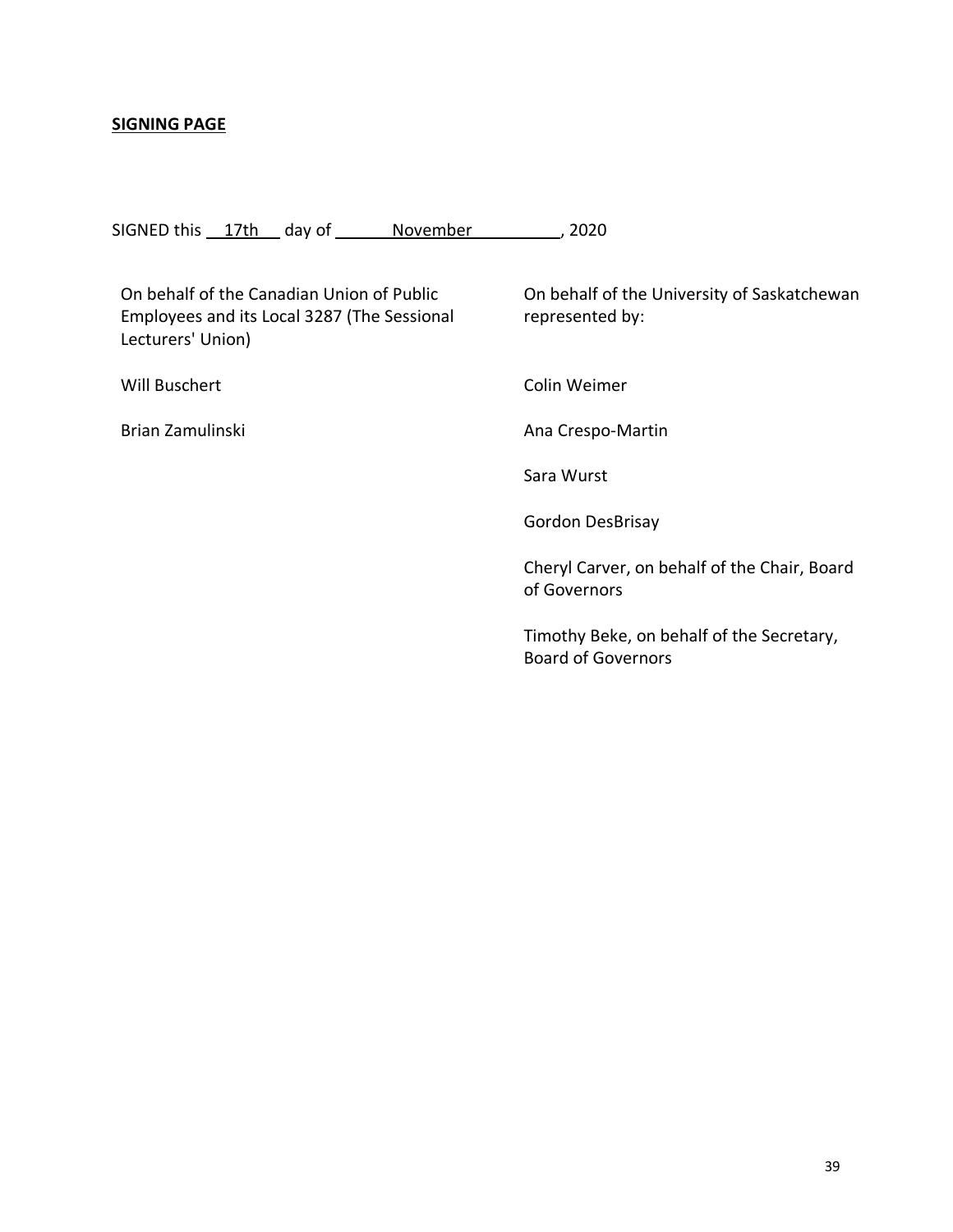# **SCHEDULE 'A': RATES OF PAY – Effective September 1, 2019 to August 31, 2021**

#### <span id="page-39-0"></span>**1. Sessional Lecturers Stipend**

This schedule represents the basic stipend for a three (3) credit unit course. Courses with more or fewer credit units will be prorated accordingly.

# **Sessional Lecturer Stipend**

#### **September 1, 2019: 0% adjustment to stipend**

|                   | <b>Basic Stipend</b> | <b>Vacation Pay</b><br>(5/52) | Professional<br><b>Allowance</b> | <b>Total Stipend</b> |
|-------------------|----------------------|-------------------------------|----------------------------------|----------------------|
| <b>LEVEL I</b>    |                      |                               |                                  |                      |
| September 1, 2019 | \$6,449.53           | \$620.15                      | \$110.00                         | \$7,180              |
| September 1, 2020 | \$6,578.52           | \$632.55                      | \$110.00                         | \$7,321              |
|                   |                      |                               |                                  |                      |
| <b>LEVEL II</b>   |                      |                               |                                  |                      |
| September 1, 2019 | \$6,719.58           | \$646.11                      | \$110.00                         | \$7,476              |
| September 1, 2020 | \$6,853.97           | \$659.04                      | \$110.00                         | \$7,623              |
|                   |                      |                               |                                  |                      |
| <b>LEVEL III</b>  |                      |                               |                                  |                      |
| September 1, 2019 | \$6,989.63           | \$672.08                      | \$110.00                         | \$7,772              |
| September 1, 2020 | \$7,129.43           | \$685.52                      | \$110.00                         | \$7,925              |

#### **September 1, 2020: 2% adjustment to stipend**

- **Level I**: Sessional lecturers who have accumulated zero (0) up to five (5) (but not equal to five (5)) service points.
- **Level II:** Sessional lecturers who have accumulated five (5) up to ten (10) (but not equal to ten (10)) service points.
- **Level Ill:** Sessional lecturers who have accumulated ten (10) or more service points and retired faculty members appointed as sessional lecturers.
- Each service point represents six (6) credit units of teaching as a sessional lecturer or teaching twelve (12) students as an applied music instructor. (See Service Points – Definitions).
- Mid-course adjustments will occur if a sessional lecturer reaches the service equivalent to the next level while teaching a six (6) credit unit course.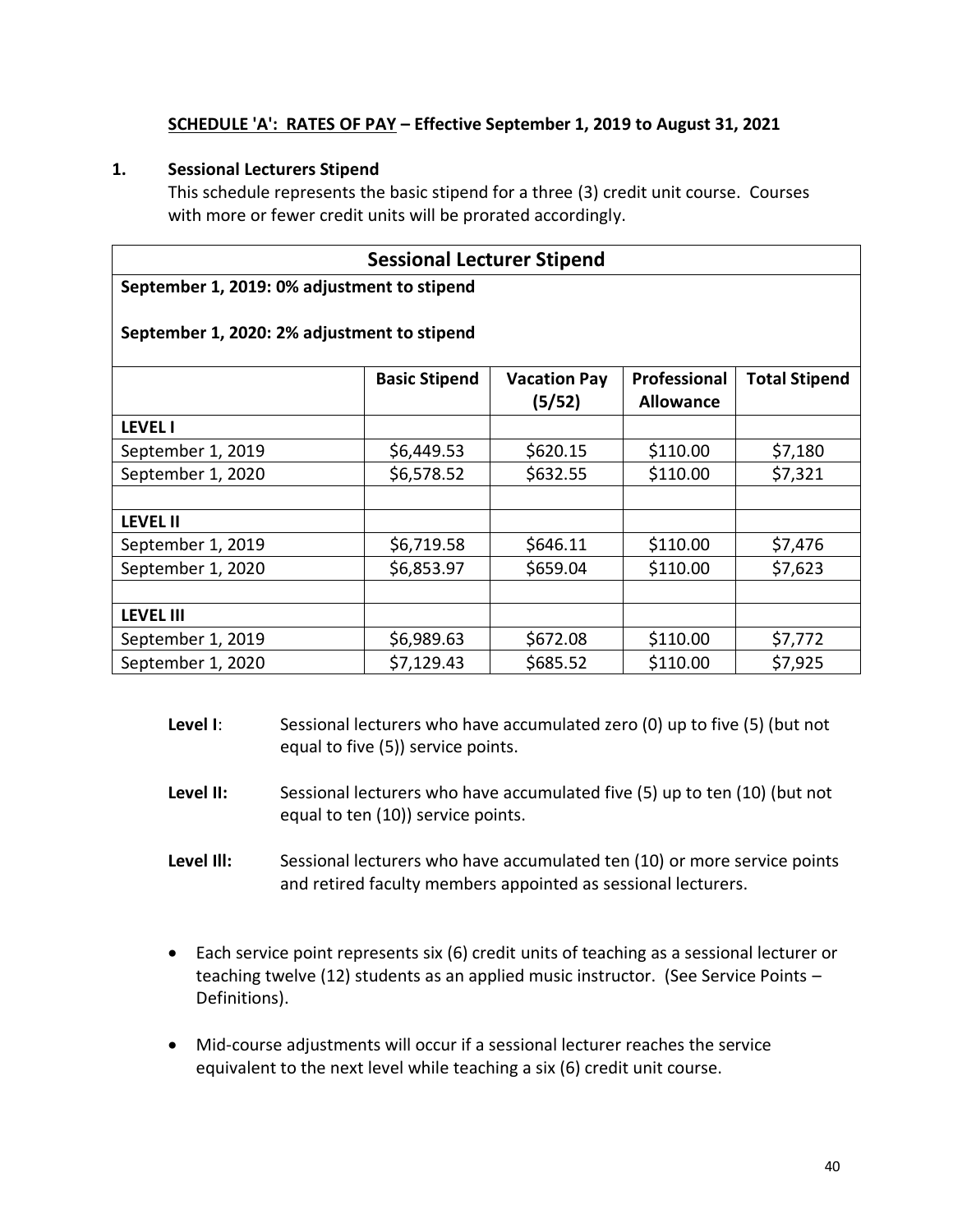## **2. Applied Music Instructors**

| <b>Applied Music Instructors</b>                                                                                                             |                    |        |                  |                |  |
|----------------------------------------------------------------------------------------------------------------------------------------------|--------------------|--------|------------------|----------------|--|
| September 1, 2019: 0% adjustment to stipend                                                                                                  |                    |        |                  |                |  |
|                                                                                                                                              |                    |        |                  |                |  |
| September 1, 2020: 2% adjustment to stipend<br><b>Professional</b><br><b>LEVEL I</b><br><b>Weekly</b><br><b>Vacation Pay</b><br><b>Total</b> |                    |        |                  |                |  |
|                                                                                                                                              | <b>Rate of Pay</b> | (5/52) | <b>Allowance</b> | <b>Stipend</b> |  |
|                                                                                                                                              | per                |        |                  |                |  |
|                                                                                                                                              | <b>Student</b>     |        |                  |                |  |
| September 1, 2019                                                                                                                            | \$67.22            | \$6.46 | \$0.71           | \$74.40        |  |
| September 1, 2020                                                                                                                            | \$68.57            | \$6.59 | \$0.71           | \$75.87        |  |
|                                                                                                                                              |                    |        |                  |                |  |
| <b>LEVEL II</b>                                                                                                                              |                    |        |                  |                |  |
| September 1, 2019                                                                                                                            | \$70.02            | \$6.73 | \$0.71           | \$77.47        |  |
| September 1, 2020                                                                                                                            | \$71.42            | \$6.87 | \$0.71           | \$79.00        |  |
|                                                                                                                                              |                    |        |                  |                |  |
| <b>LEVEL III</b>                                                                                                                             |                    |        |                  |                |  |
| September 1, 2019                                                                                                                            | \$72.88            | \$7.01 | \$0.71           | \$80.60        |  |
| September 1, 2020                                                                                                                            | \$74.34            | \$7.15 | \$0.71           | \$82.19        |  |

- **Level I:** Sessional lecturers who have accumulated zero (0) up to five (5) (but not equal to five (5)) service points.
- **Level II:** Sessional lecturers who have accumulated five (5) up to ten (10) (but not equal to ten (10)) service points.
- **Level III:** Sessional lecturers who have accumulated ten (10) or more service points and retired faculty members appointed as sessional lecturers.
- Each service point represents six (6) credit units of teaching as a sessional lecturer or teaching twelve (12) students as an applied music instructor.
- Mid-course adjustments will occur if a sessional lecturer reaches the service equivalent to the next level while teaching a six (6) credit unit course.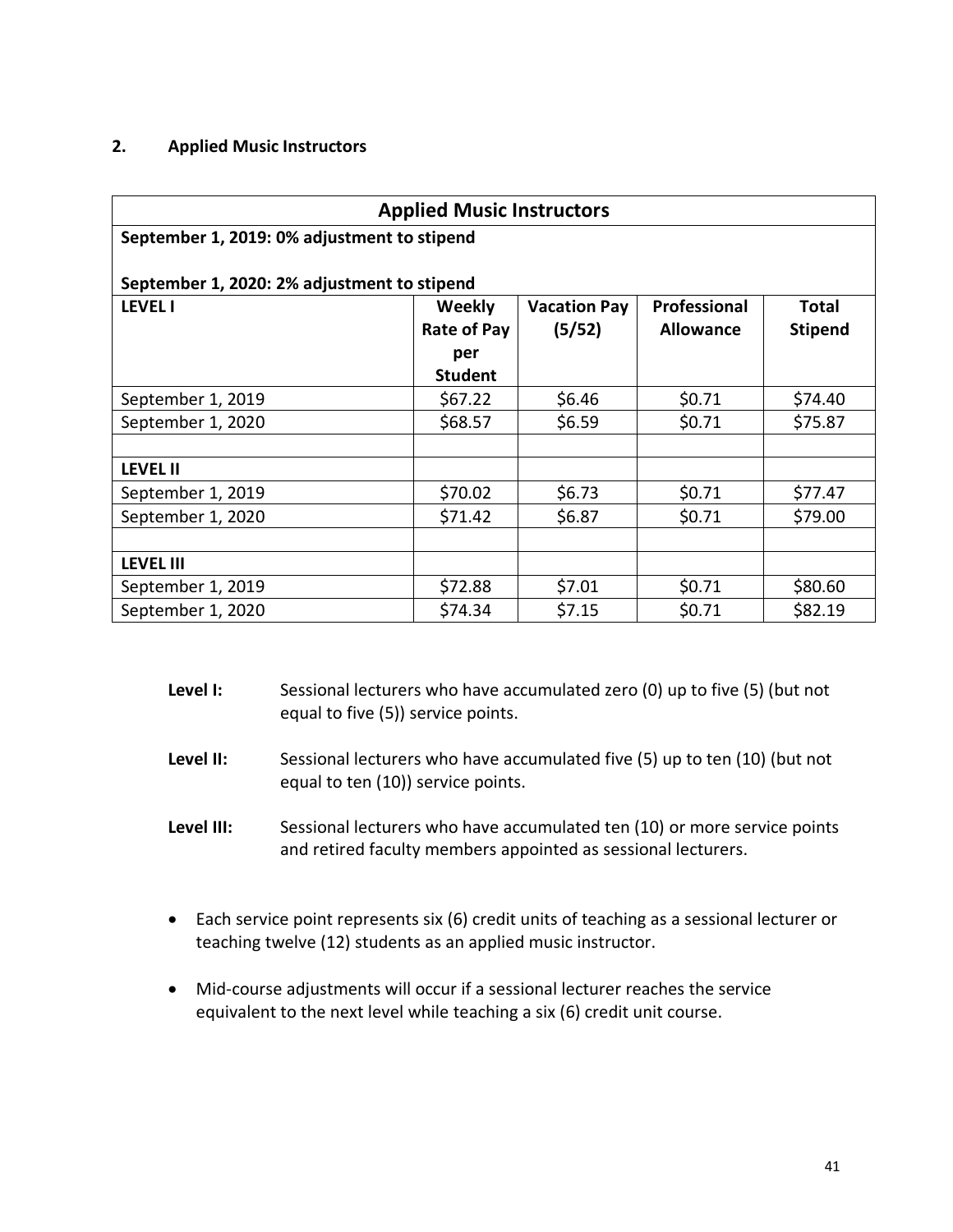## **3. Non-Accountable Professional Allowance**

The non-accountable professional allowance has been rolled into the salary component effective September 1, 2003.

#### **4. Travel and Inconvenience Allowance**

Subject to the following conditions, employees required to travel to teach a course will be reimbursed for their travel expenses and will receive an inconvenience allowance:

- a. If an individual resides in Saskatoon and is appointed to teach in a location other than Saskatoon, that individual will be eligible in accordance with past practice.
- b. If an individual resides in a location other than Saskatoon and is appointed to teach either in Saskatoon or outside of Saskatoon, that individual will be eligible when agreed to in advance by the Employer.
- c. In cases where a course taught at an off-campus location requires an individual to travel to that location more than once a week, the allowance shall be fifteen percent (15%) of the prorated sessional lecturer stipend.

Travel expenses will be reimbursed in accordance with the prevailing University policy (4.20.02). Sessional lecturers will be expected to participate in car pools whenever reasonable.

The inconvenience allowance shall amount to an extra ten percent (10%) of the prorated Sessional lecturer stipend if the course location is sixty (60) kilometres or more from the employee's normal residence or an extra fifteen percent (15%) of the prorated stipend if the course location is one-hundred and sixty (160) kilometres or more from the employee's normal residence.

#### **5. Duties Outside Normal Time Parameters**

Employees who are required to set or grade special deferred or special supplemental exams shall be remunerated on the basis of twenty dollars (\$20.00) per student.

# **6. Course Development**

Funding for course development during the terms of this agreement will be provided as follows:

When, with the approval of the department head or Dean, an employee develops a new course or a new offering for a Special Topics course, the employee will be paid a stipend as determined by the Course Development Stipend Scale below and credited with equivalent teaching credits for the purposes of acquiring the right of first refusal and priority. The stipend and teaching credits may be prorated in the event that more than one person is responsible for the course development.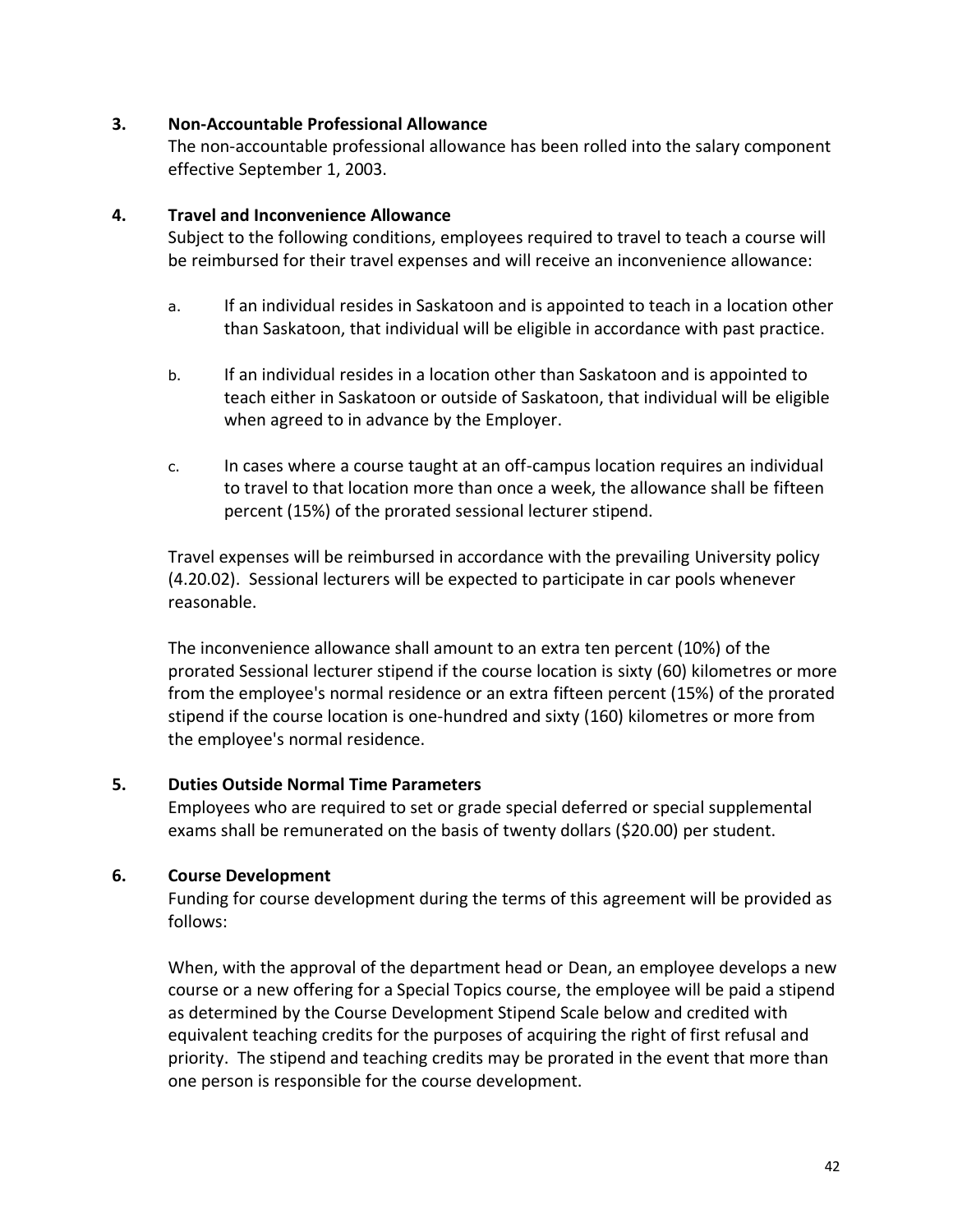Scale for allocating course development stipend where 1.0 equals one full stipend:

- 1.0 Full development of a new course to be entered into the calendar as part of a continuing program.
- 1.0 Full development of a Special Topics Course that will be offered at most a few times and is a new course development not previously offered.
- 0.5 Extensive re-working of an existing course, determined and approved by the Dean.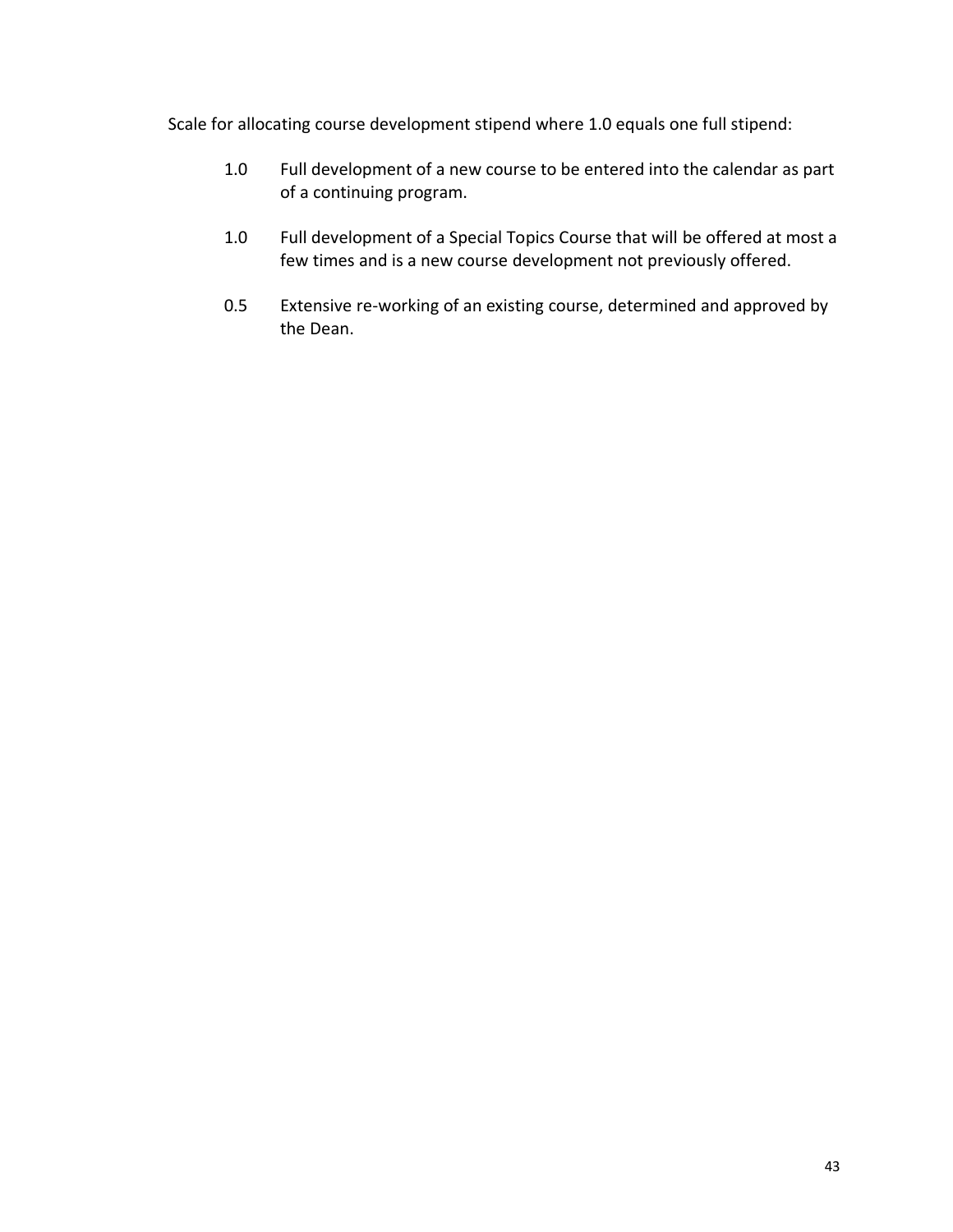#### <span id="page-43-1"></span><span id="page-43-0"></span>**APPENDIX I**

## **LETTER OF UNDERSTANDING**

## **Participation of Sessional Lecturers in the Academic Decision-Making Process**

The Employer and the Union acknowledge the important contribution made by sessional lecturers to the teaching activities of the University. It is, therefore, appropriate that mechanisms be provided for the participation of sessional lecturers – to an extent appropriate to their role as part-time teaching staff – in the academic decision-making process.

| SIGNED this                                                                                                   | 17th day of | November | 2020                                                                   |
|---------------------------------------------------------------------------------------------------------------|-------------|----------|------------------------------------------------------------------------|
| On behalf of the Canadian Union of Public<br>Employees and its Local 3287 (The Sessional<br>Lecturers' Union) |             |          | On behalf of the University of Saskatchewan<br>represented by:         |
| Will Buschert                                                                                                 |             |          | Colin Weimer                                                           |
| Brian Zamulinski                                                                                              |             |          | Ana Crespo-Martin                                                      |
|                                                                                                               |             |          | Sara Wurst                                                             |
|                                                                                                               |             |          | <b>Gordon DesBrisay</b>                                                |
|                                                                                                               |             |          | Cheryl Carver, on behalf of the Chair, Board<br>of Governors           |
|                                                                                                               |             |          | Timothy Beke, on behalf of the Secretary,<br><b>Board of Governors</b> |